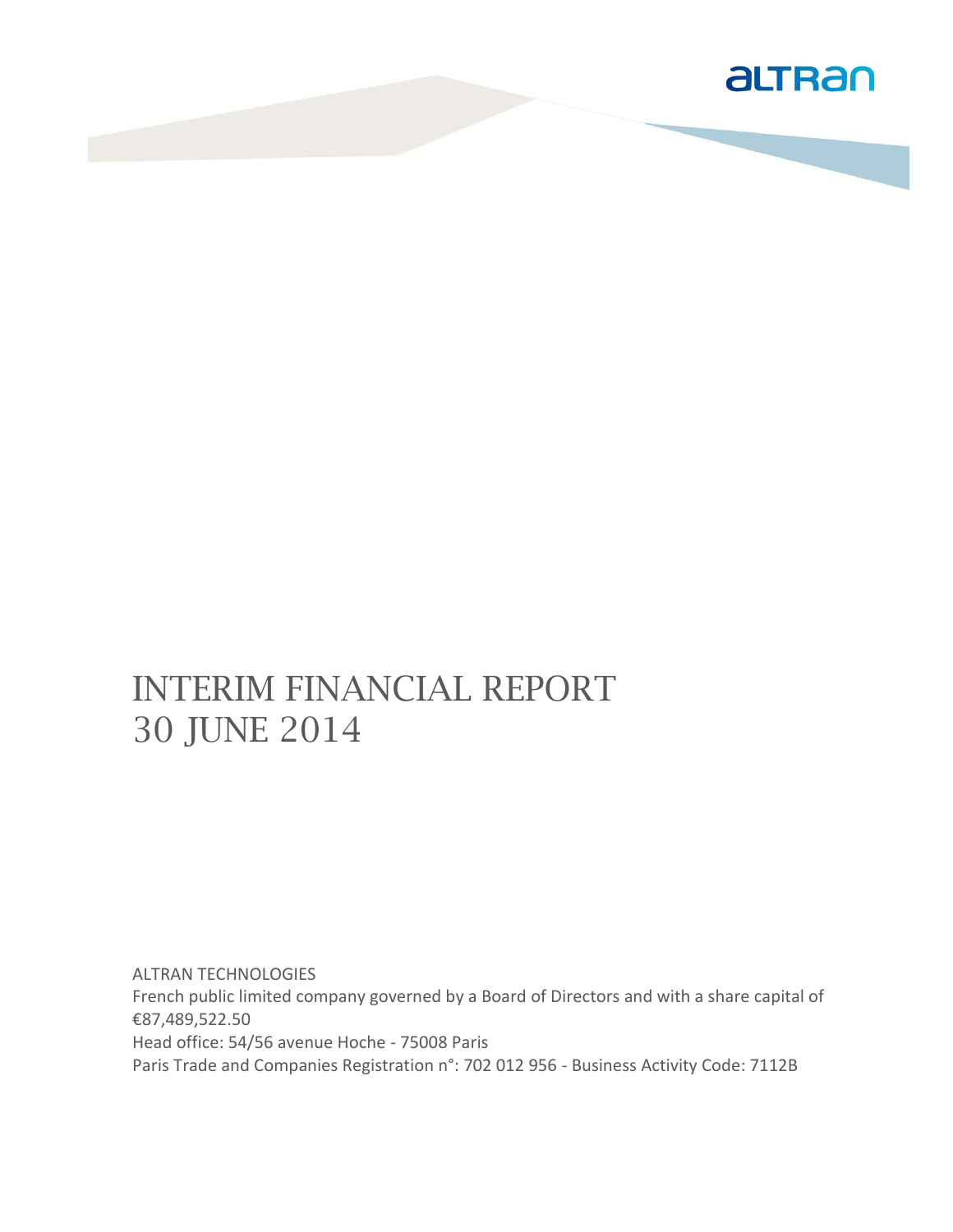

## **TABLE OF CONTENTS**

|    | A. Interim management report                                         | $\overline{2}$ |
|----|----------------------------------------------------------------------|----------------|
|    | 1. Key events                                                        | $\overline{2}$ |
|    | 2. Group performances                                                | $\overline{4}$ |
|    | 3. Segment reporting                                                 | 11             |
|    | 4. Post-closure events                                               | 19             |
|    | 5. Outlook                                                           | 19             |
| В. | Condensed consolidated interim financial statements                  | 20             |
| C. | <b>Statutory auditor's report</b>                                    | 58             |
| D. | Statement by the person responsible for the interim financial report | 61             |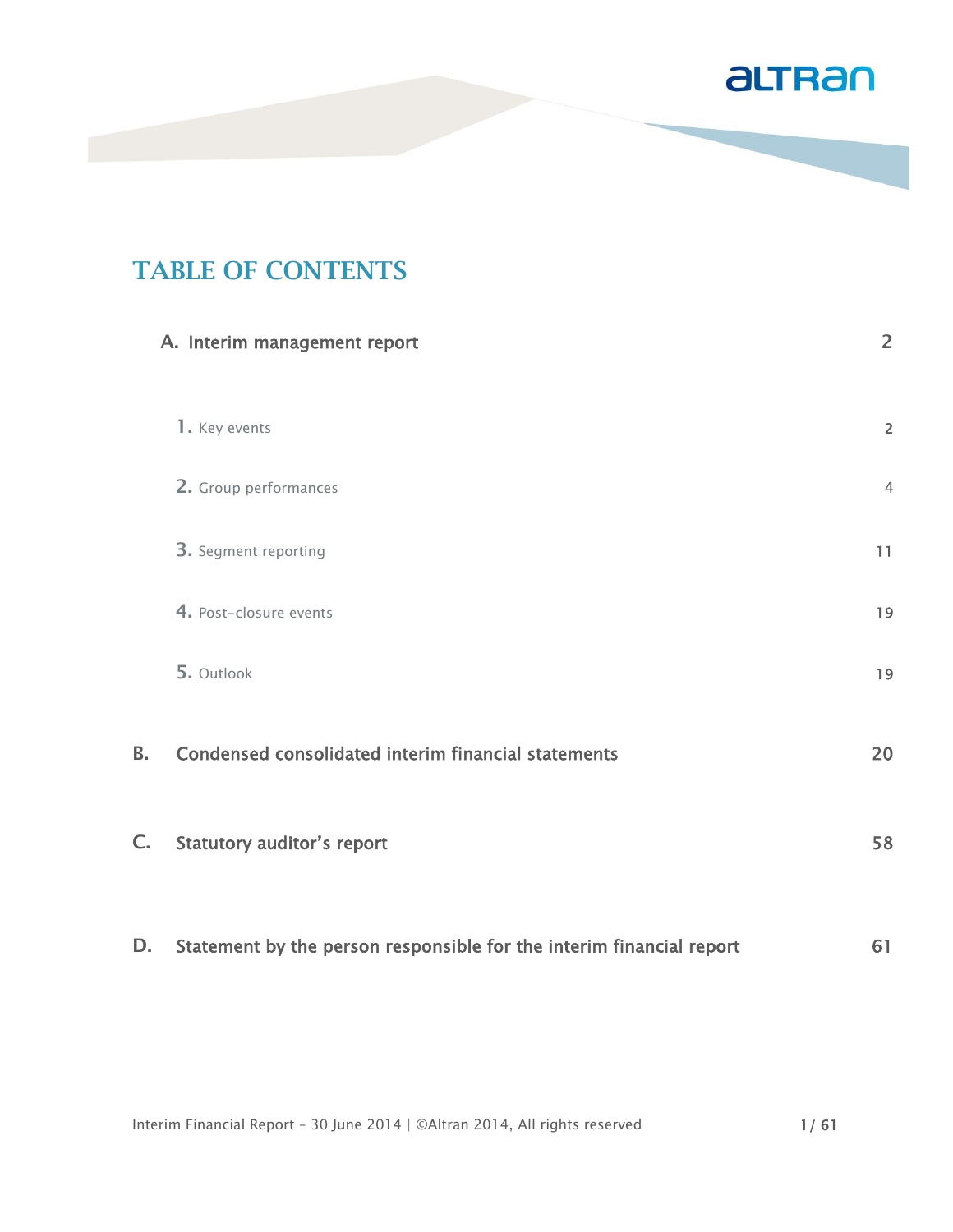

### A. Interim management report

#### **1. Key events**

#### Acquisitions

Altran continued to pursue its international expansion strategy in H1 2014 via the acquisition of three companies that have enabled the Group to flesh out its higher value-added services offering.

#### Scalae

This Swedish company has a staff of around 50 employees and provides specialised innovative product development services in the fields of industrial design, mechanical engineering and electronic production.

#### Foliage

With a staff of around 500 employees operating mainly in the US and India, Foliage generated revenues of close to \$50m (€37m) in 2013, up 35% on 2012 levels.

The company has a solid portfolio of clients operating in the Medical & Life Sciences and the Aerospace & Defence industries, as well as in the industrial equipment sector.

This acquisition will serve to reinforce the Group's unique global offering in innovative-product and intelligent-systems development and to step up its development on the R&D market in the US.

#### TASS

Founded in 1978, TASS remained an integral part of the Philips group until 2007, and is now a leading provider in the Benelux region of semi-conductor, consumer-electronics and medical systems for major clients such as ASML, Philips, NXP and TomTom.

With 230 employees operating in the Netherlands and Belgium, the company draws on its solid expertise in technical automation and connected devices, as well as in agile and model-based

Interim Financial Report – 30 June 2014 | ©Altran 2014, All rights reserved 2/ 61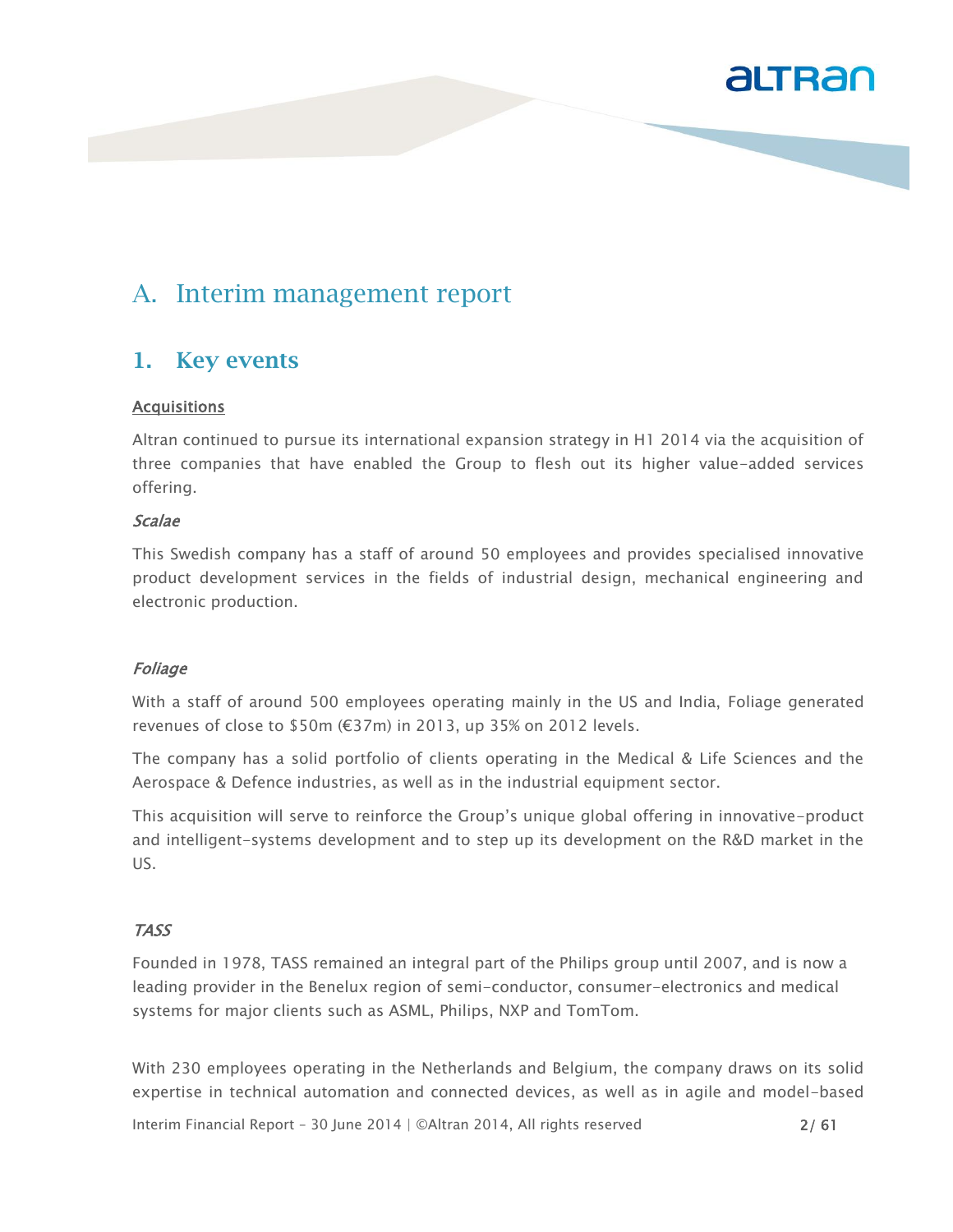

development methods to provide highly reliable software solutions. In 2013, this company generated revenues of €23m.

#### Shareholder payout

At the 13 June 2014 Combined Ordinary and Extraordinary Shareholders' Meeting, Altran shareholders voted in favour of a €0.11 per share payout to be financed from funds held in the share-premium account and to be distributed on 23 June 2014.

#### Invoicing rate

In Q2 2014, the invoicing rate reached a record high level of 86.7%.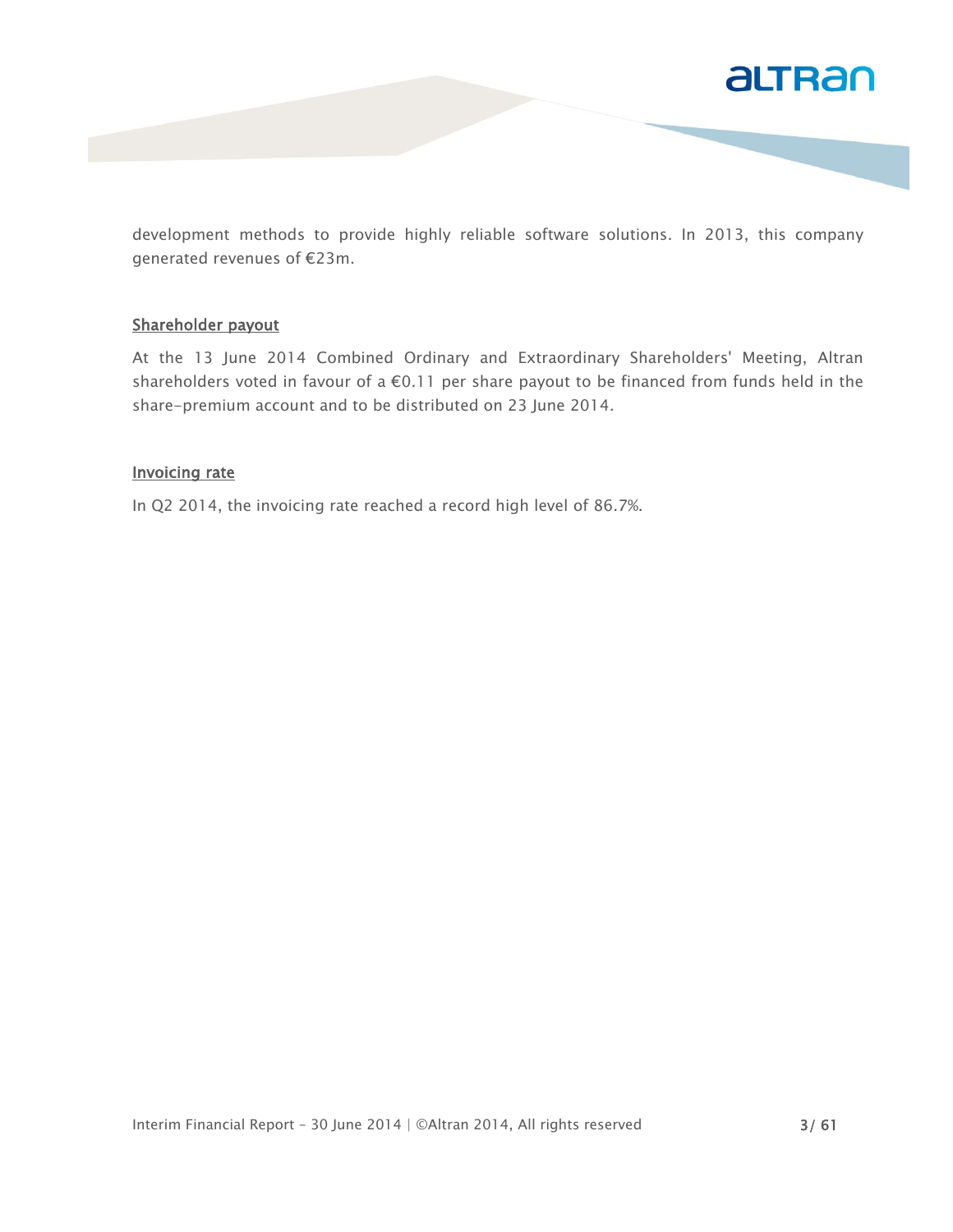#### **2. Group performances**

### Consolidated Income Statement

| (in millions of euros)                            | <b>June 2014</b> | <b>June 2013</b> |
|---------------------------------------------------|------------------|------------------|
| Revenues                                          | 861.8            | 809.2            |
| Other income from operations                      | 16.8             | 14.5             |
| Revenue from ordinary activities                  | 878.7            | 823.7            |
| Operating income on ordinary activities           | 60.0             | 50.1             |
| Other non-recurring operating income and expenses | (14.4)           | (23.1)           |
| Goodwill amortisation (trademarks)                | (1.2)            | 0.0              |
| <b>Operating income</b>                           | 44.4             | 27.0             |
| Cost of net financial debt                        | (3.8)            | (4.2)            |
| Other financial income                            | 1.7              | 1.8              |
| Other financial expenses                          | (1.4)            | (1.8)            |
| Tax expenses                                      | (11.9)           | (7.7)            |
| Net income before discontinued operations         | 29.0             | 15.1             |
| Net income/loss on discontinued operations        | 0.0              | 0.0              |
| Net profit                                        | 29.0             | 15.1             |
| Minority interests                                | 0.1              | 0.0              |
| NET INCOME ATTRIBUTABLE TO GROUP                  | 29.1             | 15.1             |
| Earnings per share $(\epsilon)$                   | 0.17             | 0.10             |
| Diluted earnings per share $(\epsilon)$           | 0.17             | 0.10             |

Altran continued to mark up growth both at the reported and economic levels in H1 2014 with revenues up 6.5% and 2.7%, respectively, to €862m.

While France, with economic growth of 1.7%, remains the Group's first zone, the contribution of French operations to consolidated revenues shrank from 45.4% in 2013 to reach 43.3% at end-June 2014.

Interim Financial Report - 30 June 2014 | ©Altran 2014, All rights reserved 4/61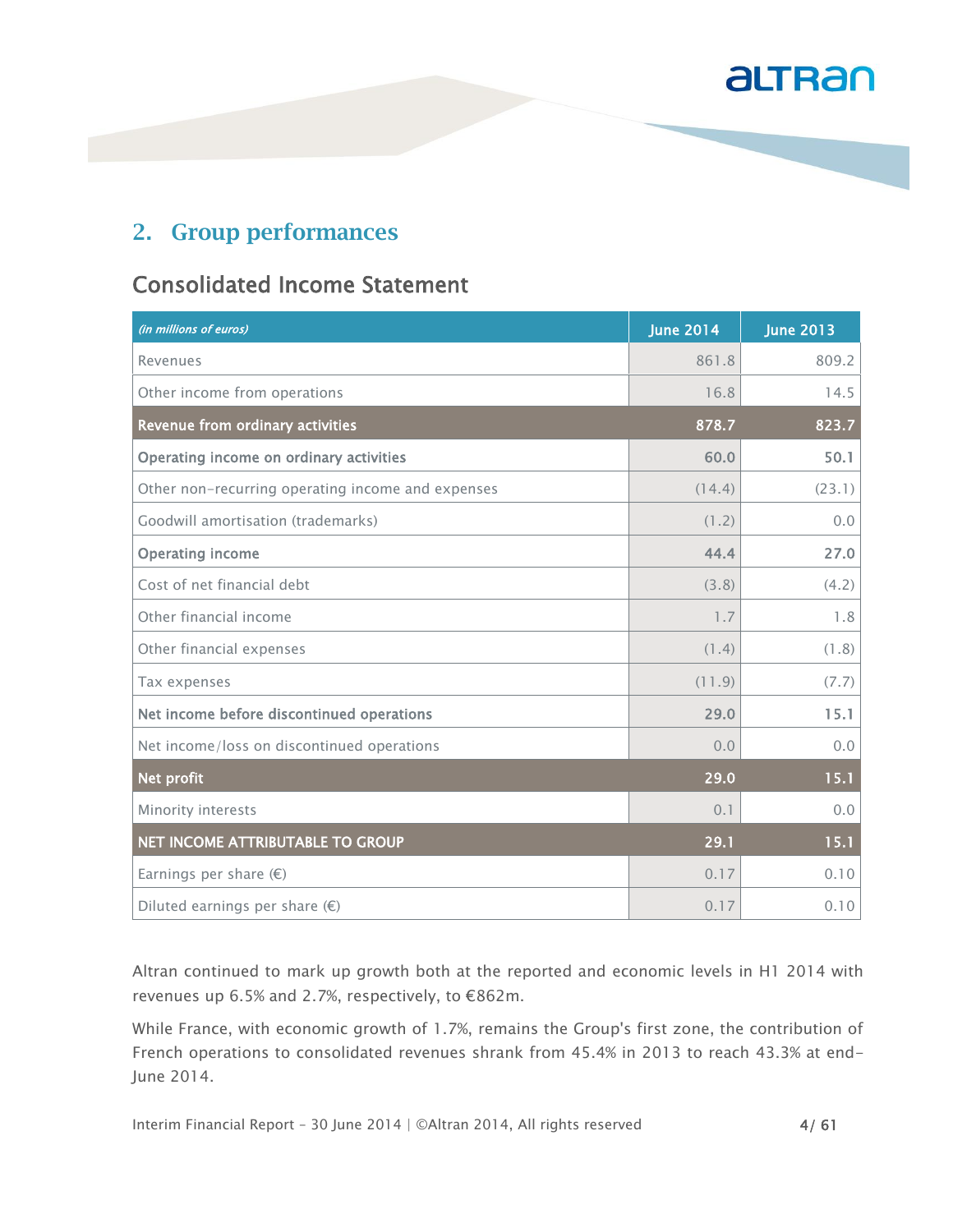

In Germany, revenues narrowed 4.8% in economic-growth terms as a result of the announced decline in business levels in the Aeronautics sector.

The fewer number of working days in H1 2014 (122.7 vs. 123.4 in H1 2013) shaved 60 basis points from Group revenues.

Consolidated operating income on ordinary activities came out at €60.0m in H1 2014, equivalent to 7.0% of revenues, versus €50.1m and 6.2%, respectively in H1 2013.

Regarding other non-recurring operating income and expenses, Altran booked an exceptional charge of €14.4m over the period, compared with €23.1m in H1 2013.

On the back of these elements, interim operating income rose 64% to  $\epsilon$ 44.4m, from  $\epsilon$ 27.0m at end-June 2013.

At the interim stage, the Group reported net income of €29.1m, versus €15.1m in H1 2013. This result factors in:

- financial expenses of  $-€3.5m$ , versus  $-€4.2m$  in H1 2013;
- a tax charge of €11.9m, versus €7.7m in the year-earlier period.

#### Revenues

Altran reported revenues of €861.8m in H1 2014, up 6.5% on the year-earlier level of €809.2m. This performance factors in the positive impact of scope-of-consolidation changes  $(+4.5\%)$ , as well as the negative working-day and forex impacts of  $-0.6%$ , and  $-0.1%$ , respectively.

This implies organic growth (i.e. like-for-like and at constant forex) of 2.2%, and economic growth (i.e. on a constant forex, working-day and like-for-like basis) of 2.7%.

The revenues of the companies acquired in the first half were consolidated as of their respective acquisition dates, i.e. 1 January for Scalae, 1 February for Foliage and 1 April for TASS.

Growth trends by sector of activity are as follows:

- In the Energy segment, revenues in this growth sector fell short of the performance expected from a real transition to new energy sources;
- In the Healthcare sector, business levels remained extremely brisk in both the Pharmaceuticals and the Medical-Devices segments.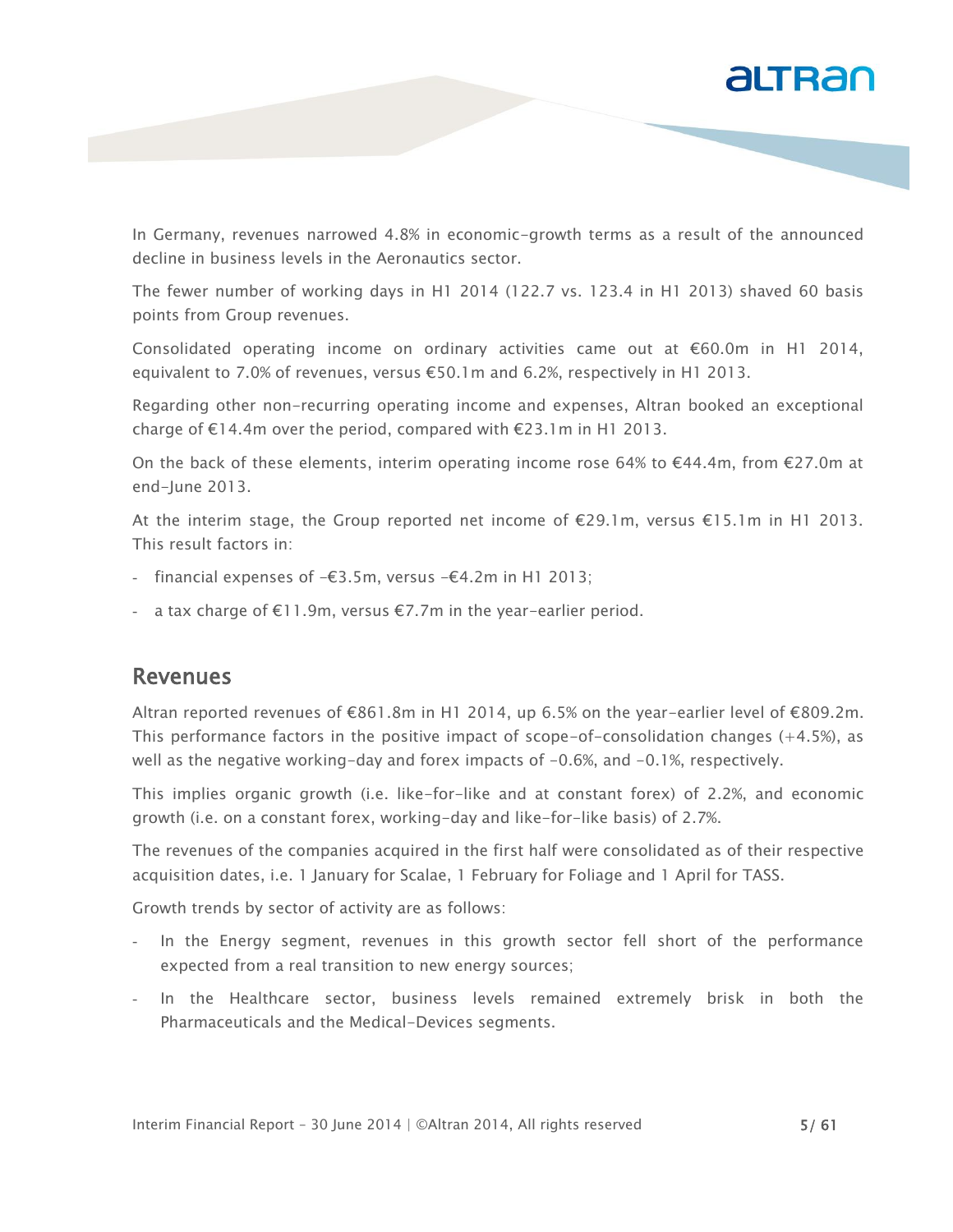

- Performances in the Telecoms sector were mixed, with strong growth reported by certain European players, as well as in the Asian market, and sharp declines recorded in some segments (suppliers).
- A sharp recovery in the Automotive sector in France offset revenue stability in the German market;
- In the Aeronautics market, revenues dipped slightly following the announcement by a major sector player to cut back on engineering investment.

| (in millions of euros)                  | H1 2014  | 2013      | H <sub>2</sub> 2013 | H1 2013  |
|-----------------------------------------|----------|-----------|---------------------|----------|
| Revenues                                | 861.8    | 1,632.8   | 823.6               | 809.2    |
| Gross margin *                          | 225.6    | 453.6     | 245.9               | 207.7    |
| As a % of revenues                      | 26.2%    | 27.8%     | 29.9%               | 25.7%    |
| Overheads *                             | (165.6)  | (310.6)   | (153.0)             | (157.6)  |
| As a % of revenues                      | $-19.2%$ | $-19.0\%$ | $-18.6%$            | $-19.5%$ |
| Operating income on ordinary activities | 60.0     | 143.0     | 92.9                | 50.1     |
| As a % of revenues                      | $7.0\%$  | 8.8%      | 11.3%               | 6.2%     |

#### Gross margin and operating income on ordinary activities

*\* Management KPI*

The consolidated gross margin came out at  $E$ 225.6m in H1 2014, equivalent to 26.2% of revenues, up 50 basis points on year-earlier levels (25.7% of revenues).

This performance was driven notably by the improvement in the Group's invoicing rate, which rose 1.5% from 84.1% to 85.6% over the first half, and reached 86.7% in Q2 2014 (vs. 85.3% in Q2 2013).

Indirect costs rose €8m on year-earlier levels as a result of the build-up in size of the Group's basis of consolidation. As a percentage of revenues, however, indirect costs narrowed to 19.2% at end-June 2014 from 19.5% in H1 2013, thus underscoring the positive impact of Altran's ongoing cost optimisation strategy.

Overall, operating income on ordinary activities rose €9.9m, up 80 basis points on year-earlier levels.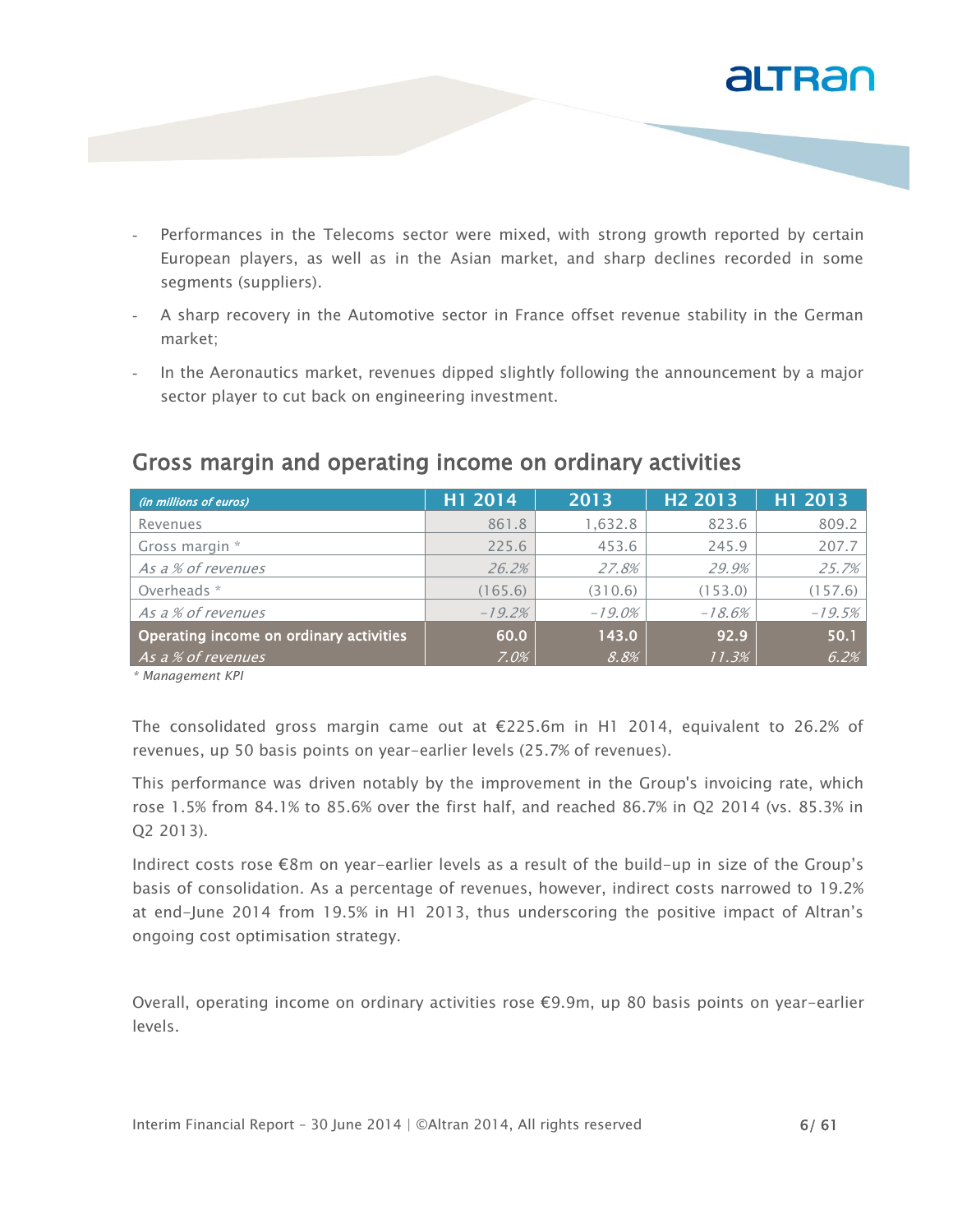

### Trends in staff levels

|                                  | 31/12/2012          | 30/06/2013 | 31/12/2013          | 30/06/2014 |
|----------------------------------|---------------------|------------|---------------------|------------|
| Total headcount at end of period | 18,130              | 20,092     | 20.427              | 21,657     |
|                                  |                     |            |                     |            |
|                                  | H <sub>2</sub> 2012 | H1 2013    | H <sub>2</sub> 2013 | H1 2014    |
| Average headcount                | 17.871              | 19.774     | 20,012              | . 95       |

At end-June 2014, the total headcount stood at 21,657 employees, representing an increase of 6.0% (+1,230 staff members) on end-2013 levels and of 7.8% (+1,565) on end-June 2013.

Excluding the H1 2014 acquisitions, Altran's headcount rose by 2.5%.

#### Operating costs on ordinary activities

| (in millions of euros) | H1 2014 | 2013    | H <sub>2</sub> 2013 | H1 2013 | H1 2014<br>VS.<br>H1 2013 |
|------------------------|---------|---------|---------------------|---------|---------------------------|
| Revenues               | 861.8   | 1.632.8 | 823.6               | 809.2   | 6.5%                      |
| Personnel costs        | 637.7   | 1.169.0 | 570.1               | 598.9   | 6.5%                      |
| As a % of revenues     | 74.0%   | 71.6%   | 69.2%               | 74.0%   | 0.0pt                     |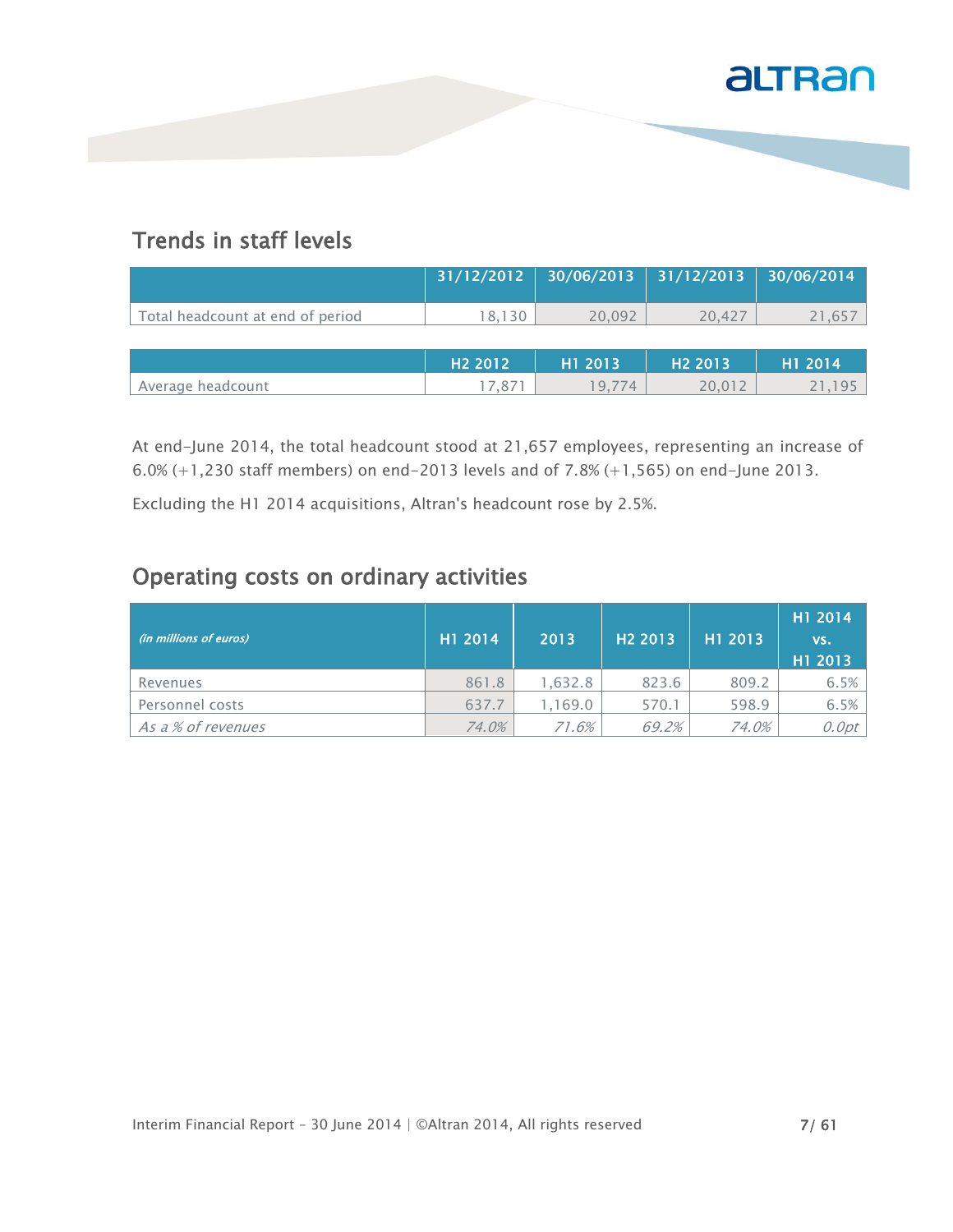| (in millions of euros)                  | H1 2014 | 2013  | H <sub>2</sub> 2013 | H1 2013 | H1 2014<br>VS.<br>H1 2013 |
|-----------------------------------------|---------|-------|---------------------|---------|---------------------------|
| Total external charges                  | 159.1   | 315.5 | 159.7               | 155.9   | 2.1%                      |
| As a % of revenues                      | 18.5%   | 19.3% | 19.4%               | 19.3%   | $-0.8pt$                  |
| Outsourcing                             | 58.2    | 120.1 | 62.4                | 57.7    | 1.0%                      |
| As a % of revenues                      | 6.8%    | 7.4%  | 7.6%                | 7.1%    | $-0.4pt$                  |
| Rental-leasing charges                  | 2.0     | 4.5   | 2.3                 | 2.2     | $-5.9%$                   |
| As a % of revenues                      | 0.2%    | 0.3%  | 0.3%                | 0.3%    | $-0.1pt$                  |
| Simple rentals and external charges     | 26.0    | 48.2  | 25.2                | 23.0    | 12.8%                     |
| As a % of revenues                      | 3.0%    | 3.0%  | 3.1%                | 2.8%    | 0.2pt                     |
| Training                                | 4.6     | 8.3   | 3.3                 | 5.0     | $-8.1%$                   |
| As a % of revenues                      | 0.5%    | 0.5%  | 0.4%                | 0.6%    | $-0.1$ pt                 |
| Professional fees and external services | 13.7    | 25.7  | 12.9                | 12.7    | 7.6%                      |
| As a % of revenues                      | 1.6%    | 1.6%  | 1.6%                | 1.6%    | 0.0pt                     |
| Transport and travel expenses           | 30.1    | 63.8  | 32.5                | 31.4    | $-3.9%$                   |
| As a % of revenues                      | 3.5%    | 3.9%  | 3.9%                | 3.9%    | $-0.4pt$                  |
| Other purchases and external costs      | 24.4    | 44.9  | 21.1                | 23.9    | 2.3%                      |
| As a % of revenues                      | 2.8%    | 2.8%  | 2.6%                | 2.9%    | $-0.1$ pt                 |

Personnel costs rose 6.5% on H1 2013 levels, in line with growth in revenues.

External charges, on the other hand, increased at a lower rate than revenues, making for an 80 basis point improvement in operating income on ordinary activities.

#### Financial income and cost of net financial debt

Financial expenses narrowed to- €3.5m in H1 2014 from  $-€4.2m$  at end-June 2013. At end-June 2014, the cost of net financial debt stood at €3.9m (down from €4.2m in H1 2013). This comprised financial charges of  $-€6.3m$ , plus financial income of  $+€2.4m$  stemming from cash and cash-equivalent investments.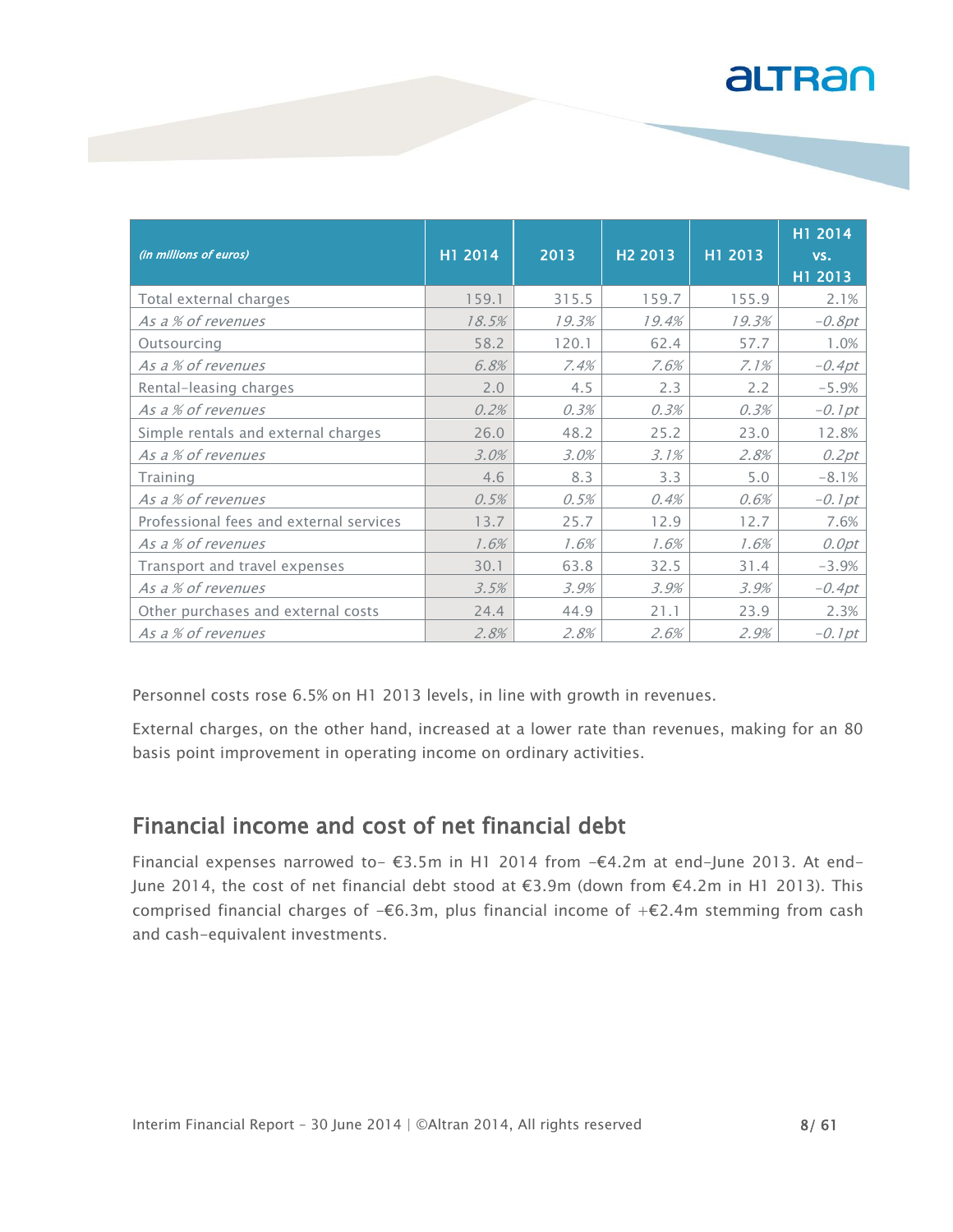#### Tax on earnings

Net tax expenses of €11.9m in H1 2014 include:

- income tax expenses of  $E16.8m$ , including - $E10.7m$  in secondary taxes (the bulk of which from the French CVAE, accounting for  $-\epsilon$ 7.3m, and the Italian IRAP business tax for -€3.0m), and
- a deferred tax-credit of  $+ \epsilon 4.9$ m.

| (in millions of euros)                           | <b>June 2014</b> | Dec. 2013 | <b>June 2013</b> |
|--------------------------------------------------|------------------|-----------|------------------|
| Net financial debt at opening (1 january)        | (25.6)           | (140.4)   | (140.4)          |
| Cash flow before net interest expenses and taxes | 48.1             | 121.2     | 40.2             |
| Change in working capital requirement            | (32.9)           | (18.8)    | (43.3)           |
| Net interest paid                                | (1.4)            | (15.5)    | (12.2)           |
| Taxes paid                                       | (7.6)            | (25.7)    | (9.7)            |
| Net cash flow from operations                    | 6.2              | 61.2      | (25.0)           |
| Net cash flow from investments                   | (97.4)           | (150.0)   | (130.9)          |
| Net cash flow before financing operations        | (91.2)           | (88.8)    | (155.9)          |
| Impact of changes in exchange rates and other    | (0.7)            | (33.1)    | (32.2)           |
| Impact of capital increase                       | 1.5              | 130.8     | 130.2            |
| Assignment of non-recourse trade receivables     | (19.9)           | 121.6     |                  |
| Shareholder payout                               | (19.2)           | (15.7)    |                  |
| NET FINANCIAL DEBT AT CLOSING                    | (155.1)          | (25.6)    | (198.3)          |

#### Statement of cash flows

#### Net cash flow generated by operations including interest payments

Net cash flow from operations over the period was positive to the tune of €6.2m, compared with a negative cash flow position of -€25.0m at end-June 2013. All factors contributed positively to this performance.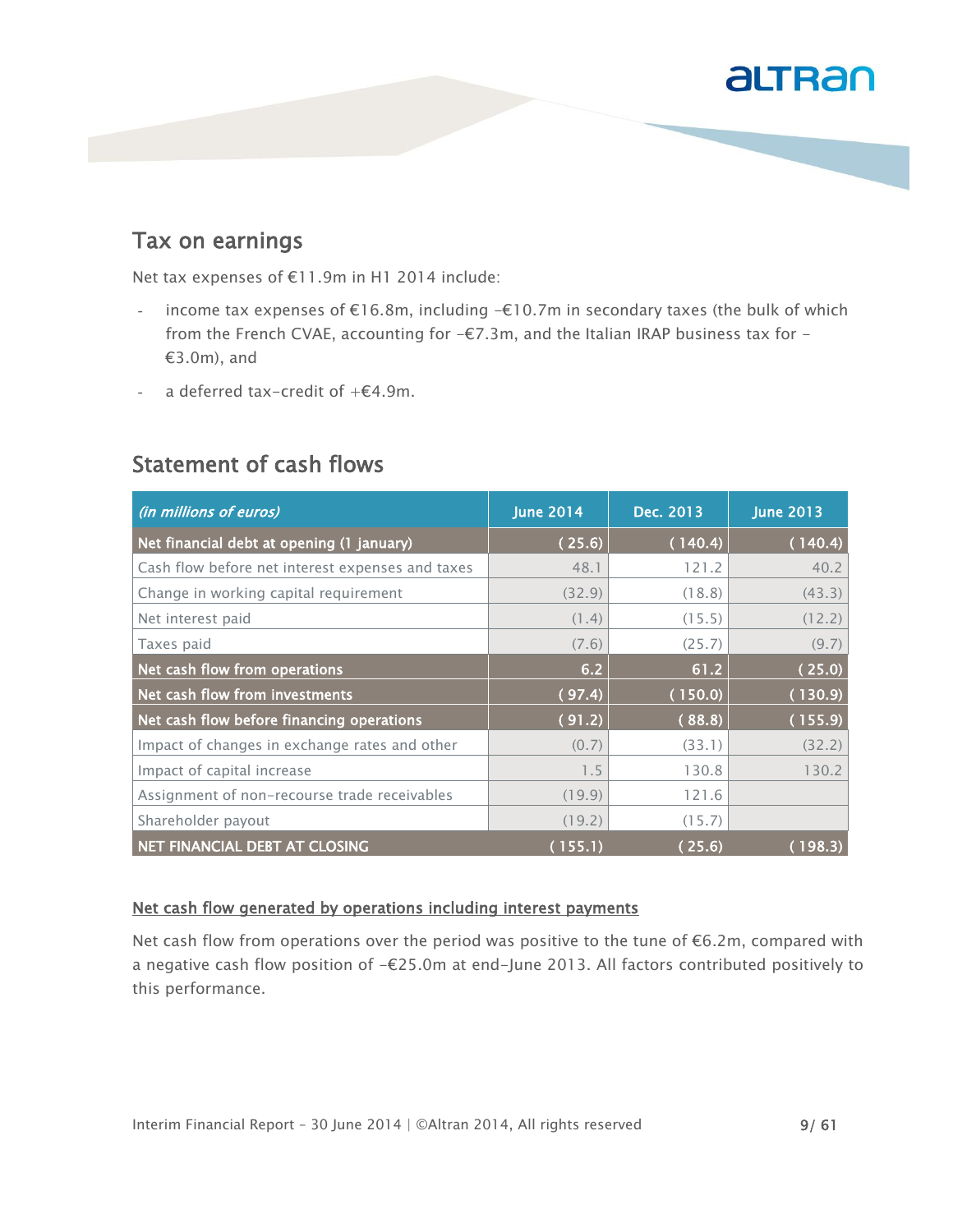#### Net cash flow invested

Regarding corporate and asset acquisitions, the Group invested net cash of €97.4m in H1 2014, versus €130.9m at end-June 2013.

#### Group net debt

Net financial debt is the difference between total financial liabilities and cash and cash equivalents.

| (in millions of euros)      | <b>June 2014</b> | Dec. 2013 | <b>June 2013</b> | Change  |
|-----------------------------|------------------|-----------|------------------|---------|
|                             | A                | B         |                  | $A - B$ |
| <b>Bonds</b>                | 134.3            | 134.2     |                  | $0$ .   |
| Medium-term credit line     | 141.2            | 122.7     | 122.             | 18.5    |
| Short-term credit line      | 112.7            | 91.7      | 194.5            | 21.0    |
| o/w factoring               | 50.5             | 66.4      | 151.4            | (15.9)  |
| <b>TOTAL FINANCIAL DEBT</b> | 388.2            | 348.6     | 316.5            | 39.6    |
| Cash and cash equivalent    | 233.1            | 323.0     | 118.2            | (89.9)  |
| NET FINANCIAL DEBT          | 155.1            | 25.6      | 198.3            | 129.5   |

| (in millions of euros) | <b>June 2014</b> | Dec. 2013 | <b>June 2013</b> |
|------------------------|------------------|-----------|------------------|
| NET FINANCIAL DEBT     | 155.1            | 25.6      | 198.3            |
| Employee profit-share  | 1.0              | 1.4       | 1.5              |
| Accrued interest       | 5.5              | 3.3       | 0.8              |
| NET DEBT               | 161.6            | 30.3      | 200.6            |

The increase in net financial debt to €155.1m from €25.6m at end-2013 stemmed from net flows generated by the operations described above, as well as:

- $\triangleright$  Acquisitions, accounting for more than  $\epsilon$ 80m;
- $\triangleright$  The shareholder payout for  $\epsilon$ 19m;
- A decrease in the amount of client receivables assigned to the factor ( $\epsilon$ 20m);

Interim Financial Report - 30 June 2014 | ©Altran 2014, All rights reserved 10/ 61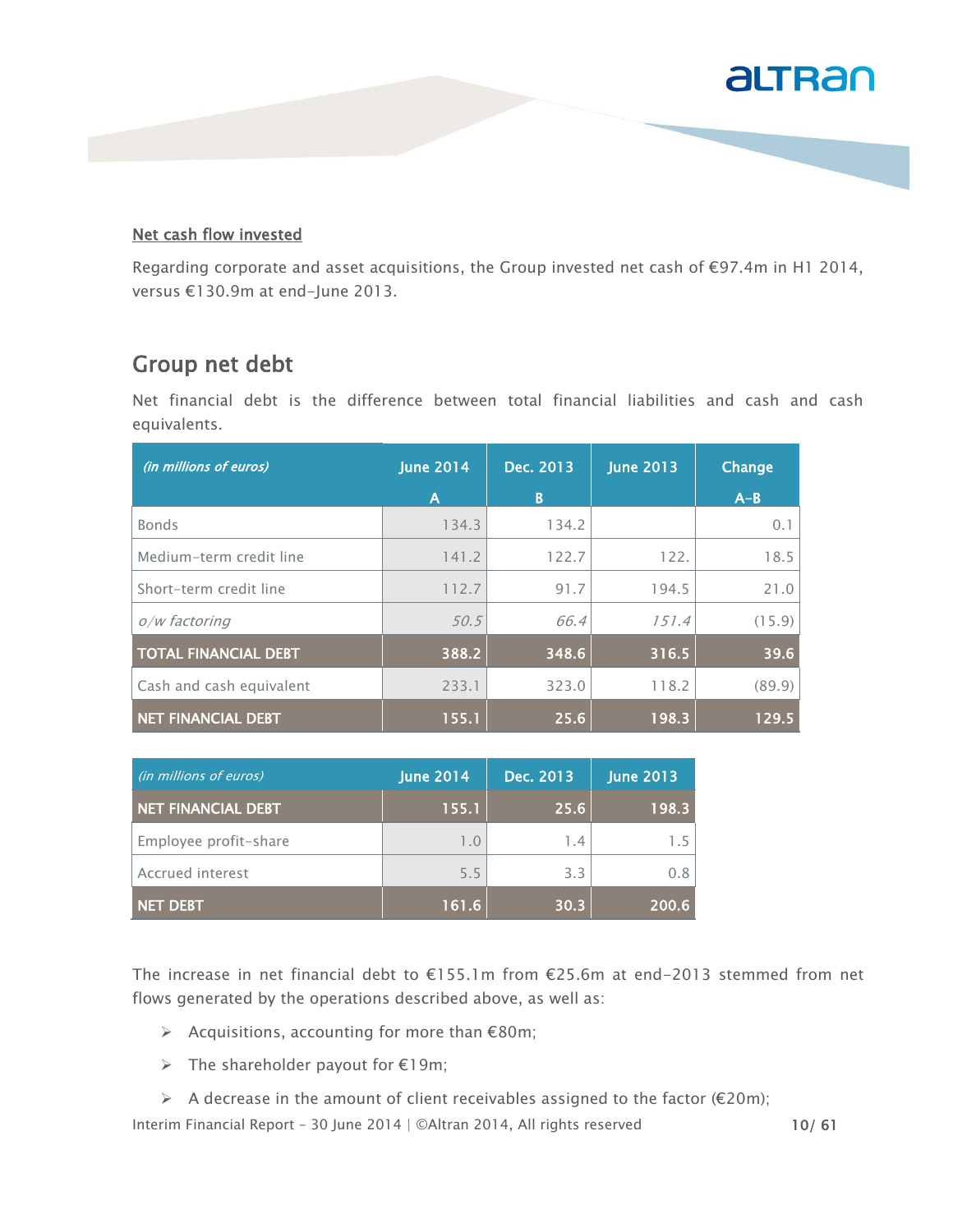

 $\triangleright$  The seasonal impact of the Group's activity with free cash flow generated, for the most part, in the second half.

#### **3. Segment reporting**

In accordance with IFRS 8, the Group presents its segment financial information by aggregations of operating segments. Altran's operating segments at end-June 2014 include:

- France:
- Northern zone: Germany, Austria, the Benelux countries, Scandinavia, Romania, the UK and Switzerland
- Southern zone: Spain, Italy and Portugal
- Rest of the World (RoW): North America and Asia.

For the purposes of operating-segment reporting given below, the US subsidiary, Cambridge Consultants U.S.A. (revenues of €4.2m in H1 2013) is included in the Northern operating zone, in line with internal reporting requirements. Note, however, that this subsidiary is classified as an RoW entity with respect to the breakdown of revenues by regional entity (see 3.1 below) and the market presentation of Q2 2013 revenues.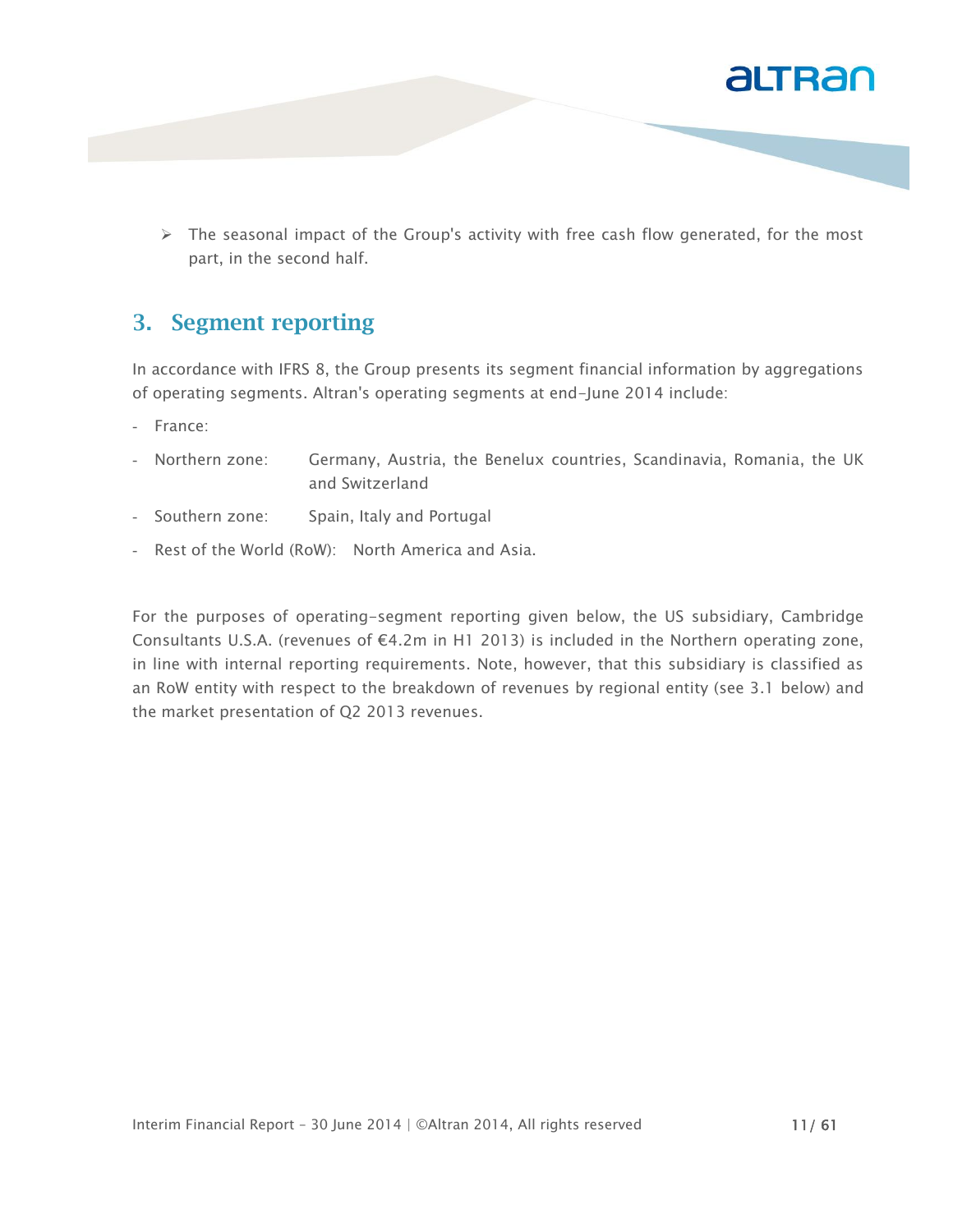

### 3.1 Revenues by operating segment (after inter-segment eliminations)

At 30 June 2014, consolidated revenues came out at €861.8m, up 6.5 % on H1 2013 levels. The breakdown of Group revenues by geographic zone is given in the table below:

|                        | H1 2014                         |                                | H1 2013                         |                       |                                  |                           |
|------------------------|---------------------------------|--------------------------------|---------------------------------|-----------------------|----------------------------------|---------------------------|
| (in millions of euros) | <b>Total</b><br><b>revenues</b> | As a $%$ of<br><b>revenues</b> | <b>Total</b><br><b>revenues</b> | As a % of<br>revenues | H1 2014<br><b>vs. H1</b><br>2013 | <b>Economic</b><br>growth |
| France                 | 373.3                           | 43.3%                          | 367.0                           | 45.4%                 | 1.7%                             | 1.7%                      |
| Northern zone          | 275.8                           | 32.0%                          | 253.1                           | 31.3%                 | 8.9%                             | 1.2%                      |
| Southern zone          | 170.2                           | 19.7%                          | 158.7                           | 19.6%                 | 7.2%                             | 8.0%                      |
| Rest of the world      | 42.5                            | 4.9%                           | 30.3                            | 3.7%                  | 40.1%                            | $-6.4%$                   |

Economic growth (calculated on a like-for-like and constant exchange-rate basis and restated for the seasonal impact) came out at 2.7%. By zone, revenue growth breaks down as follows;

- In France, revenues continued to rise, thus bearing out growth trends apparent in H2 2013;
- In the Northern zone, economic growth came out at 1.2%;
- In the Southern zone, revenues increased by 8.0% thanks notably to growth in Italy (+9.9%);
- In the RoW zone, growth in revenues was driven by the acquisition of Foliage. Like-for-like, however, revenues in this zone narrowed, since the 25% increase in Asia failed to offset the decline in business levels in the US (notably in the EiLIS industry).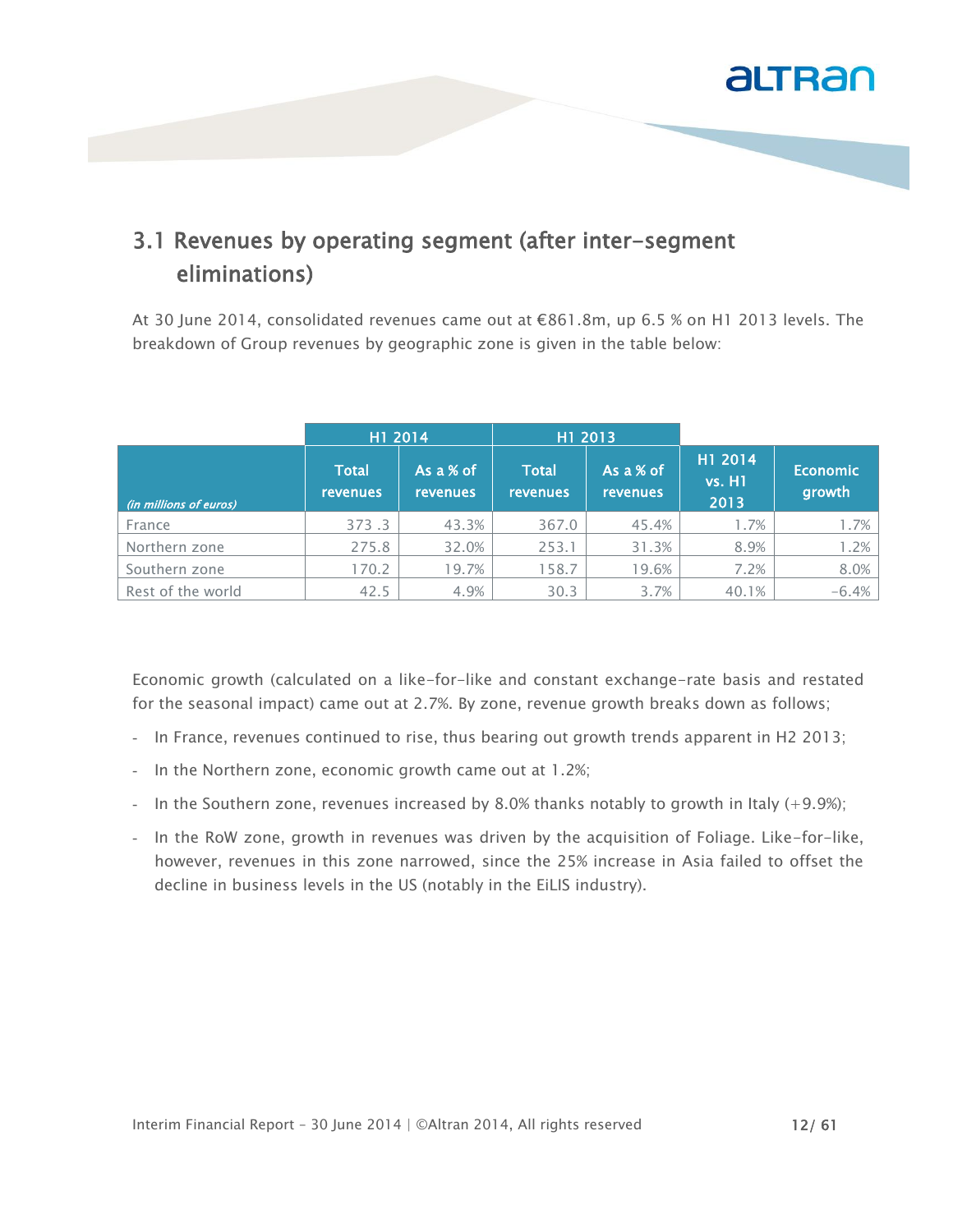

The breakdown of Group revenue by country is as follows:

| (in millions of euros) | H1 2014 | As a % of<br><b>revenues</b> | H1 2013 | As a % of<br><b>revenues</b> | H1 2014<br>VS.<br>H1 2013 | <b>Economic</b><br>growth |
|------------------------|---------|------------------------------|---------|------------------------------|---------------------------|---------------------------|
| France                 | 373.3   | 43.3%                        | 367.0   | 45.4%                        | 1.7%                      | 1.7%                      |
| Germany & Austria      | 129.5   | 15.0%                        | 123.7   | 15.3%                        | 4.7%                      | $-4.9%$                   |
| Benelux countries      | 47.9    | 5.6%                         | 43.7    | 5.4%                         | 9.6%                      | $-3.3%$                   |
| UK.                    | 54.2    | 6.3%                         | 43.9    | 5.4%                         | 23.5%                     | 19.2%                     |
| Scandinavia            | 29.1    | 3.4%                         | 27.9    | 3.4%                         | 4.3%                      | 2.6%                      |
| Switzerland            | 15.1    | 1.8%                         | 14.0    | 1.7%                         | 8.0%                      | 7.1%                      |
| Italy                  | 88.7    | 10.3%                        | 81.9    | 10.1%                        | 8.3%                      | 9.9%                      |
| Spain                  | 72.6    | 8.4%                         | 69.0    | 8.5%                         | 5.2%                      | 5.1%                      |
| Portugal               | 8.9     | 1.0%                         | 7.8     | 1.0%                         | 14.3%                     | 14.0%                     |
| <b>USA</b>             | 30.7    | 3.6%                         | 21.3    | 2.6%                         | 44.1%                     | $-19.6%$                  |
| Asia                   | 11.8    | 1.4%                         | 9.0     | 1.1%                         | 30.8%                     | 25.0%                     |
| <b>TOTAL</b>           | 861.8   | 100.0%                       | 809.2   | 100.0%                       | 6.5%                      | 2.7%                      |

Economic growth marked up by the Group's international operations came out at 3.5%, which automatically reduced the percentage of French revenues in consolidated revenues.

### 3.2 Revenues by business segment

The breakdown of H1 2014 revenues by business segment is given in the table below:

| (in millions of euros) $^{\prime}$ |                    | Innovation &<br><b>Advanced</b><br><b>Engineering</b><br><b>Consulting</b> | Organisation &<br><b>IT Services</b><br><b>Consulting</b> | <b>Total</b> |
|------------------------------------|--------------------|----------------------------------------------------------------------------|-----------------------------------------------------------|--------------|
| H1 2014                            | Revenues           | 645.9                                                                      | 215.9                                                     | 861.8        |
|                                    | As a % of revenues | 74.9%                                                                      | 25.1%                                                     | 100.0%       |
| H1 2013                            | Revenues           | 600.0                                                                      | 209.2                                                     | 809.2        |
|                                    | As a % of revenues | 74.2%                                                                      | 25.8%                                                     | 100.0%       |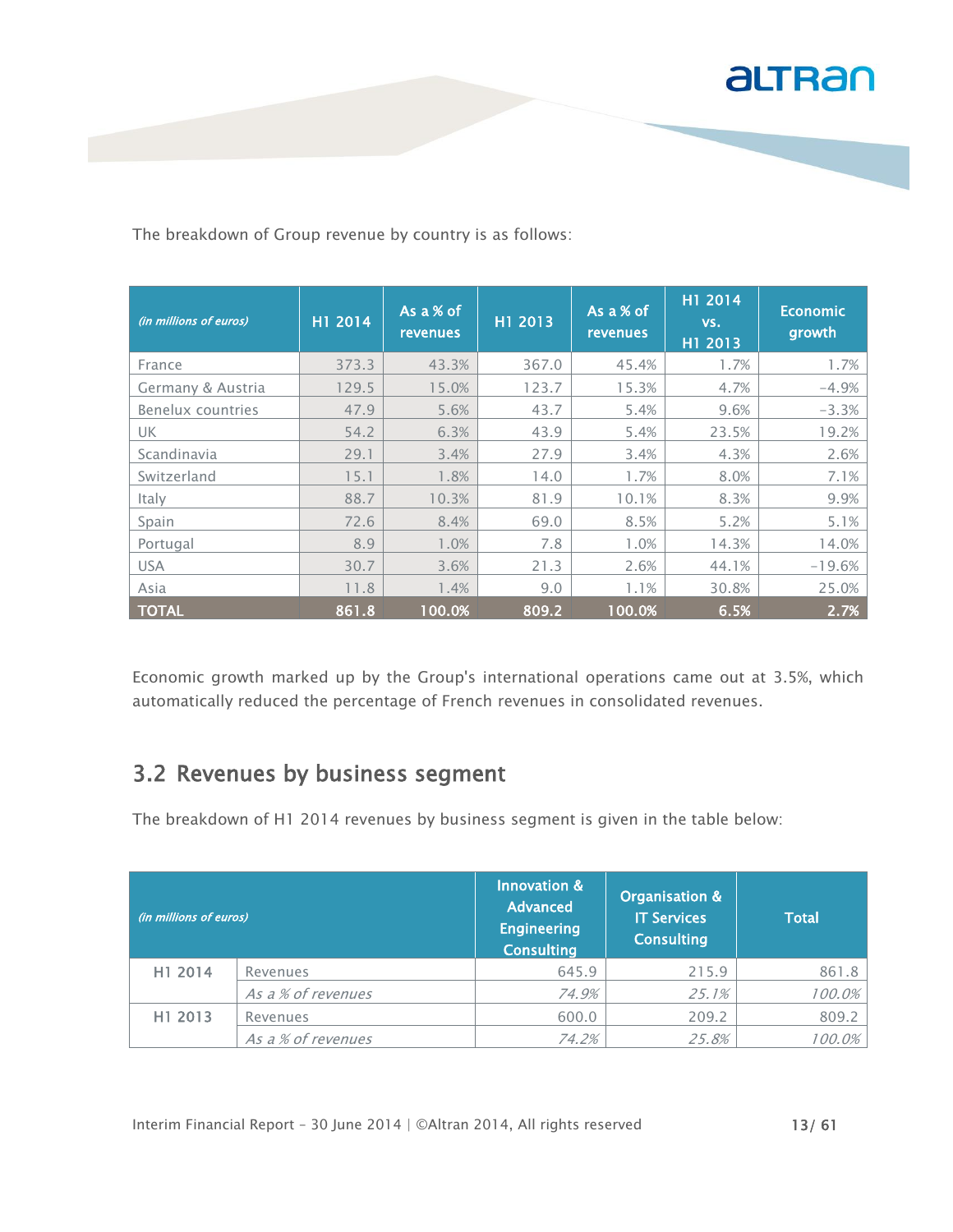

Revenues generated by Innovation & Advanced Engineering Consulting, Altran's core business, continued to grow, accounting for 74.8% of H1 2014 revenues, vs. 74.2% in H1 2013.

### 3.3 Revenues and operating income on ordinary activities by operating segment (before inter-segment eliminations)

The breakdown of Group revenues by operating segment is as follows:

|                        |                          | H1 2014                              | H1 2013                   |                              |                                 |                              |
|------------------------|--------------------------|--------------------------------------|---------------------------|------------------------------|---------------------------------|------------------------------|
| (in millions of euros) | <b>Total</b><br>segments | Inter-segment<br><b>eliminations</b> | <b>Total</b><br>revenues. | As a % of<br><b>revenues</b> | <b>Total</b><br><b>revenues</b> | As a % of<br><b>revenues</b> |
|                        |                          |                                      |                           |                              |                                 |                              |
| France                 | 393.9                    | (20.5)                               | 373.3                     | 43.3%                        | 367.0                           | 45.3%                        |
| Northern zone          | 282.9                    | (7.1)                                | 275.8                     | 32.0%                        | 253.1                           | 31.3%                        |
| Southern zone          | 176.1                    | (6.0)                                | 170.2                     | 19.7%                        | 158.7                           | 19.6%                        |
| Rest of the world      | 41.2                     | 1.3                                  | 42.5                      | 4.9%                         | 30.3                            | 3.8%                         |
| <b>Total</b>           | 894.1                    | (32.3)                               | 861.8                     | 100.0%                       | 809.2                           | 100.0%                       |

#### France including the Group's corporate holding

| (in millions of euros)                         | H1 2014 | 2013    | H <sub>2</sub> 2013 | H1 2013 | H1 2014<br><b>vs. H1</b><br>2013 |
|------------------------------------------------|---------|---------|---------------------|---------|----------------------------------|
| Revenues : France Zone                         | 392.4   | 773.1   | 384.7               | 388.4   | 1.0%                             |
| Total operating income                         | 406.3   | 804.5   | 405.0               | 399.6   | 1.7%                             |
| Total operating charges                        | (378.9) | (741.3) | (361.5)             | (379.8) | $-0.2%$                          |
| Operating income on ordinary<br>activities     | 27.4    | 63.2    | 43.5                | 19.8    | 38.9%                            |
| Operating income on ordinary<br>activities (%) | $7.0\%$ | 8.2%    | 11.3%               | $5.1\%$ | 1.9pt                            |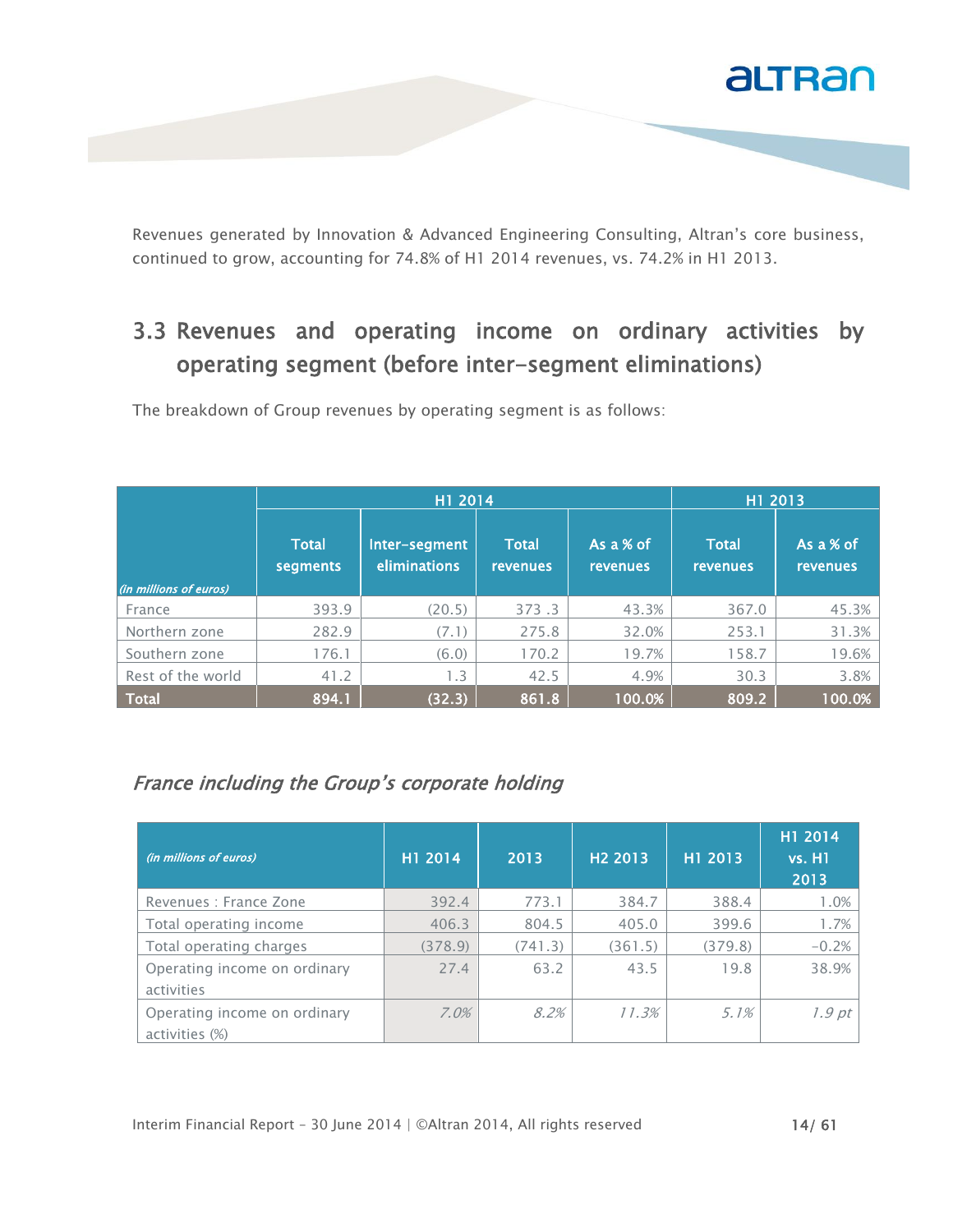

Operations in France reported revenues of  $\epsilon$ 392.4m, implying a y-o-y increase of 1.0% (+1.7% after inter-segment eliminations). In the French zone (operations and corporate holding), income on ordinary activities came out at €27.4m in H1 2014.

To provide a clearer picture of Altran's operating performance in France, we have excluded the Group's holding activities from the table below.

| (in millions of euros)                         | H1 2014 | 2013    | H <sub>2</sub> 2013 | H1 2013 | H1 2014<br><b>vs. H1</b><br>2013 |
|------------------------------------------------|---------|---------|---------------------|---------|----------------------------------|
| Revenues : France zone                         | 377.8   | 746.0   | 372.7               | 373.3   | 1.2%                             |
| Total operating income                         | 389.3   | 771.6   | 387.4               | 384.2   | 1.3%                             |
| Total operating charges                        | (359.5) | (704.1) | (341.5)             | (362.5) | $-0.8%$                          |
| Operating income on ordinary<br>activities     | 29.7    | 67.5    | 45.9                | 21.6    | 37.3%                            |
| Operating income on ordinary<br>activities (%) | 7.9%    | $9.0\%$ | 12.3%               | 5.8%    | 2.1 pt                           |

#### French operations

In France, Altran reported revenues (before inter-segment eliminations) of €377.8m in H1 2014, up 1.2% on the year-earlier level of €373.3m.

Growth in this zone was driven by the recovery in the Automotive industry and strong resilience in the Aeronautics sector. On the other hand, revenues in the Telecoms sector dipped slightly.

Operating margin in France (including Group-share of holding company costs) widened from 5.8% at end-June 2013 to 7.9% in H1 2014.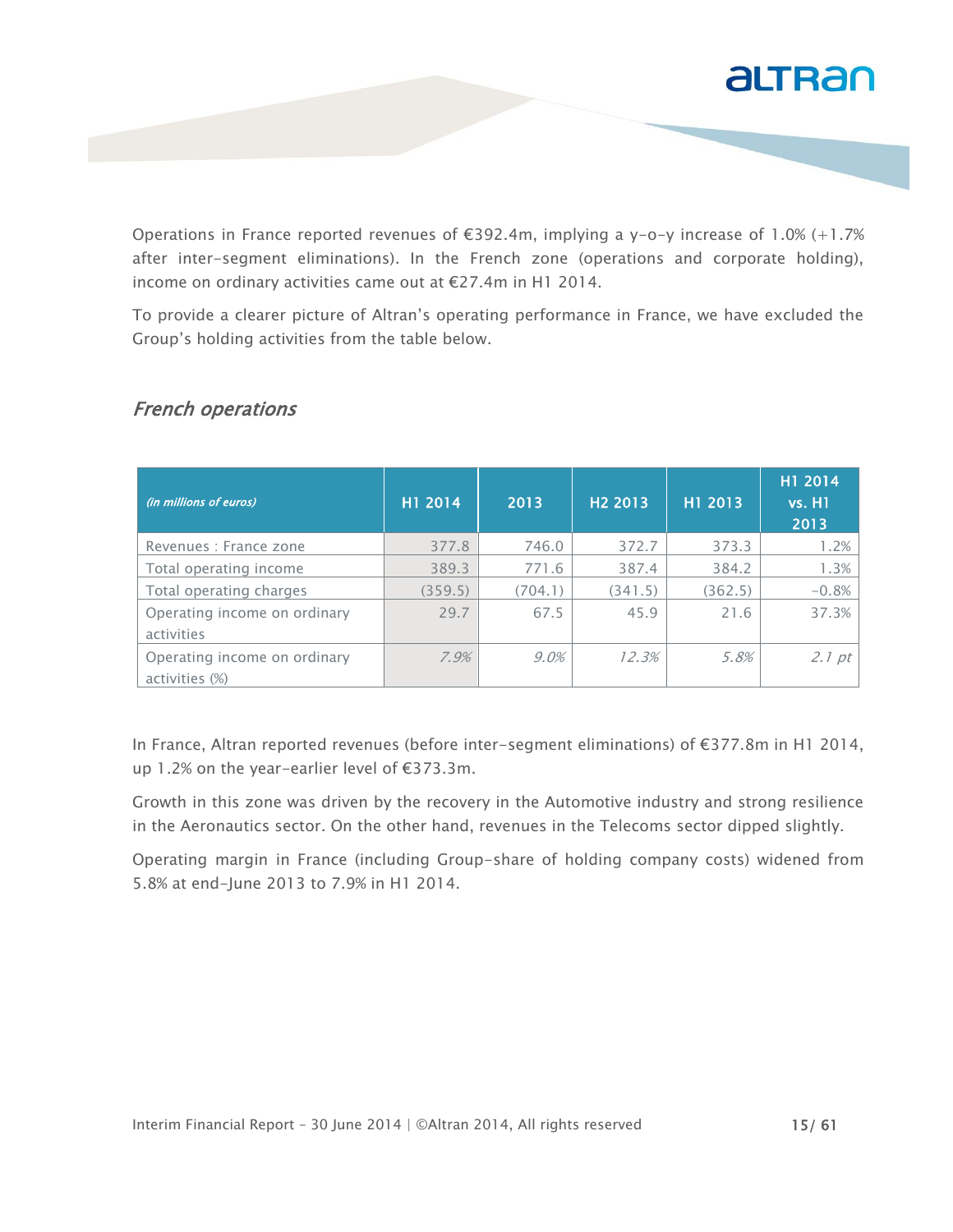#### Northern zone

| (in millions of euros)       | H1 2014 | 2013    | H <sub>2</sub> 2013 | H1 2013 | H1 2014<br><b>vs. H1</b><br>2013 |
|------------------------------|---------|---------|---------------------|---------|----------------------------------|
| Revenues : Northern zone     | 282.9   | 539.0   | 274.9               | 264.1   | 7.1%                             |
| Total operating income       | 285.8   | 544.6   | 278.2               | 266.4   | 7.3%                             |
| Total operating charges      | (270.5) | (499.1) | (251.3)             | (247.8) | 9.2%                             |
| Operating income on ordinary | 15.2    | 45.5    | 26.9                | 18.6    | $-18.0%$                         |
| activities                   |         |         |                     |         |                                  |
| Operating income on ordinary | 5.4%    | 8.4%    | 9.8%                | $7.0\%$ | $-1.7$ pt                        |
| activities (%)               |         |         |                     |         |                                  |

In the Northern zone, revenues (before inter-segment eliminations) came out at €282.9m in H1 2014, up 7.1% on year-earlier levels. Two of the Group's three H1-2014 acquisitions were carried out in this zone: Scalae in Scandinavia in January 2014, and TASS in the Benelux region in April 2014.

In terms of economic growth, 2014 interim revenues gained 1.2% on end-June 2013 levels.

Germany (where performances were penalised by the sharp decline in business levels in the Aeronautics sector) and the Benelux countries made negative revenue contributions of -4.8% and -3.3%, respectively.

The UK, on the other hand, reported strong growth with revenues up 19.2%, driven notably by performances in the Telecoms sector.

After allocation of holding costs, operating income on ordinary activities in the Northern zone came out at  $E15.2m$  over the period. This corresponds to 5.4% of revenues, versus 7.0% in H1 2013.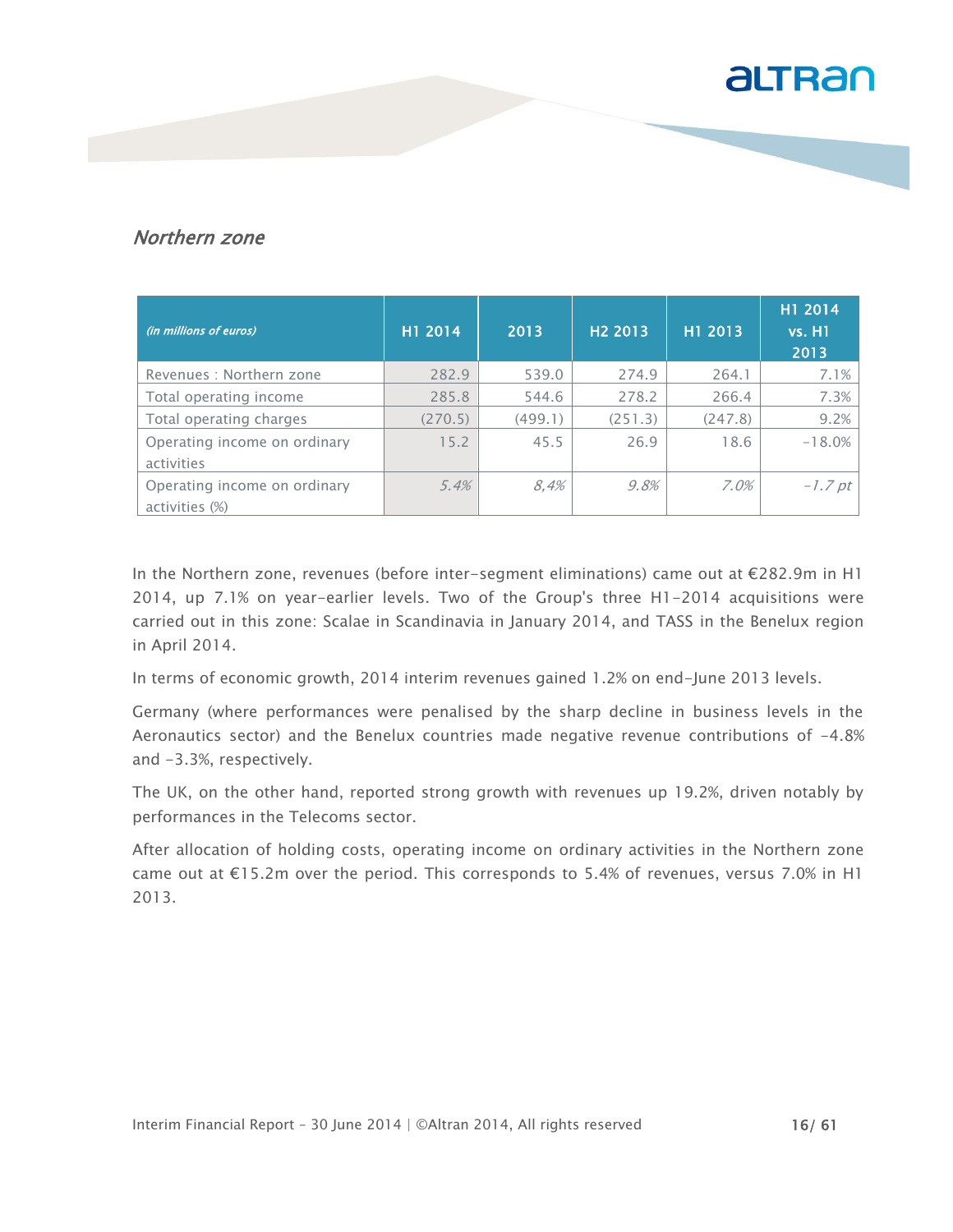#### Southern zone

| (in millions of euros)       | H1 2014 | 2013    | H <sub>2</sub> 2013 | H1 2013 | H1 2014<br><b>vs. H1</b><br>2013 |
|------------------------------|---------|---------|---------------------|---------|----------------------------------|
| Revenues : Southern zone     | 176.1   | 328.3   | 167.9               | 160.5   | 9.8%                             |
| Total operating income       | 177.6   | 332.7   | 171.2               | 161.5   | 10.0%                            |
| Total operating charges      | (161.5) | (298.6) | (148.7)             | (149.9) | 7.8%                             |
| Operating income on ordinary | 16.1    | 34.1    | 22.5                | 11.6    | 38.4%                            |
| activities                   |         |         |                     |         |                                  |
| Operating income on ordinary | $9.1\%$ | 10.4%   | 13.4%               | 7.2%    | 1.9 pt                           |
| activities (%)               |         |         |                     |         |                                  |

In the Southern zone, H1 2014 revenues (before inter-segment eliminations) came out at €176.1m, compared with €160.5m in H1 2013.

Growth trends apparent in this zone in 2013 continued into the first half with revenues up 9.8% at the interim stage.

In terms of economic growth, first-half revenues gained 8.0% on end-June 2013 levels.

This growth was underpinned by performances in Italy  $(+9.9%)$  and even more so in Portugal (+14.0%) thanks to the development of the Group's nearshore offering.

Operating income on ordinary activities in the Southern zone improved significantly to €16.1m in H1 2014, from €11.6m in H1 2013.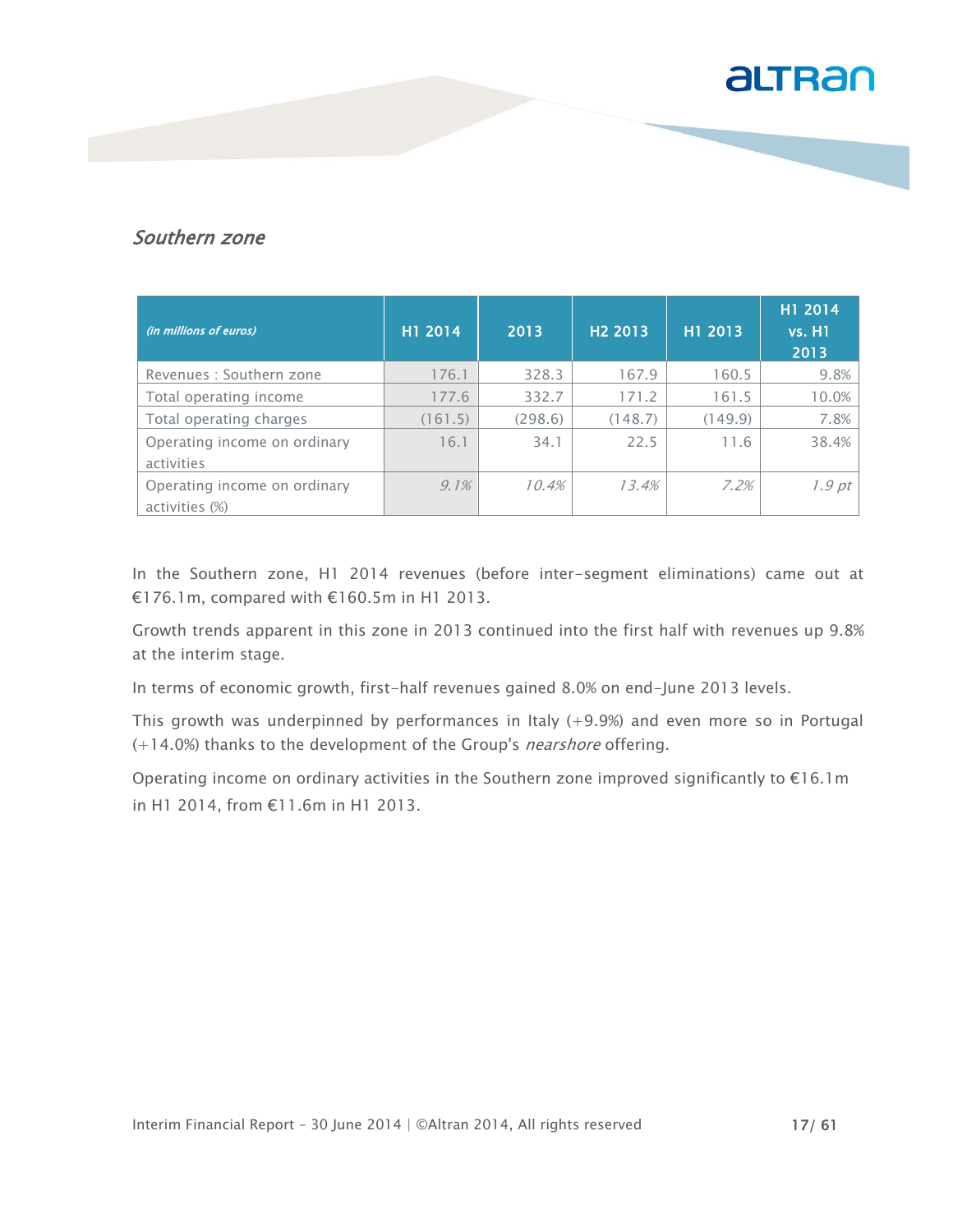#### Rest of the World (RoW) zone

| (in millions of euros)                  | H1 2014 | 2013   | H <sub>2</sub> 2013 | H1 2013 | H1 2014<br><b>vs. H1</b><br>2013 |
|-----------------------------------------|---------|--------|---------------------|---------|----------------------------------|
| Revenues : RoW zone                     | 42.6    | 56.4   | 30.0                | 26.4    | 61.4%                            |
| Total operating income                  | 41.3    | 52.3   | 25.8                | 26.5    | 55.7%                            |
| Total operating charges                 | (40.0)  | (52.2) | (25.8)              | (26.4)  | 51.7%                            |
| Operating income on ordinary activities | 1.2     | 0.1    | 0.0                 | 0.1     | 875.1%                           |
| Operating income on ordinary activities | 2.9%    | 0.2%   | $0.0\%$             | 0.5%    | 2.4pt                            |
| $(\%)$                                  |         |        |                     |         |                                  |

In the RoW zone, Altran reported interim revenues (before inter-segment eliminations) of €42.6m, up 61.4% on the H1 2013 level of €26.4m.

In terms of economic growth, revenues narrowed by 6.4%.

Revenue growth was driven mainly by performances in Asia (+25%), and by Foliage (in the US and India) which was acquired in February 2014. Altran's long-standing activities in the US energy sector declined. In China, growth was underpinned by performances in the Telecoms and Automotive sectors.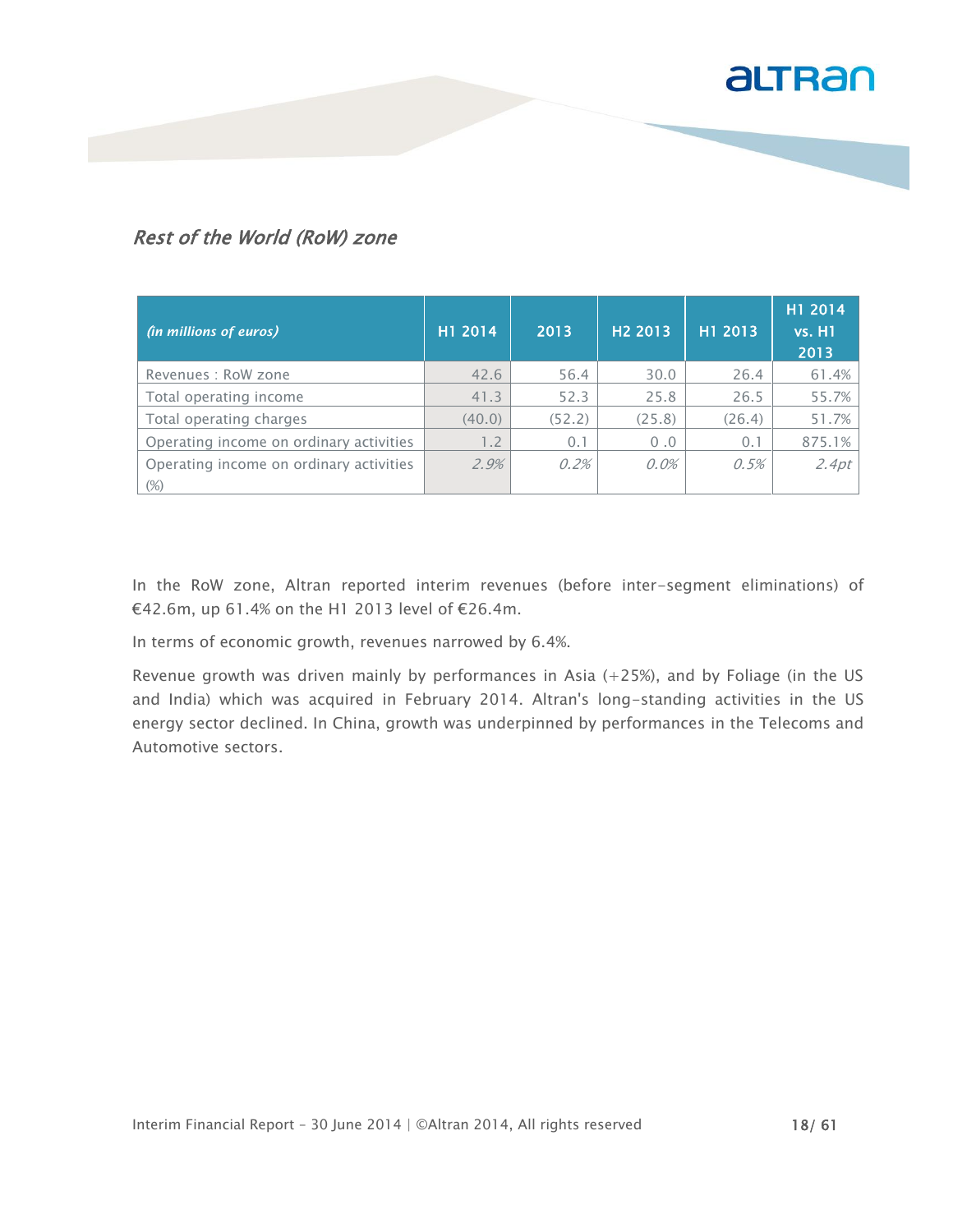

#### **4. Post closure events**

On 17 July 2014, the Group raised €115m via a capital increase comprising two tranches; one for €10m, maturing in 6 years and bearing a coupon of 2.81%, and the other for €105m, maturing in 7 years and with a coupon of 3.00%.

#### **5. Outlook**

Based on the information currently at its disposal, management has confirmed that 2014 Group profitability level should be in line with the targets fixed in the 2015 Strategic Plan.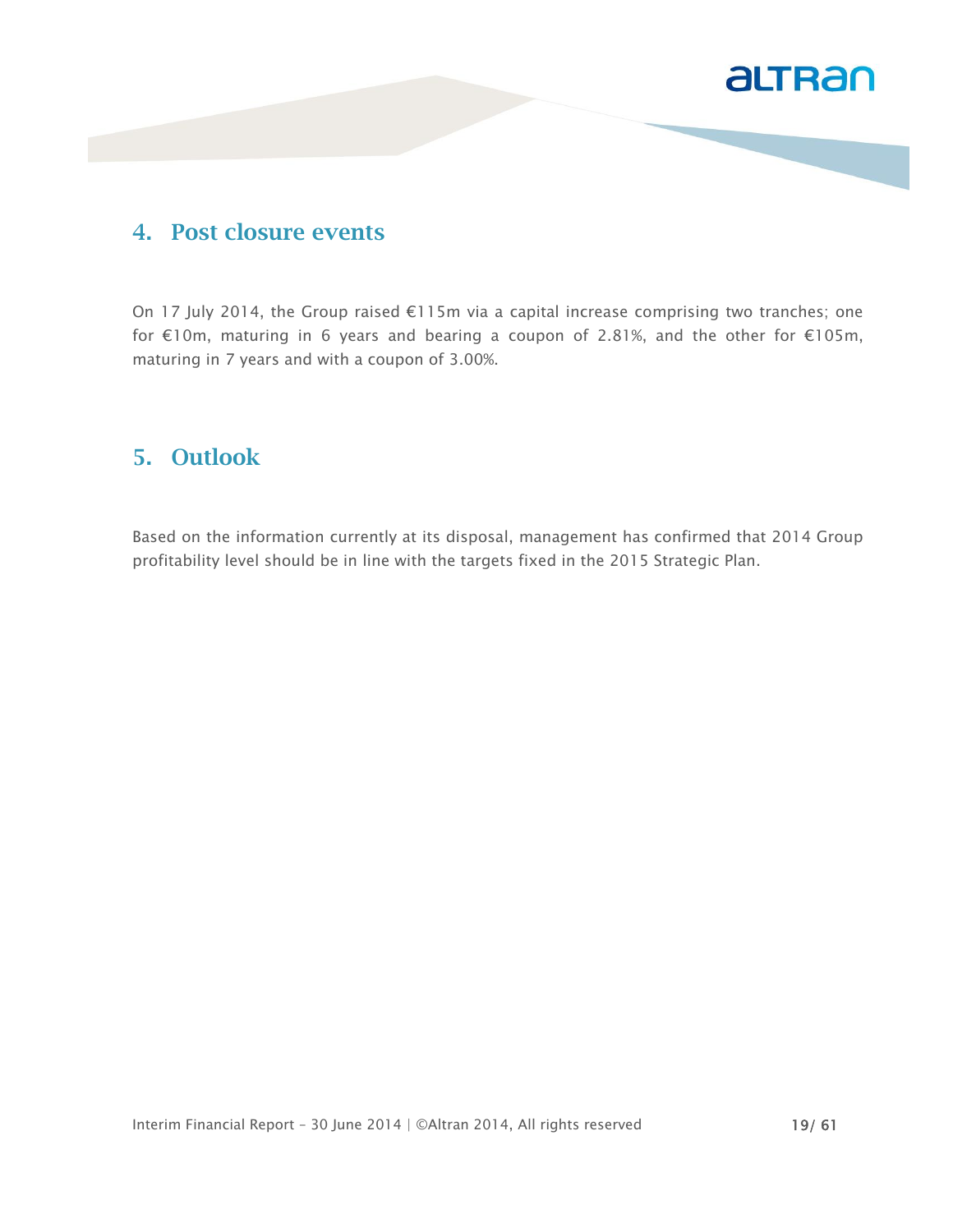

### B. Condensed consolidated interim financial statements

### FINANCIAL SITUATION AT 30 JUNE 2014

- 
- 1. Consolidated balance sheet 4. Change In consolidated share capital
- 2. Consolidated Income statement 5. Statement of consolidated cash flows
	-

3. Consolidated statement of comprehensive income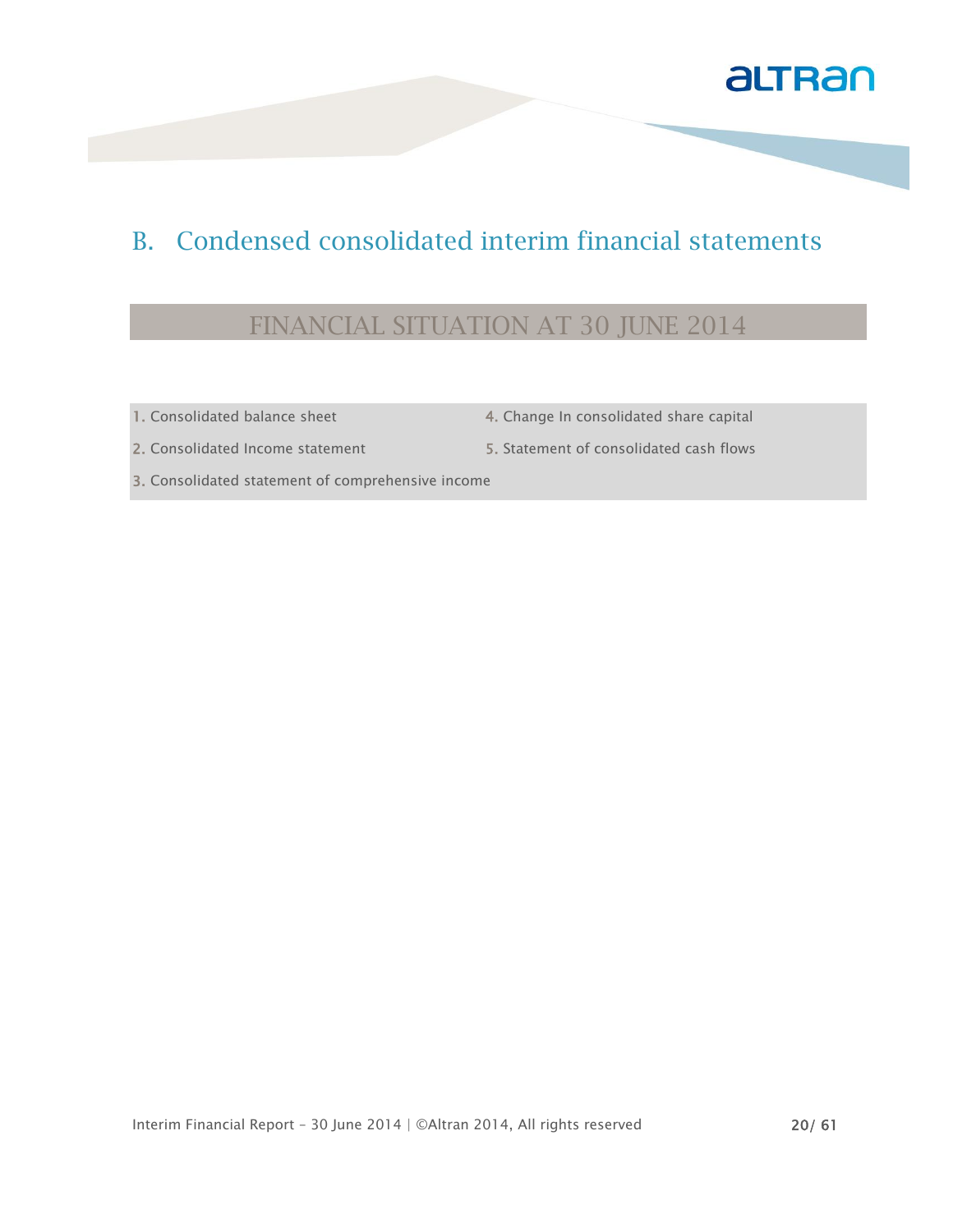### **1. Consolidated balance sheet**

|                                       |              |                    | Dec. 2013           |                  |            |
|---------------------------------------|--------------|--------------------|---------------------|------------------|------------|
| (in thousands of euros)               | <b>Notes</b> | <b>Gross value</b> | Amort.<br>and Prov. | <b>Net value</b> | <b>Net</b> |
| Net goodwill                          | 6.1          | 740,776            | (193, 659)          | 547,117          | 427,138    |
| Intangible assets                     | 6.2          | 90,592             | (42, 281)           | 48,311           | 44,937     |
| Land & construction                   |              | 21,628             | (6, 291)            | 15,337           | 11,964     |
| Other tangible assets                 |              | 114,954            | (84, 327)           | 30,627           | 29,470     |
| Tangible assets                       | 6.3          | 136,582            | (90, 618)           | 45,964           | 41,434     |
| Equity-accounted investments          |              |                    |                     |                  |            |
| Non-current financial assets          | 6.4          | 32,955             | (4, 294)            | 28,661           | 25,185     |
| Deferred tax assets                   |              | 125,851            | (13, 661)           | 112,190          | 103,866    |
| Non-current tax assets                | 6.5          | 46,291             |                     | 46,291           | 66,605     |
| Other non-current assets              | 6.5          | 11,658             | (5, 957)            | 5,701            | 9,524      |
| Total non-current assets              |              | 1,184,705          | (350, 470)          | 834,235          | 718,689    |
| Inventory and work in progress        |              | 1,116              | (31)                | 1,085            | 697        |
| <b>Prepayment to suppliers</b>        |              | 801                |                     | 801              | 1,150      |
| Accounts receivable (client)          | 6.6          | 391,998            | (3,659)             | 388,339          | 338,294    |
| Other receivables                     | 6.7          | 110,663            | (2, 613)            | 108,050          | 57,571     |
| Client accounts and other receivables |              | 503,462            | (6, 272)            | 497,190          | 397,015    |
| <b>Current financial assets</b>       | 6.8          | 16,357             |                     | 16,357           | 18,142     |
| Cash equivalents                      | 6.1          | 178,888            |                     | 178,888          | 213,979    |
| Cash                                  | 6.1          | 54,286             |                     | 54,286           | 109,020    |
| <b>Total current assets</b>           |              | 754,109            | (6, 303)            | 747,806          | 738,853    |
| <b>TOTAL ASSETS</b>                   |              | 1,938,814          | (356, 773)          | 1,582,041        | 1,457,542  |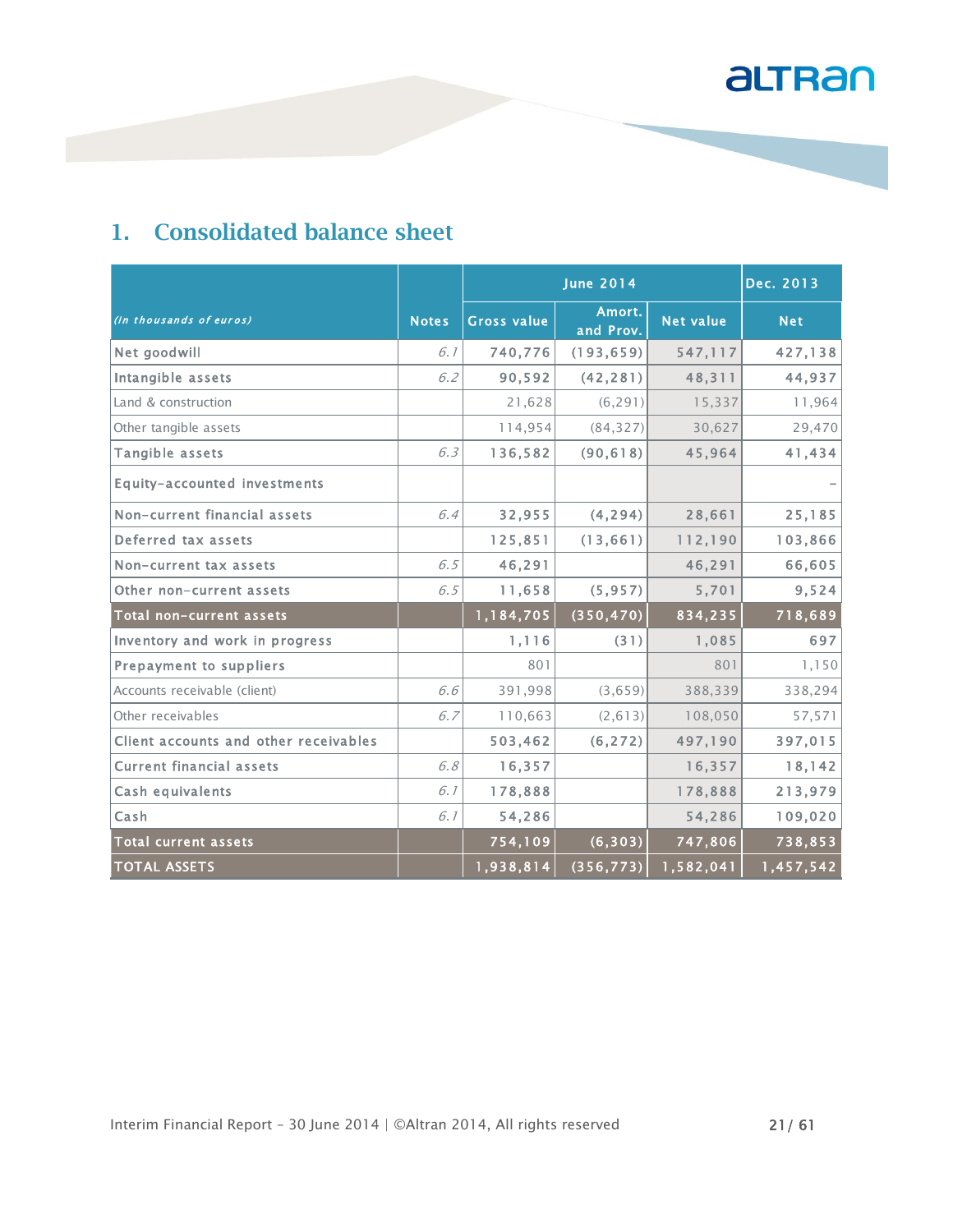| (in thousands of euros)                               | <b>Notes</b> | <b>June 2014</b> | Dec. 2013 |
|-------------------------------------------------------|--------------|------------------|-----------|
| Capital                                               | 6.9          | 87,490           | 87,376    |
| Share premium                                         |              | 471,453          | 489,027   |
| Reserves attributable to parent company shareholders  |              | 89,793           | 26,633    |
| Conversion-rate adjustments                           |              | (12, 075)        | (15, 163) |
| Earnings for fiscal period                            |              | 29,107           | 65,798    |
| Minority interests                                    |              | 284              | 206       |
| Shareholders' equity                                  |              | 666,052          | 653,877   |
| Convertible bond loans (>1 year)                      |              | 134,441          | 134,371   |
| Credit establishment borrowings and debts $(>1$ year) |              | 139,139          | 121,997   |
| Other long-term financial liabilities                 |              | 3,078            | 1,693     |
| Non-current financial liabilities                     | 6.10         | 276,658          | 258,060   |
| Provisions for long-term liabilities and charges      | 6.11         | 29,663           | 32,547    |
| Long-term employee benefits                           | 6.12         | 25,618           | 23,248    |
| Deferred tax liabilities                              |              | 8,855            | 7,198     |
| Debt on long-term securities debt                     | 6.15         | 36,280           | 690       |
| Other long-term liabilities                           |              | 1, 117           | 1,293     |
| Other non-current liabilities                         |              | 101,533          | 64,976    |
| Total non-current liabilities                         |              | 378,191          | 323,036   |
| Trade payables                                        | 6.13         | 78,330           | 72,483    |
| Taxes payable                                         |              | 82,224           | 76,490    |
| <b>Current employee benefits</b>                      | 6.12         | 184,061          | 165,018   |
| Debt on assets                                        |              | 1,370            | 1,120     |
| Other current liabilities                             | 6.14         | 49,211           | 53,799    |
| Suppliers and other current payables                  |              | 395,196          | 368,910   |
| Provisions for short-term risks and charges           | 6.11         | 13,424           | 16,372    |
| Short-term securities debt                            | 6.15         | 11,096           | 129       |
| Other short-term financial liabilities                | 6.10         | 118,082          | 95,218    |
| Other current financial liabilities                   |              | 142,602          | 111,719   |
| <b>Total current liabilities</b>                      |              | 537,798          | 480,629   |
| <b>TOTAL LIABILITIES</b>                              |              | 1,582,041        | 1,457,542 |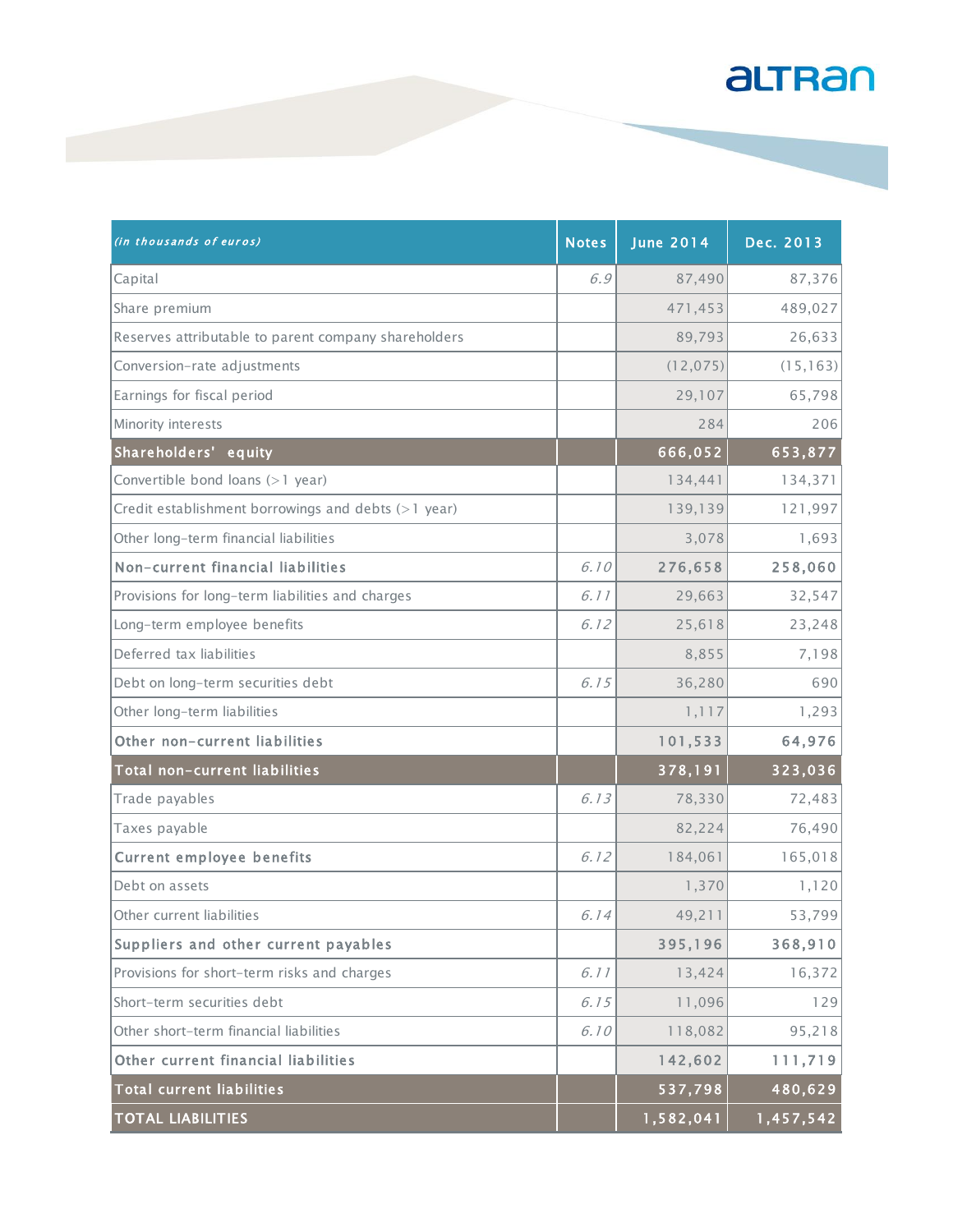| (In thousands of euros)                                        | <b>Notes</b> | <b>June 2014</b> | Dec. 2013     | <b>June 2013</b> |
|----------------------------------------------------------------|--------------|------------------|---------------|------------------|
| Revenues                                                       | 7.1 & 7.2    | 861,843          | 1,632,778     | 809,197          |
| Other income from operations                                   |              | 16,823           | 37,346        | 14,526           |
| Revenue from ordinary operations                               |              | 878,666          | 1,670,124     | 823,723          |
| Raw materials                                                  |              | (10, 167)        | (21, 848)     | (11, 248)        |
| Change in work-in-progress                                     |              | (43)             | (34)          | 352              |
| External expenses                                              | 7.3          | (159, 130)       | (315, 529)    | (155, 851)       |
| Personnel costs- salaries                                      | 7.4          | (637, 398)       | (1, 168, 648) | (598, 580)       |
| Personnel costs - share-based payments                         | 7.4          | (291)            | (341)         | (299)            |
| Taxes and duties                                               |              | (986)            | (2,669)       | (1, 489)         |
| Depreciation and net provisions                                | 7.5          | (8, 118)         | (10, 727)     | (3,856)          |
| Other operating expenses                                       |              | (2, 539)         | (7, 328)      | (2,675)          |
| Operating income on ordinary activities                        |              | 59,994           | 143,000       | 50,077           |
| Other non-recurring operating income                           |              | 1,904            | 2,117         | 353              |
| Other non-recurring operating expenses                         |              | (16, 284)        | (37, 931)     | (23, 455)        |
| Other non-recurring operating income and<br>expenses           | 7.6          | (14, 380)        | (35, 814)     | (23, 102)        |
| Goodwill impairment losses                                     |              |                  |               |                  |
| Amortisation of customer-relationship intangible assets        |              | (1, 204)         | (2,099)       |                  |
| <b>Operating income</b>                                        |              | 44,410           | 105,087       | 26,975           |
| Gains on cash & cash equivalents                               |              | 2,368            | 4,517         | 1,477            |
| Cost of gross financial debt                                   |              | (6, 254)         | (13, 846)     | (5,681)          |
| Cost of net financial debt                                     | 7.7          | (3,886)          | (9, 329)      | (4, 204)         |
| Other financial income                                         | 7.8          | 1,717            | 1,454         | 1,819            |
| Other financial expenses                                       | 7.8          | (1, 377)         | (5,085)       | (1,733)          |
| Tax expenses/income                                            | 7.9          | (11, 869)        | (26, 358)     | (7, 722)         |
| Equity share in net income of associates                       |              |                  |               |                  |
| Net income before discontinued operations                      |              | 28,995           | 65,769        | 15,135           |
| Net profit / (loss) on discontinued operations                 |              |                  |               |                  |
| <b>Net income</b>                                              |              | 28,995           | 65,769        | 15,135           |
| <b>Minority interests</b>                                      |              | 112              | 29            | (1)              |
| Net Income atributable to Group                                |              | 29,107           | 65,798        | 15,134           |
| Earnings per share $(\epsilon)$                                | 6.9          | 0.17             | 0.40          | 0.10             |
| Diluted earnings per share $(\epsilon)$                        | 6.9          | 0.17             | 0.40          | 0.10             |
| Earnings per share on continuing activities $(\epsilon)$       | 6.9          | 0.17             | 0.40          | 0.10             |
| Diluted earnings per share on continuing activities<br>(€)     | 6.9          | 0.17             | 0.40          | 0.10             |
| Earnings per share on discontinued operations $(\epsilon)$     | 6.9          |                  |               |                  |
| Diluted earnings per share on discontinued<br>operations $(E)$ | 6.9          |                  |               |                  |

Interim Financial Report - 30 June 2014 | ©Altran 2014, All rights reserved 23/ 61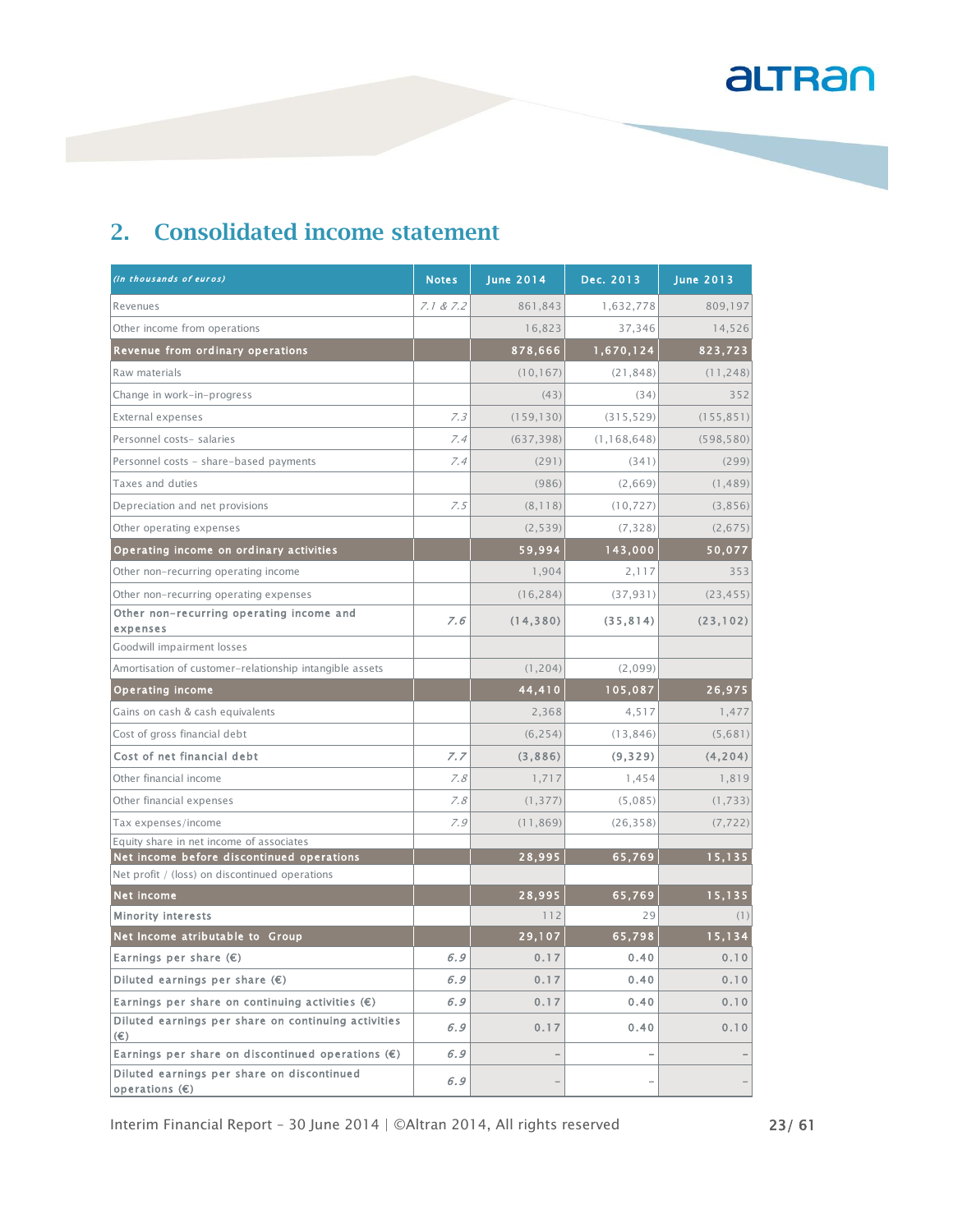### **3. Consolidated statement of comprehensive income**

| (in thousands of euros)                                                                  | <b>June 2014</b> | Dec. 2013 | <b>June 2013</b> |
|------------------------------------------------------------------------------------------|------------------|-----------|------------------|
| Consolidated net income                                                                  | 28,995           | 65,769    | 15,135           |
| Financial instruments                                                                    | (1, 303)         | 503       | 902              |
| Exchange rate differences                                                                | 3,239            | (2,339)   | (4, 771)         |
| Other comprehensive income net of tax that may subsequently be<br>reclassified to profit | 1936             | (1, 836)  | (3, 869)         |
| Employee benefits - Revised IAS19                                                        | (1, 298)         | 13,783    |                  |
| Other comprehensive income net of tax that will not be reclassified to<br>profit         | (1, 298)         | 13,783    | 0                |
| Other comprehensive income net of tax over the period                                    | 638              | 11,947    | (3, 869)         |
| <b>Results for the period</b>                                                            | 29,633           | 77,716    | 11,266           |
| o/w attributable to:                                                                     |                  |           |                  |
| - the Group's company                                                                    | 29,751           | 77,750    | 11,265           |
| - minority interests                                                                     | (118)            | (34)      |                  |

|                                                                                          | <b>June 2014</b> |       |            | December 2013 |            |            | <b>June 2013</b> |            |            |
|------------------------------------------------------------------------------------------|------------------|-------|------------|---------------|------------|------------|------------------|------------|------------|
| (In thousands of euros)                                                                  | Pre-tax          | Tax   | <b>Net</b> | Pre-tax       | <b>Tax</b> | <b>Net</b> | Pre-tax          | <b>Tax</b> | <b>Net</b> |
| lFinancial instruments                                                                   | (1.987)          | 684   | (1.303)    | 767           | (264)      | 503        | 1.376            | (474)      | 902        |
| Exchange rate differences                                                                | 3.275            | (36)  | 3.239      | (2,928)       | 589        | (2, 339)   | (5, 562)         | 791        | (4,771)    |
| Other comprehensive income net of tax that may<br>subsequently be reclassified to profit | 1,288            | 648   | 1.936      | (2, 161)      | 325        | (1, 836)   | (4.186)          | 317        | (3,869)    |
| Employee benefits - Revised IAS 19                                                       | (1.871)          | 573   | (1.298)    | 20.892        | (7.109)    | 13.783     |                  |            |            |
| Other comprehensive income net of tax that will not be<br>reclassified to profit         | (1.871)          | 573   | (1.298)    | 20.892        | (7, 109)   | 13.783     | -                |            |            |
| Other comprehensive income over the period                                               | (583)            | , 221 | 638        | 18.731        | (6,784)    | 11,947     | (4, 186)         | 317        | (3,869)    |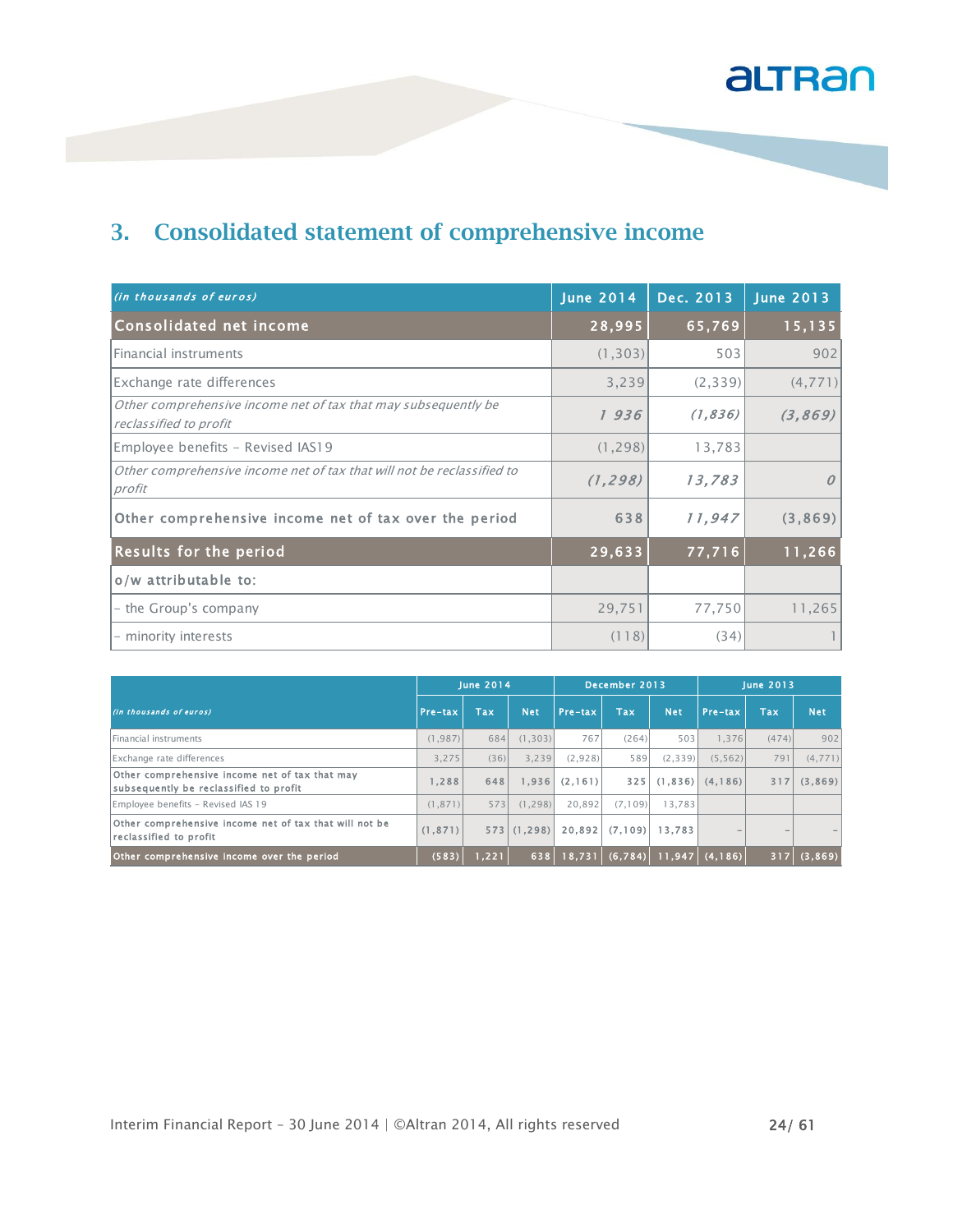| (In thousands of euros)             | <b>Number of</b><br>shares | Capital | Premium   | <b>Resources</b> | Change in<br>fair value<br>& other | <b>Exchange</b><br>rate<br>differences | <b>Net profit</b> | <b>Total group</b><br>share | <b>Minority</b><br><b>interests</b> | Total     |
|-------------------------------------|----------------------------|---------|-----------|------------------|------------------------------------|----------------------------------------|-------------------|-----------------------------|-------------------------------------|-----------|
| 31 December, 2012                   | 144, 184, 856              | 72,425  | 341,774   | (33, 136)        | 37,097                             | (13, 719)                              | 64,880            | 469,322                     | 320                                 | 469,641   |
| Results for the period              |                            |         |           | 791              | 902                                | (5, 562)                               | 15,134            | 11,265                      | 1                                   | 11,266    |
| Capital increase                    | 29,835,636                 | 14,918  | 115,594   |                  |                                    |                                        |                   | 130,512                     |                                     | 130,512   |
| Share-based payments                |                            |         | 299       |                  |                                    |                                        |                   | 299                         |                                     | 299       |
| Own-share transactions              | (80, 500)                  |         | (402)     |                  |                                    |                                        |                   | (402)                       |                                     | (402)     |
| Income appropriation                |                            |         |           | 64,880           |                                    |                                        | (64880)           |                             |                                     |           |
| Shareholder payout                  |                            |         | (15, 658) |                  |                                    |                                        |                   | (15, 658)                   |                                     | (15, 658) |
| Other transactions                  |                            |         | (24, 942) | 52,515           | (37, 707)                          | 1,355                                  |                   | (8,779)                     |                                     | (8, 779)  |
| 30 June, 2013                       | 173,939,992                | 87,343  | 416,665   | 85,050           | 292                                | (17, 926)                              | 15,134            | 586,559                     | 321                                 | 586,880   |
| Results for the period              |                            |         |           | 13,581           | (399)                              | 2,639                                  | 50,664            | 66,485                      | (35)                                | 66,450    |
| Capital increase                    | 65,828                     | 33      | 289       |                  |                                    |                                        |                   | 322                         |                                     | 322       |
| Share-based payments                |                            |         | 42        |                  |                                    |                                        |                   | 42                          |                                     | 42        |
| Own-share transactions              | 113,600                    |         | 456       | (85)             |                                    |                                        |                   | 371                         |                                     | 371       |
| Income appropriation                |                            |         | (22, 082) | 22,082           |                                    |                                        |                   |                             |                                     |           |
| French subsidiary-<br>merger impact |                            |         | 72 282    | (72, 282)        |                                    |                                        |                   |                             |                                     |           |
| Shareholder payout                  |                            |         | (2)       |                  |                                    |                                        |                   | (2)                         |                                     | (2)       |
| Other transactions                  |                            |         | 21,377    | (21, 608)        |                                    | 124                                    |                   | (107)                       | (80)                                | (187)     |
| 31 December, 2013                   | 174,119,420                | 87,376  | 489,027   | 26,738           | (107)                              | (15, 163)                              | 65,798            | 653,671                     | 206                                 | 653,877   |
| Results for the period              |                            |         |           | (1, 452)         | (1, 186)                           | 3,282                                  | 29,107            | 29,751                      | (118)                               | 29,633    |
| Capital increase                    | 227,725                    | 114     | 826       |                  |                                    |                                        |                   | 940                         | 406                                 | 1,346     |
| Share-based payments                |                            |         | 290       |                  |                                    |                                        |                   | 290                         |                                     | 290       |
| Own-share transactions              | 302,340                    |         | 523       |                  |                                    |                                        |                   | 523                         |                                     | 523       |
| Income appropriation                |                            |         |           | 65,798           |                                    |                                        | (65, 798)         |                             |                                     |           |
| French subsidiary-<br>merger impact |                            |         |           |                  |                                    |                                        |                   |                             |                                     |           |
| Shareholder payout                  |                            |         | (19, 213) |                  |                                    |                                        |                   | (19, 213)                   |                                     | (19, 213) |
| Other transactions                  |                            |         |           |                  |                                    | (194)                                  |                   | (194)                       | (210)                               | (404)     |
| 30 June, 2014                       | 174,649,485                | 87,490  | 471,453   | 91,084           | (1, 293)                           | (12, 075)                              | 29,107            | 665,768                     | 284                                 | 666,052   |

### **4. Change in consolidated share capital**

\* 2012 figures restated for the impact of revised IAS19

Interim Financial Report - 30 June 2014 | ©Altran 2014, All rights reserved 25/ 61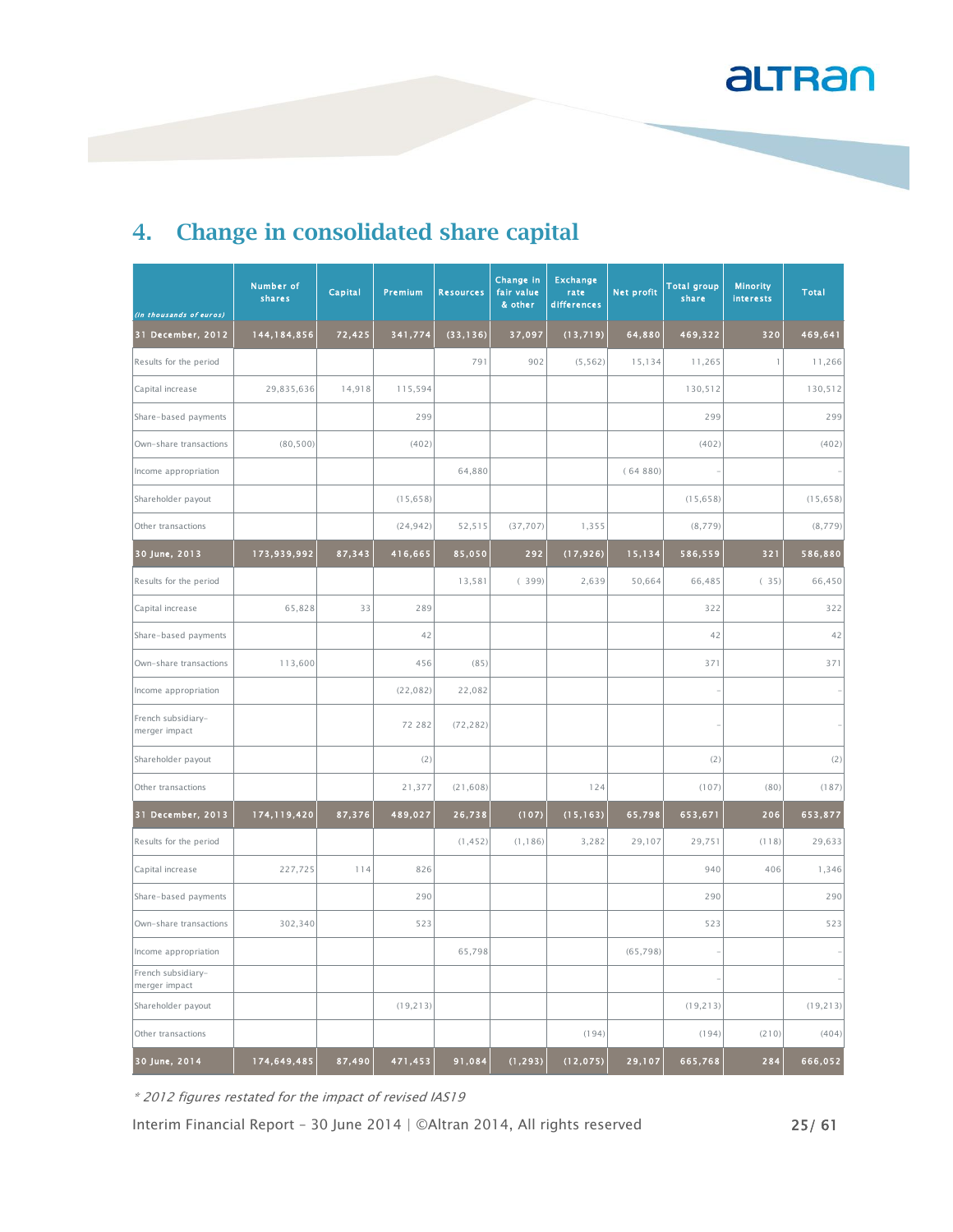| (in thousands of euros)                                                    | <b>June 2014</b> | Dec. 2013  | <b>June 2013</b> |
|----------------------------------------------------------------------------|------------------|------------|------------------|
| Operating income on continuing activities                                  | 44,410           | 105,087    | 26,975           |
| Goodwill impairment and amort. of customer-relationship intangible assets  | 1.204            | 2.099      |                  |
| Operating income before goodwill impairment losses                         | 45,614           | 107,186    | 26,975           |
| Depreciation and net operating provisions                                  | 2,180            | 13,187     | 10,310           |
| Income and charges from stock options                                      | 290              | 341        | 299              |
| Capital gains or losses from disposals                                     | (179)            | 1,692      | 1,280            |
| Other gains and charges                                                    | 173              | (1, 197)   | 1,300            |
| Cash flow before net interest expenses and taxes                           | 48,078           | 121,209    | 40,164           |
| Change in inventory and work in progress                                   | 54               | 102        | (257)            |
| Change in client accounts and other receivables                            | (45.849)         | (26.315)   | (50, 498)        |
| Change in supplier accounts and other payables                             | 12,859           | 7,412      | 7,491            |
| Change in working capital requirement                                      | (32, 936)        | (18, 801)  | (43, 264)        |
| Net operating cash flow                                                    | 15,142           | 102,408    | (3, 100)         |
| Interest paid                                                              | (4, 391)         | (17, 442)  | (12, 482)        |
| Interest received                                                          | 2,318            | 4,433      | 1,481            |
| Taxes paid                                                                 | (7, 555)         | (25, 711)  | (9, 723)         |
| Cash impact of other financial income and expenses                         | 720              | (2, 492)   | (1, 212)         |
| Net operating cash flow from discontinued operations                       |                  |            |                  |
| Net cash flow from operations                                              | 6,234            | 61,196     | (25, 036)        |
| Cash outflows for tangible and intangible asset acquisitions               | (15, 450)        | (27, 727)  | (11, 775)        |
| Cash inflows from tangible and intangible asset disposals                  | 955              | 1,107      | (79)             |
| Cash outflows for financial asset acquisitions (non consolidated holdings) | (1, 428)         | (1, 343)   | (1, 176)         |
| Cash inflows for financial asset disposals (non consolidated holdings)     |                  | 6          | 76               |
| Earn-out disbursements                                                     | (30)             | (89)       | (226)            |
| Impact of scope-of-consolidation changes                                   | (76, 252)        | (94, 045)  | (91, 079)        |
| Dividends received (associates, non-consolidated holdings)                 |                  |            |                  |
| Change in loans and advances granted                                       | (7, 801)         | (9.020)    | (3,987)          |
| Investment subsidies received                                              | 17               |            |                  |
| Other flows from investment transactions                                   | 5,447            | 7,792      | 3,990            |
| Net cash from investments from discontinued operations                     | 262              | 701        | 701              |
| Net cash flow from investments                                             | (94, 280)        | (122, 618) | (103, 555)       |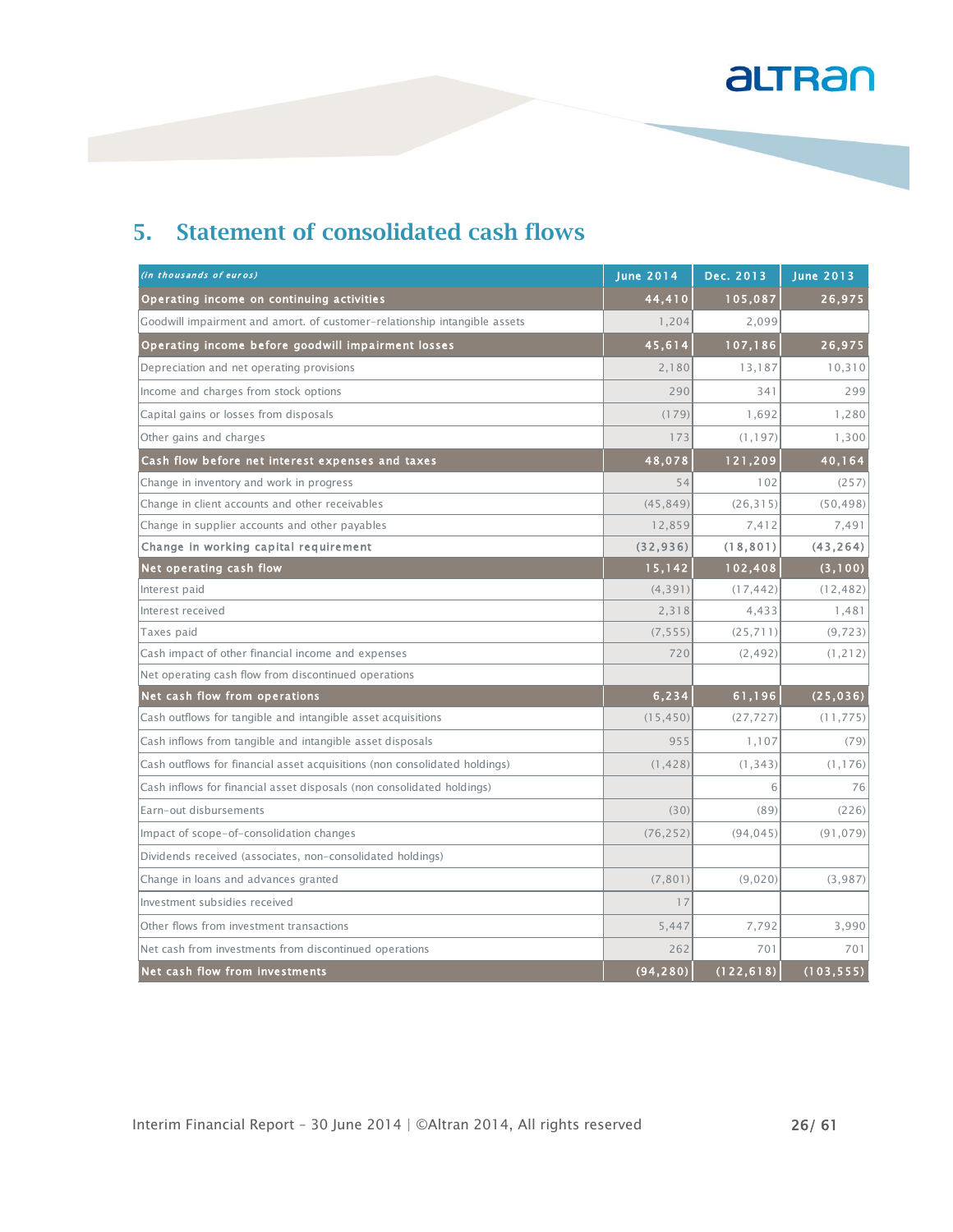| (in thousands of euros)                                        | <b>June 2014</b> | Dec. 2013 | <b>June 2013</b> |
|----------------------------------------------------------------|------------------|-----------|------------------|
| Amounts received from shareholders during the capital increase | 406              | (477)     | (94)             |
| Proceeds from the exercise of stock options                    | 940              | 1.086     | 814              |
| Own-share transactions (purchase/sales)                        | 165              | 55        | (382)            |
| Dividends paid during the period                               | (19, 213)        | (15,660)  |                  |
| Proceeds from new loans                                        | 58,512           | 269,566   | 135,122          |
| Reimbursement of loans                                         | (1, 144)         | (59, 841) | (49, 881)        |
| Other flows from financing operations                          | (42, 757)        | 12,010    | (16, 449)        |
| Net cash flow linked to financing operations                   | (3,091)          | 206,739   | 69,130           |
| Impact of variations in exchange rates                         | 1,286            | (375)     | (445)            |
| Impact of changes in accounting principles                     | 26               |           | 34               |
| Changes in net cash                                            | (89, 825)        | 144,942   | (59, 872)        |
| Opening cash balance                                           | 322,999          | 178,057   | 178,057          |
| Closing cash balance                                           | 233,174          | 322,999   | 118,185          |
| Changes in net cash                                            | (89, 825)        | 144,942   | (59, 872)        |

The reconciliation of total cash on the balance sheet to total net cash flow in the table above is as follows:

| (in thousands of euros) | <b>June 2014</b> | Dec. 2013 | <b>June 2013</b> |
|-------------------------|------------------|-----------|------------------|
| Cash equivalents        | 178,888          | 213.979   | 77,618           |
| <b>Cash</b>             | 54,286           | 109.020   | 40,567           |
| Net cash balance        | 233,174          | 322,999   | 118,185          |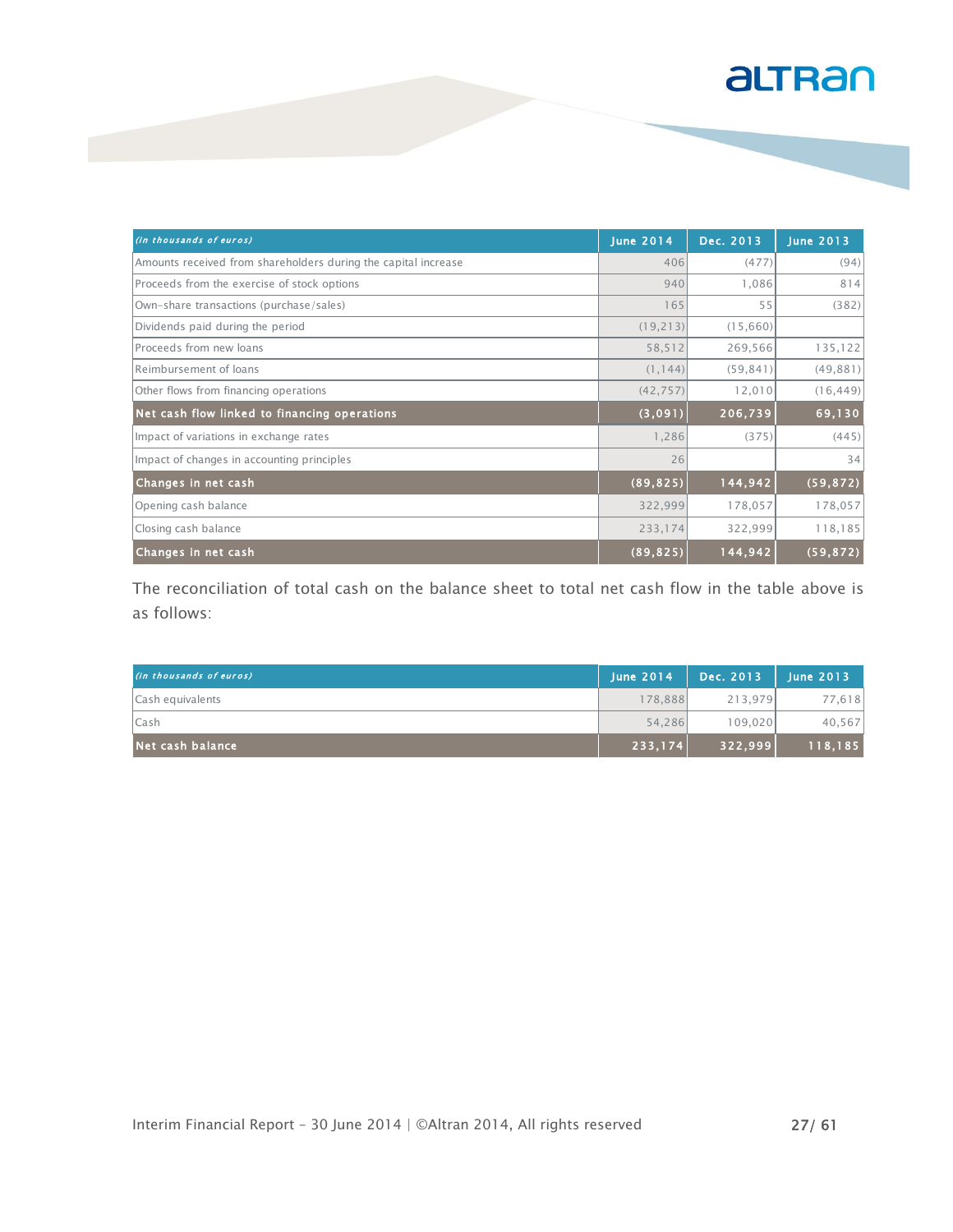

## APPENDIX TO THE CONSOLIDATED FINANCIAL **STATEMENTS**

| Note 1 Rules and accounting methods                  |        | Note 7 Notes to the income statement          |
|------------------------------------------------------|--------|-----------------------------------------------|
| Note 2 Scope of consolidation                        | Note 8 | Major litigation issues and liabilities       |
| Note 3 Seasonal impact on Group activity             |        | Note 9 Off balance sheet commitments          |
| Note 4 Risks and uncertainties                       |        | Note 10 Information relative to related-party |
| Note 5 Events in the first six months of 2014        |        | transactions                                  |
| Note 6 Notes relative to certain balance sheet items |        | Note 11 Post-closure events                   |
|                                                      |        |                                               |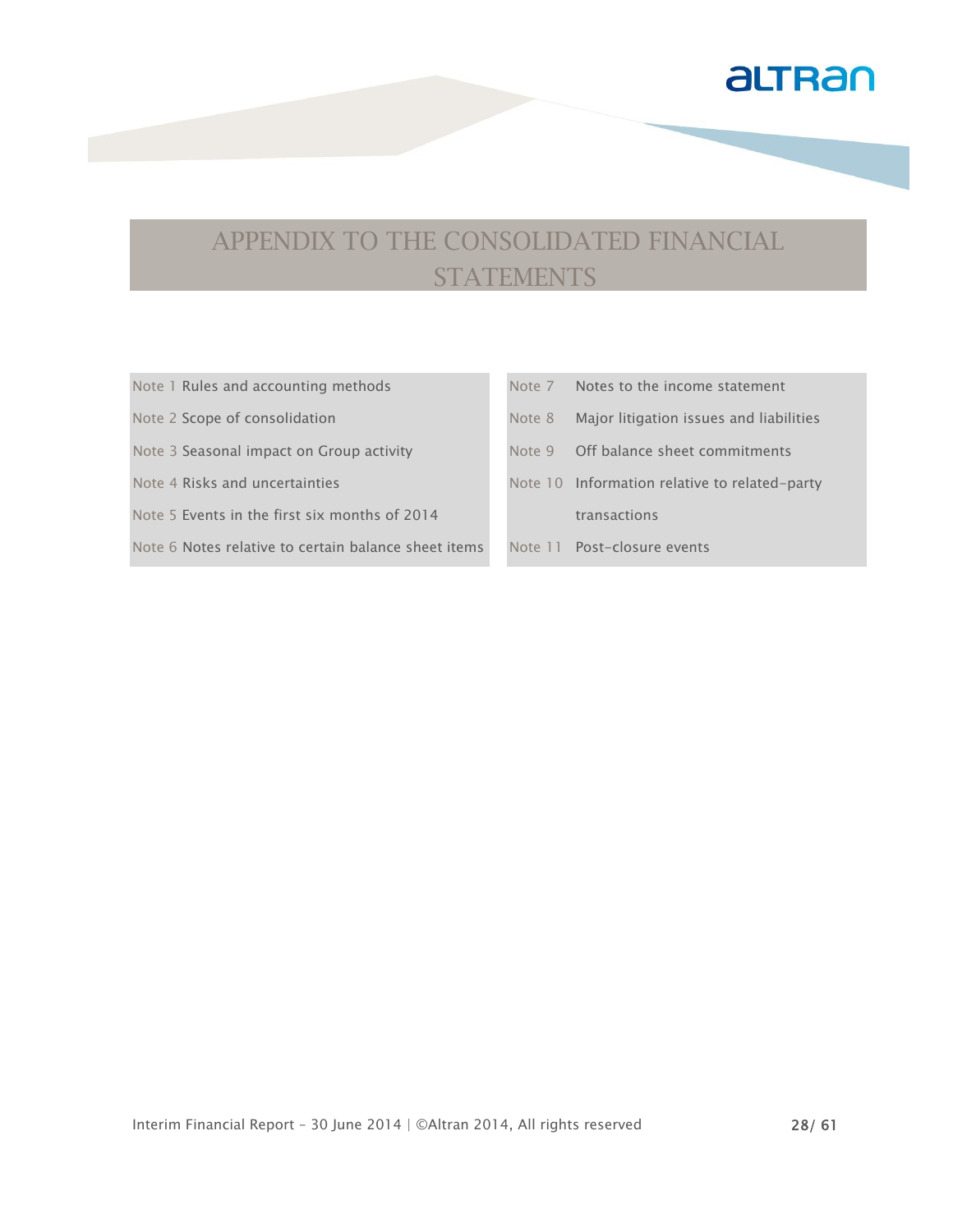

#### Note 1 Rules and accounting methods

#### Basic accounting principles

Altran's H1 2014 consolidated financial statements have been prepared in accordance with the IAS 34 "interim financial reporting standard", which requires that interim accounts should contain selected explanatory notes. These consolidated interim financial statements should therefore be read in conjunction with the appendix to the Group's 2013 Consolidated Financial Statements included in the 2013 registration document filed with the French Market Authority (AMF) on 31 March 2014 under the registration number D14-0238.

The accounting principles used to prepare Altran's 2014 interim consolidated financial statements comply with the standards and interpretations mandatory for companies in the European Union at that date. The Group has chosen not to adopt the early application of standards, amendments and interpretations whose adoption were not mandatory at 30 June 2014.

The international accounting principles used to prepare Altran's 2014 interim financial statements are the same as those applied to the Consolidated Financial Statements at 31 December 2013.

#### Use of estimates

As mentioned on page 117 of the 2013 registration document (note 1.5 of Section 20.3 – Consolidated Financial Statements at 31/12/2013), the preparation of the Group's financial statements is based on estimates and assumptions that may have an impact on the book value of certain balance sheet and income statement items, as well as on information in certain notes in the appendix. Altran reviews these estimates and assessments on a regular basis to take into account past experience and other factors considered relevant to the economic environment. These estimates, assumptions and assessments are compiled on the basis of information available and the actual situation at the time when the financial statements were prepared and could turn out to differ from future reality particularly given the macro-economic uncertainties that prevail.

These estimates mainly concern provisions and assumptions used in the preparation of business plans for carrying out impairment tests on the Group's intangible assets, as well as the recognition of deferred tax assets.

The consolidated interim financial statements for the period ending 30 June 2014, as well as the explanatory notes, were approved by the Board of Directors of Altran Technologies on 3 September 2014.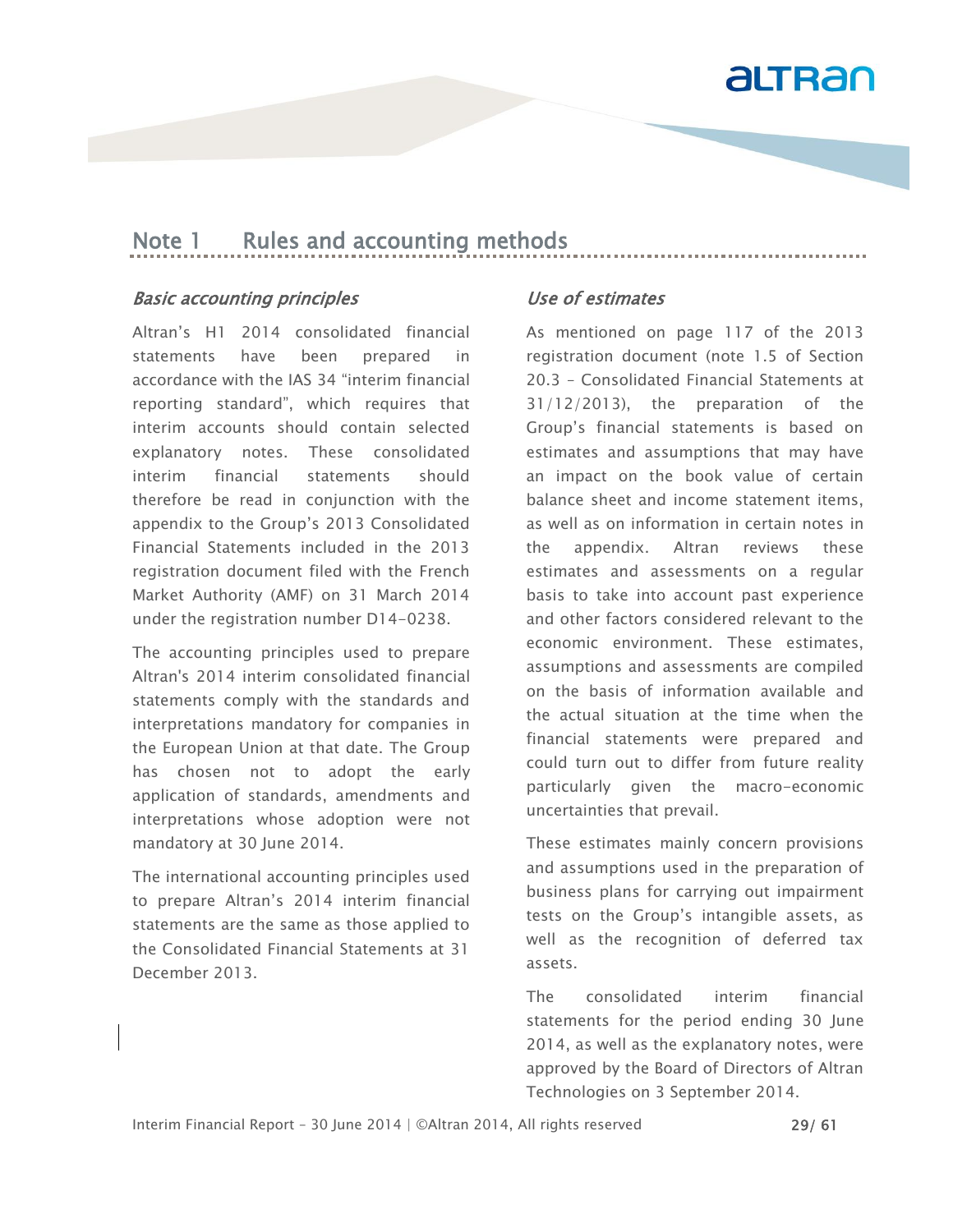

### Note 2 Scope of consolidation

The consolidated financial statements incorporate the accounts of Altran Technologies and its 57 subsidiaries. The Group fully consolidates all of its subsidiaries, with the exception of the Tunisian company, Altran Telnet Corporation.

Liquidations: In the first half, Altran liquidated three subsidiaries: Athena Consulting in Italy, and Xype Technologies Ltd and Sentaca Trading Ltd in the UK. The liquidation of these companies had a negative impact of €0.1m on the Group's H1 2014 results.

Acquisitions: In H1, Altran finalised the acquisitions of the groups Foliage/Vignani, TASS and SCALAE. These acquisitions contributed €15.5m, €5.6m and €2.4m, respectively to consolidated interim revenues.

Mergers: Within the context of the Group's strategy to rationalise its structure, Altran carried out several mergers in Germany.

### Note 3 Seasonal impact on Group activity

Altran's business is not of a seasonal nature since revenues are relatively stable from one half to the next. The key factors that can

impact activity levels are the number of working days (greater in H2 than in H1) and holidays taken.

#### Note 4 Risks and uncertainties

No significant changes were made in the first half to the risks and uncertainties, described in pages 11 to 18 of the 2013 registration document, since Altran's 2013 financial statements were approved.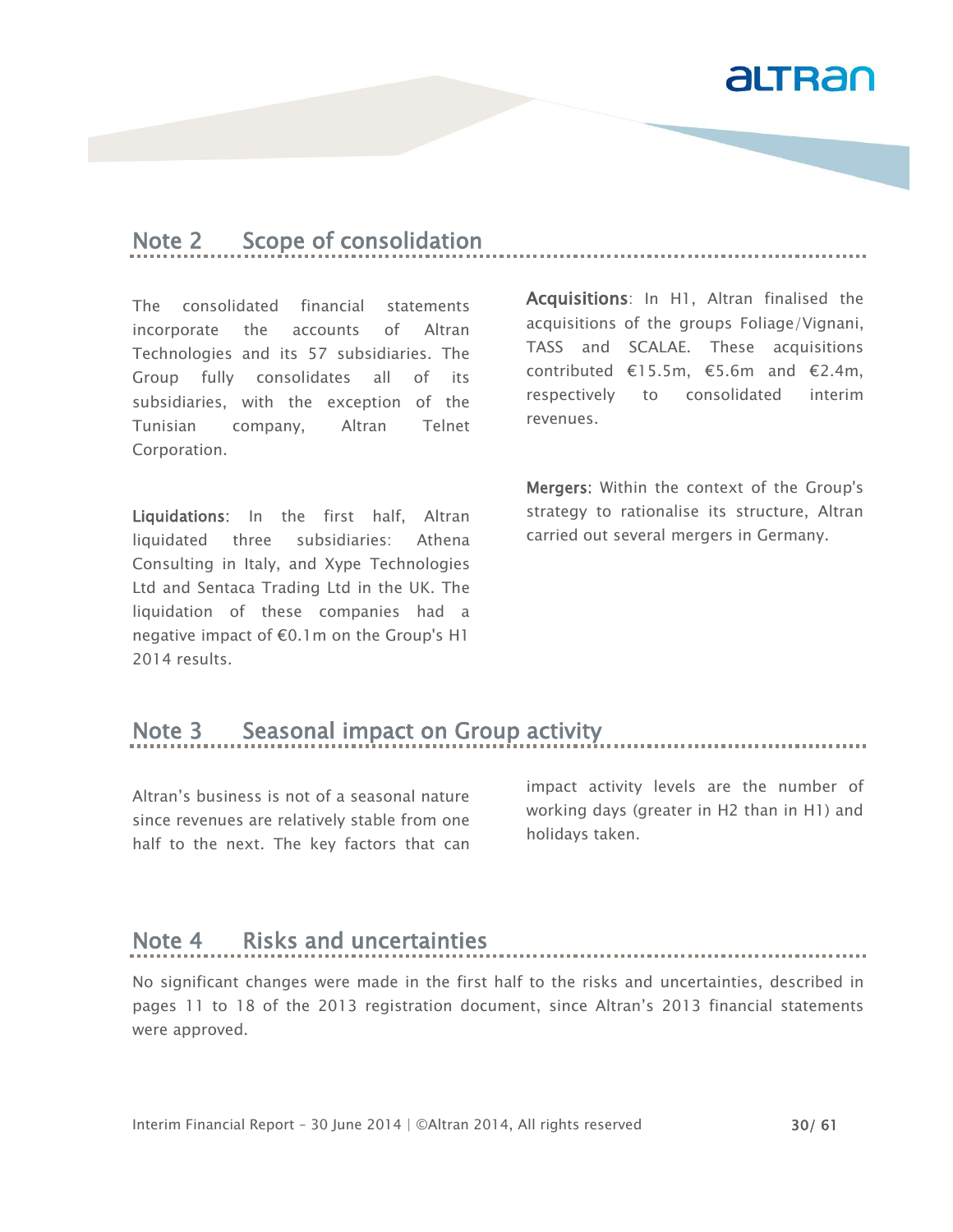#### 4.1. Legal and fiscal risks

The only significant changes with respect to the legal and fiscal risks described in chapter 20.3, paragraph 5.12 of the 2013 registration document are described below:

- In the arbitration proceedings initiated by a third party against one of Altran Technologies' foreign subsidiaries, the court ruled against Altran. The related costs, less the provision previously written against this commercial dispute, were booked in the first half.
- Regarding the complaints filed by Altran against person(s) unknown related to events that took place in 2001 and 2002, by decision passed down on 4 June 2014, the court sent the affair back to the Public Prosecutor with a view to appointing a new magistrate, given the deficiencies and irregularities in the order for referral.

### Note 5 Events in the first six months of 2014

In February 2014, Altran finalised the acquisition of Foliage. This company operates mainly in the US and India and provides services in the medical and life sciences, aerospace and defence, and industrial equipment industries.

This acquisition, which is in line with the 2012-2015 strategic plan, will bolster the Group's presence in the R&D market in the US and broaden its expertise in the field of innovative product development.

The Group invested an estimated \$127.7m, in the form of a cash settlement amounting to \$65.1m and earn-out commitments of \$62.6m, to acquire 100% of the Foliage group. Related acquisition costs totalling €1.4m have been booked as a non-recurring expense in the 2013 and 2014 income statements.

Since the balance-sheet items contributed by Foliage are still in the process of being analysed the amount of goodwill (€88m) currently recognised in Altran's consolidated interim financial statements is a provisional figure.

At this stage, Foliage's balance-sheet items include assets amounting to €1.8m, non-current assets of €3.6m, client accounts and other receivables of €9.8m, cash of €2.1m, long-term liabilities of €2.5m, suppliers and other current payables for €4.6m, other liabilities for €0.7m.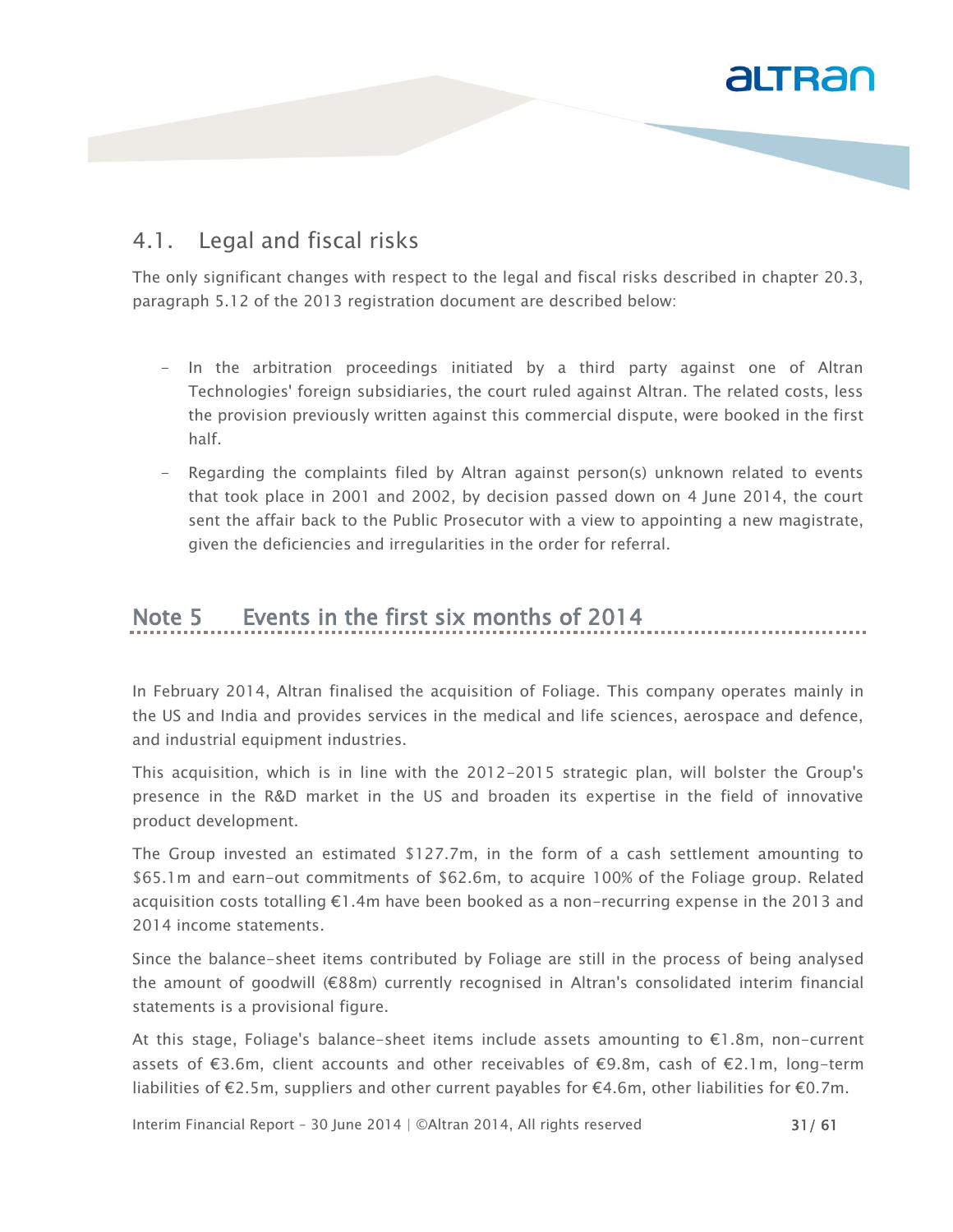

Between the date of its acquisition and the end of June 2014, the Foliage group contributed revenues and operating income on ordinary activities of €15.5m and of €2.4m.

In addition, in April 2014, the Group invested €29.1m to acquire TASS, with operations in the Netherlands and Belgium. This acquisition will bolster the Group's Intelligent Systems solution with a network of 3,500 experts within the Group.

Since the balance-sheet items contributed by TASS are still in the process of being analysed the amount of goodwill (€28m) currently recognised in Altran's consolidated interim financial statements is a provisional figure.

At this stage, TASS' balance-sheet items include assets amounting to €0.2m, non-current assets of €2.3m, client accounts and other receivables of €11.4m, cash of €0.8m, suppliers and other current payables for €11.4m and other liabilities for €0.2m.

Between the date of its acquisition and the end of June 2014, the TASS group contributed revenues and operating income on ordinary activities of  $\epsilon$ 5.6m and of  $\epsilon$ 1.0m;

At the 13 June 2014 Combined Ordinary and Extraordinary Shareholders' Meeting, Altran shareholders adopted the resolution in favour of a payout of  $\epsilon$ 0.11 per share to be financed from funds held in the share-premium account and to be distributed on 23 June 2014.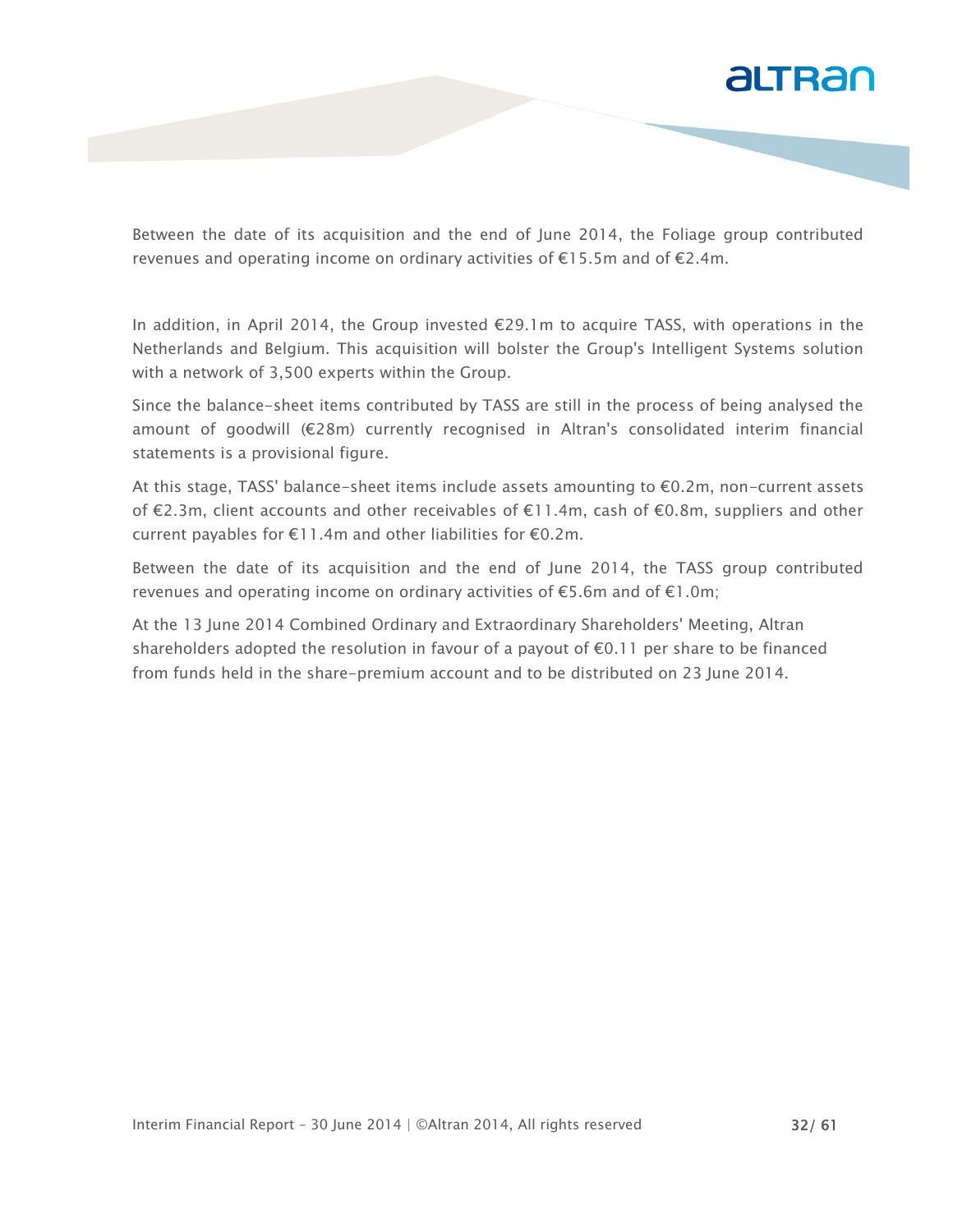

 $\frac{1}{2}$ 

### Note 6 Notes relative to certain balance sheet items

#### 6.1. Net goodwill

Movements in net goodwill are analysed in the table below (in thousands of euros):

| Balance at 31 December 2013    | 427, 138 |
|--------------------------------|----------|
| Scope-of-consolidation changes | 118,582  |
| Exchange rate differences      | 1.397    |
| Balance at 30 June 2014        | 547.117  |

Changes in the scope of consolidation notably include increases of:

- €88,070k stemming from the acquisition of Foliage/Vignani in the US and India.
- €28,239k, related to the acquisition of TASS in the Netherlands and Belgium;
- $E$ 2,273k, from the acquisition of SCALAE in Sweden.

The main contributing CGUs in terms of net goodwill are listed below:

| Main contributors (in thousands<br>of euros) |         |
|----------------------------------------------|---------|
| Germany / Austria                            | 123,357 |
| France                                       | 107,881 |
| Foliage/Vignani                              | 87,800  |
| Italy                                        | 57,593  |
| Spain                                        | 45,072  |
| Cambridge UK                                 | 35,936  |
| Tass                                         | 28,239  |
| Benelux and the Netherlands                  | 17,343  |
| Others                                       | 43,896  |
| <b>Total</b>                                 | 547.117 |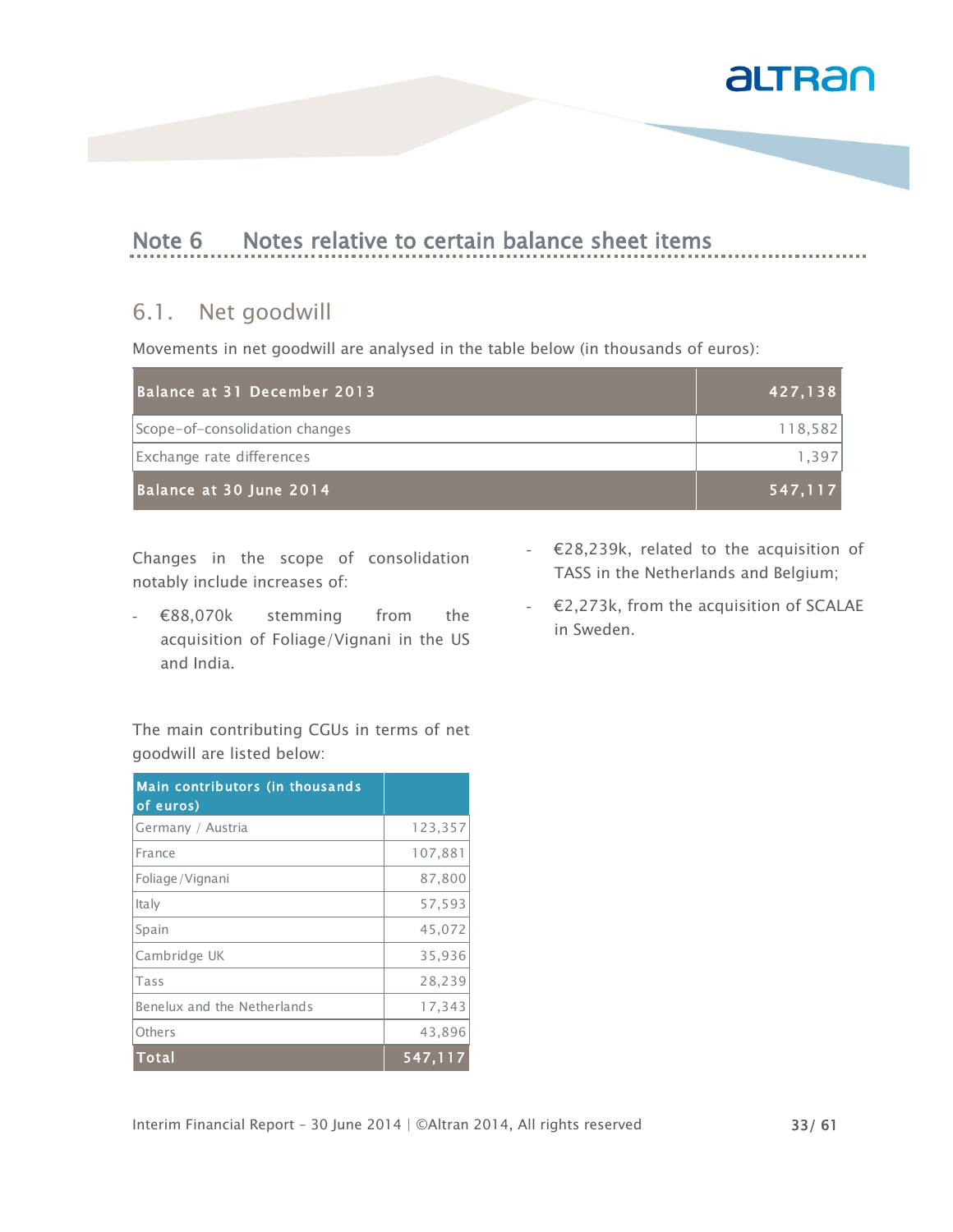

Cash Generating Units (CGUs) indicating a loss in value at 30 June 2014 were subject to an impairment test.

No impairment losses were booked in the income statement over the period.

#### 6.2. Intangible assets

| (in thousands of euros)               | <b>Trademarks</b> | <b>Development</b><br><b>costs</b> | <b>Software</b> | <b>Other</b> | <b>Total</b> |
|---------------------------------------|-------------------|------------------------------------|-----------------|--------------|--------------|
| At 31 December, 2013                  |                   |                                    |                 |              |              |
| Gross value at opening                | 30,525            | 4,774                              | 39,378          | 7,565        | 82,242       |
| Net depreciation and provision        | (4,003)           | (3,916)                            | (28, 742)       | (644)        | (37, 305)    |
| Net value at opening                  | 26,522            | 858                                | 10,636          | 6,921        | 44,937       |
| Transactions during the period:       |                   |                                    |                 |              |              |
| Acquisitions during the period        | 707               | 62                                 | 3,453           | 3,262        | 7,484        |
| Disposals                             |                   |                                    | (223)           |              | (223)        |
| Net depreciation and provision        | (28)              | (202)                              | (2, 831)        | (10)         | (3,071)      |
| Scope-of-consolidation changes        |                   |                                    | 173             |              | 173          |
| Exchange rate differences             | 2                 | 26                                 | 52              | (1)          | 79           |
| Other transactions                    | (1, 145)          | 91                                 | 4,898           | (4, 912)     | (1,068)      |
| <b>TOTAL TRANSACTIONS (NET VALUE)</b> | (464)             | (23)                               | 5,522           | (1,661)      | 3,374        |
| At 30 June, 2014                      |                   |                                    |                 |              |              |
| Gross value at closing                | 31,317            | 5,039                              | 48,254          | 5,982        | 90,592       |
| Net depreciation and provision        | (5, 259)          | (4,204)                            | (32,096)        | (722)        | (42, 281)    |
| Net value at closing                  | 26,058            | 835                                | 16,158          | 5,260        | 48,311       |

At Group level, development costs were capitalised up to €62k in H1 2014. The gross value of R&D costs totalled €5,039k at 30 June, 2014.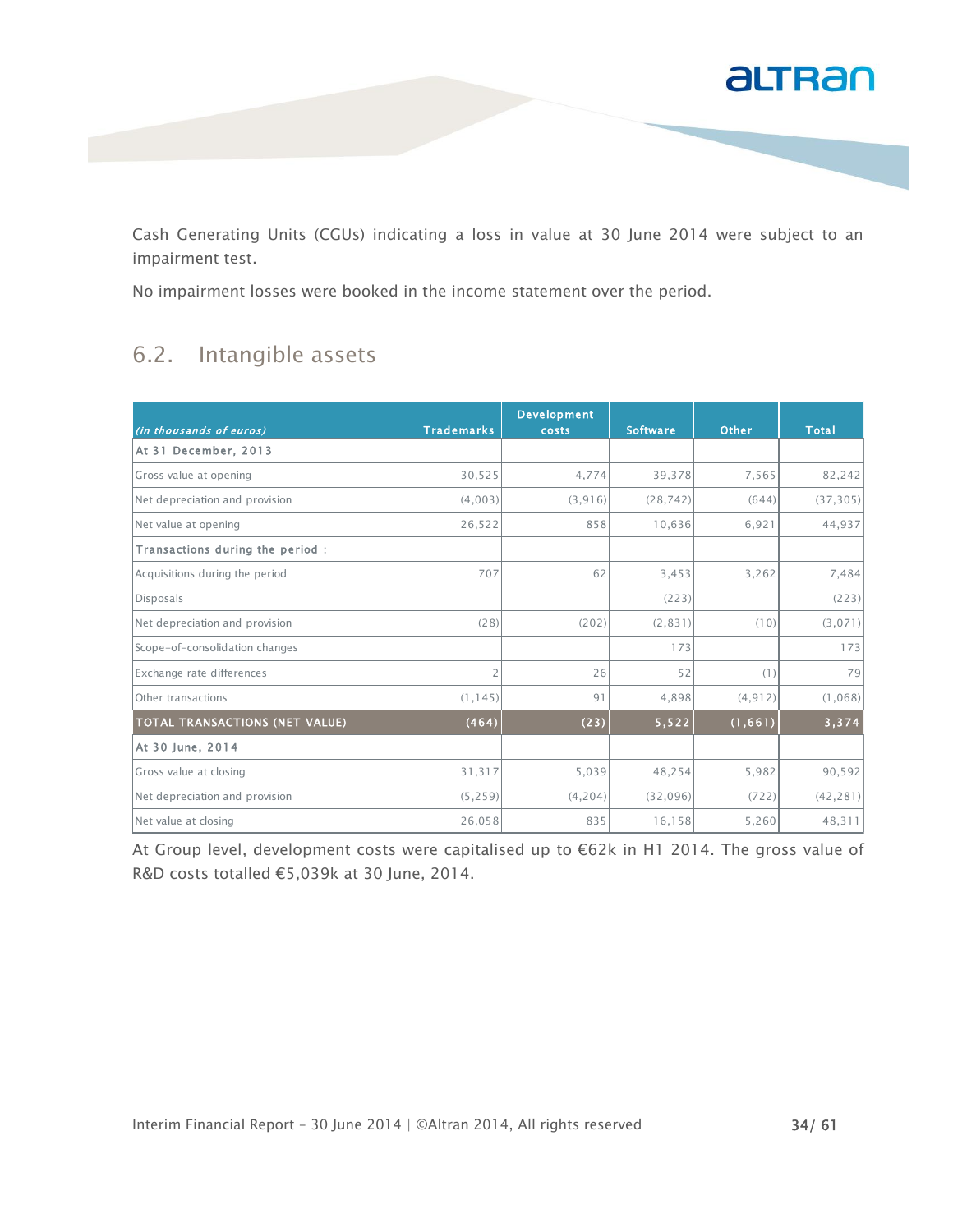

#### 6.3. Tangible assets

| (in thousands of euros)          | Land | <b>Constructions</b> | General<br>facilities,<br>fixtures and<br>furnishings | Office &<br>computer<br>equipment &<br>furniture | <b>Other</b> | <b>Total</b> |
|----------------------------------|------|----------------------|-------------------------------------------------------|--------------------------------------------------|--------------|--------------|
| At 31 December, 2013             |      |                      |                                                       |                                                  |              |              |
| Gross value at opening           | 880  | 17,013               | 31,665                                                | 69,597                                           | 5,134        | 124,289      |
| Net depreciation and provision   |      | (5,929)              | (17, 497)                                             | (55,091)                                         | (4, 338)     | (82, 855)    |
| Net value at opening             | 880  | 11,084               | 14,168                                                | 14,506                                           | 796          | 41,434       |
| Transactions during the period : |      |                      |                                                       |                                                  |              |              |
| Acquisitions during the period   |      | 3,066                | 2,067                                                 | 2.678                                            | 274          | 8,085        |
| Disposals                        |      |                      | (10)                                                  | (654)                                            |              | (664)        |
| Net depreciation and provision   |      | (176)                | (1,601)                                               | (3, 253)                                         | (269)        | (5, 299)     |
| Scope-of-consolidation changes   |      |                      | 1,004                                                 | 829                                              | 14           | 1,847        |
| Exchange rate differences        |      | 483                  | 93                                                    | 76                                               | Δ            | 656          |
| Other transactions               |      |                      | 51                                                    | 145                                              | (291)        | (95)         |
| TOTAL TRANSACTIONS (NET VALUE):  |      | 3,373                | 1,604                                                 | (179)                                            | (268)        | 4,530        |
| At 30 June, 2014                 |      |                      |                                                       |                                                  |              |              |
| Gross value at closing           | 880  | 20,748               | 35,426                                                | 74,501                                           | 5,027        | 136,582      |
| Net depreciation and provision   |      | (6, 291)             | (19, 654)                                             | (60, 174)                                        | (4, 499)     | (90, 618)    |
| Net value at closing             | 880  | 14,457               | 15,772                                                | 14,327                                           | 528          | 45,964       |

Altran owns property in France, Italy and the UK worth a total net value of €15.3m.

None of the Group's fully-amortised fixed assets that are still in use are worth a significant amount.

In H1 2014, net allowances for tangible asset depreciation totalled -€5,299k, exclusively comprising operating income.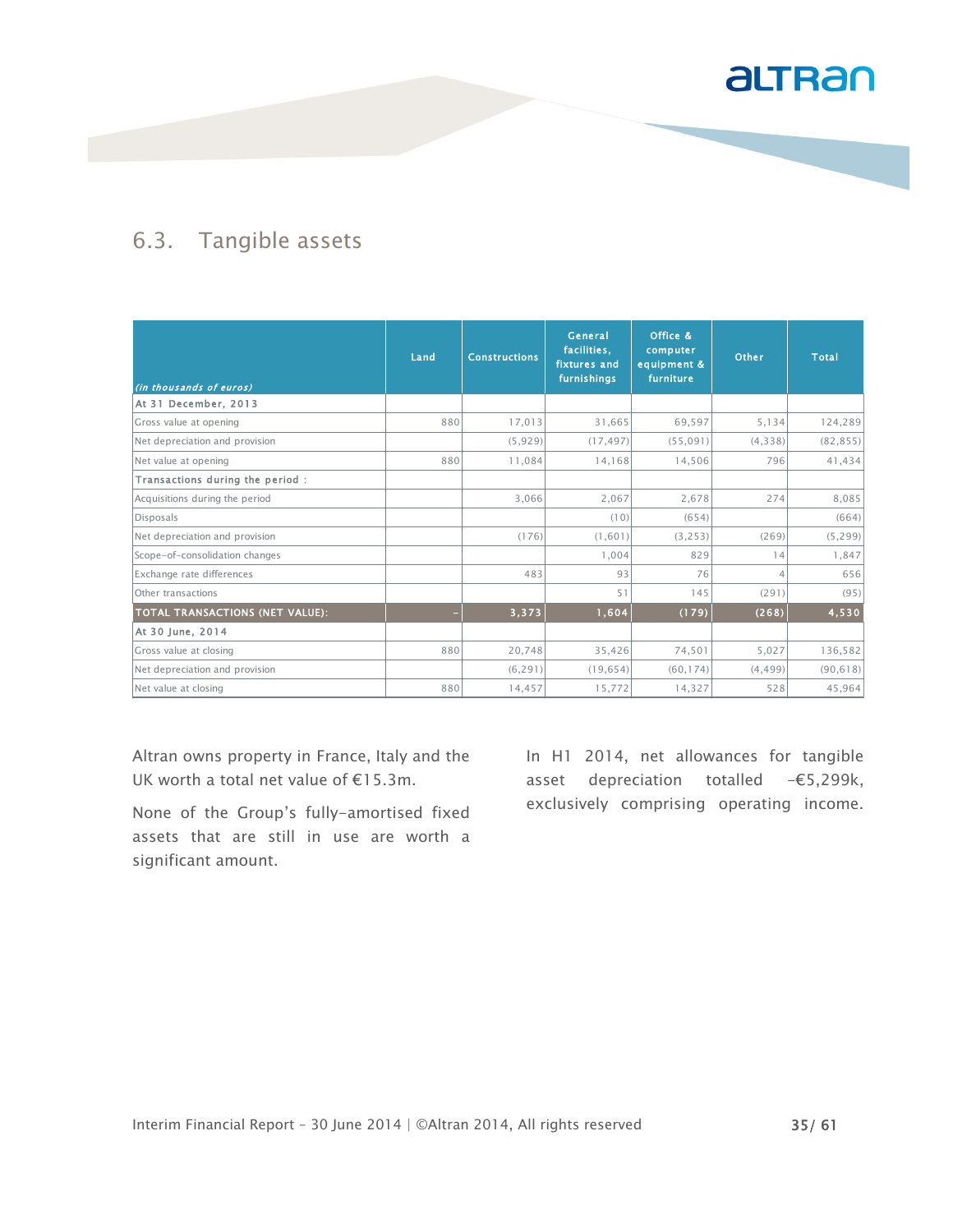#### 6.4. Non-current financial assets

| (in thousands of euros)                       | <b>June 2014</b> | Dec. 2013 |
|-----------------------------------------------|------------------|-----------|
| Available for sale                            |                  |           |
| Cambridge Consultants Incubator               | 5,591            | 3,968     |
| Loans and credits generated by the Group      |                  |           |
| Construction-effort loans                     | 11,642           | 10,251    |
| Deposits and guarantees                       | 8,984            | 8,544     |
|                                               | 20,626           | 18,795    |
| Other financial assets                        |                  |           |
| Other shares in non-consolidated subsidiaries | 1,120            | 1,126     |
| Bond-related loans                            | 1,324            | 1,296     |
|                                               | 2,444            | 2,422     |
| <b>TOTAL</b>                                  | 28,661           | 25,185    |

The €3,476k variation in non-current financial assets in H1 2014 stemmed mainly from an increase of €1,391k in construction-effort loans and of €440k in deposits and guarantees, plus an additional investment of €1,623k in the Aveillant incubator by Cambridge Consultants Limited.

#### 6.5. Other non-current assets and taxes

Other non-current assets mainly include:

- proceeds amounting to €3,180k on the disposal of equity securities with maturities of more than one year;
- trade receivables due in more than one year's time of  $\epsilon$ 927k;
- social security and tax receivables due in more than one year's time of  $€46,291k$ .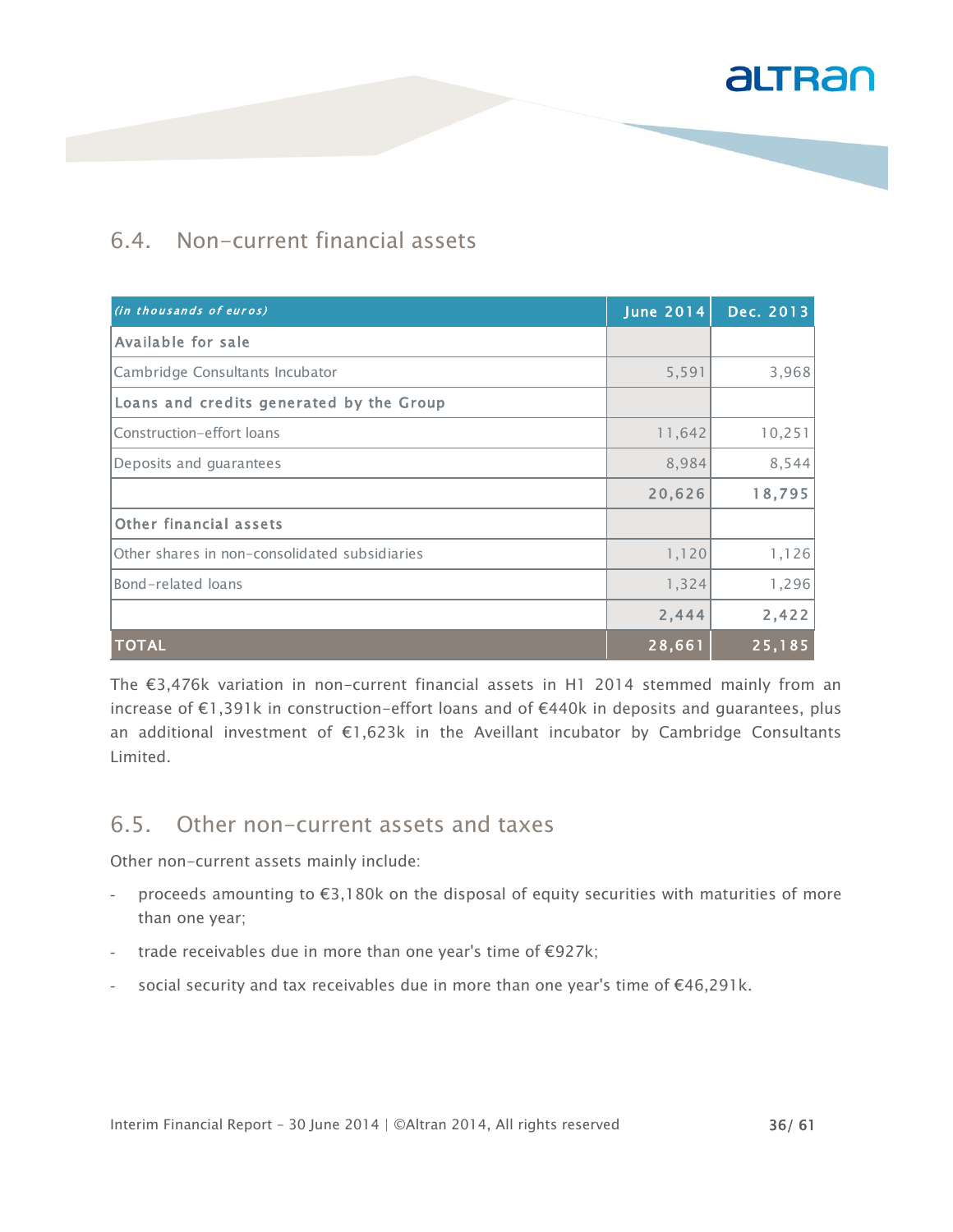

### 6.6. Trade receivables net of provisions for depreciation

Trade receivables are due within a maximum of one year.

|                                   | June $2014$ |                |             |         | Dec. 2013      |             |
|-----------------------------------|-------------|----------------|-------------|---------|----------------|-------------|
| (in thousands of euros)           | Total       | <b>Matured</b> | Not matured | Total   | <b>Matured</b> | Not matured |
| Net accounts receivable (clients) | 388,339     | 49.620         | 338.719     | 338.294 | 71.538         | 266,756     |

Changes in provisions for trade receivables are broken down as follows (in thousands of euros):

| 31/12/2013 | <b>Provisions</b><br>booked over Write backs<br>the period |     | Exchange<br>rate<br>differences | 'Scope of,<br><b>consolidation</b><br>changes | Other<br>changes | 30/06/2014 |
|------------|------------------------------------------------------------|-----|---------------------------------|-----------------------------------------------|------------------|------------|
| (4, 031)   | (454)                                                      | 984 |                                 | (203)                                         | 48               | (3,659)    |

Trade receivables, net of depreciation, which are overdue, are listed in the following table:

| (in thousands of euros)                | June 2014 | Dec. 2013 |
|----------------------------------------|-----------|-----------|
| Expiring in less than 1 month          | 21,451    | 36,584    |
| Expiring in 1-3 months                 | 15,225    | 19.252    |
| Expiring in more than 3 months         | 12.944    | 15,702    |
| <b>TOTAL TRADE RECEIVABLES OVERDUE</b> | 49,620    | 71,538    |

The Group had available factoring lines totalling €306.3m at 30 June 2014. Within the context of the above factoring agreements, the amount of assigned trade receivables totalled €191m.

Recognition of receivables assigned without recourse had the following impact on the Group's financial statements (in thousands of euros):

| <b>Assets</b>                | <b>June 2014</b> | Dec. 2013  |
|------------------------------|------------------|------------|
| Accounts receivable (client) | (114, 497)       | (137, 493) |
| Security deposit             | 12.716           | 15,849     |
|                              | (101, 781)       | (121, 644) |

| Liabilities                   | <b>June 2014</b> | Dec. 2013                 |
|-------------------------------|------------------|---------------------------|
| Current financial liabilities | (101, 781)       | (121, 644)                |
|                               |                  | $(101, 781)$ $(121, 644)$ |
|                               |                  |                           |

Interim Financial Report - 30 June 2014 | ©Altran 2014, All rights reserved 37/ 61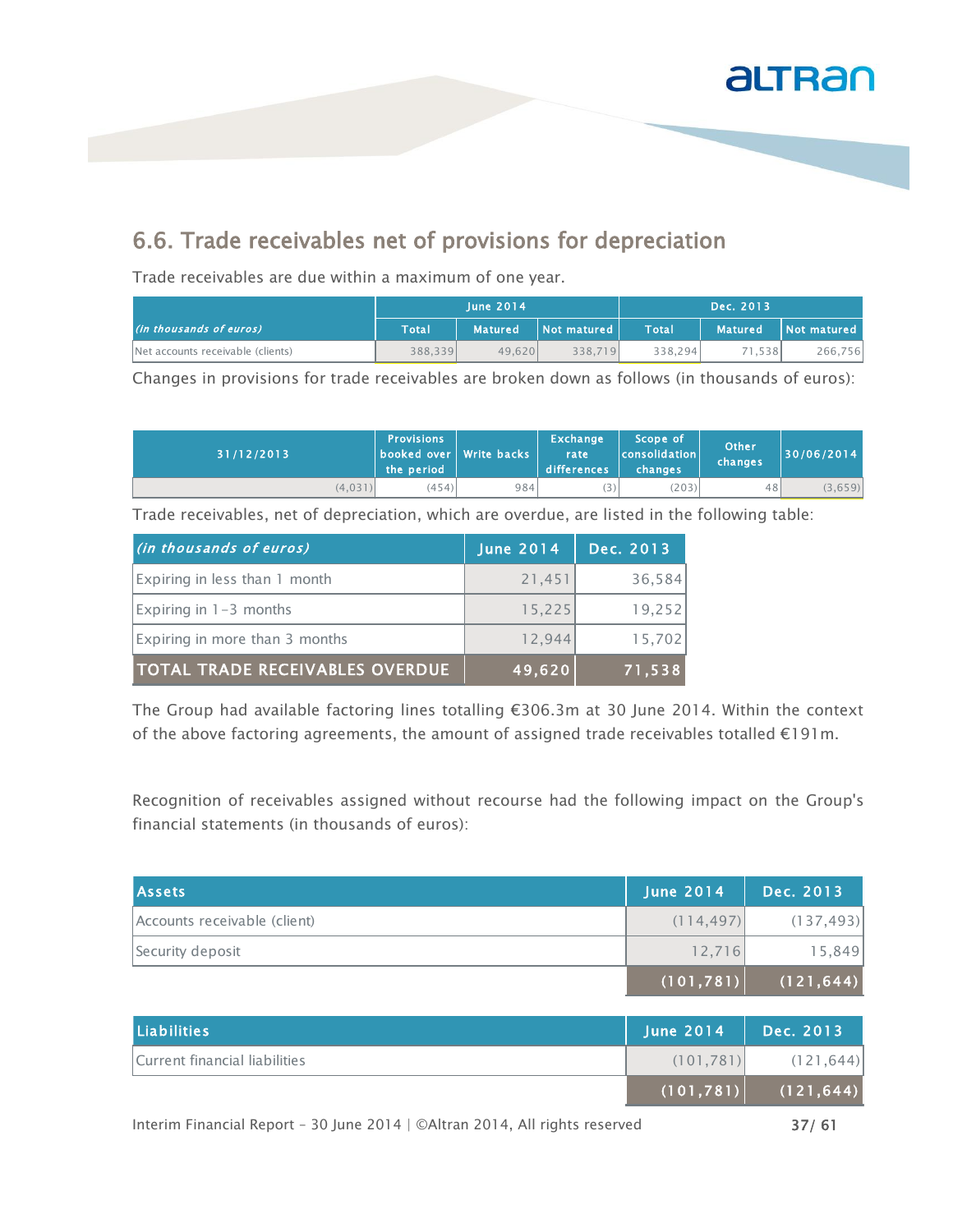

The Group is still responsible for recovering trade receivables whose payment is not guaranteed by the factor. These receivables are booked as assets and offset in "current financial liabilities" (see note 6.10).

The impact of these elements on the financial statements is detailed in the table below (in thousands of euros):

| <b>Assets</b>                                                          | <b>June 2014</b> | Dec. 2013 |
|------------------------------------------------------------------------|------------------|-----------|
| Accounts receivable (client)                                           | 76.475           | 92, 263   |
| o/w unfunded portion of trade receivables and cancellation of deposits | (25.948)         | (25, 827) |
|                                                                        | 50,527           | 66,436    |

| Liabilities                   | <b>June 2014</b> | Dec. 2013 |
|-------------------------------|------------------|-----------|
| Current financial liabilities | 50.527           | 66,436    |
|                               | 50,527           | 66.436    |

#### 6.7. Other receivables

This item includes tax receivables and other operating receivables.

#### 6.8. Current financial assets

This item includes deposits and guarantees due within one year.

### 6.9. Shareholders' equity and earnings per share

The following calculations are based on an average price of €7.65 per Altran Technologies share in H1 2014.

At 30 June 2014, Altran's share capital totalled €87,489,522.50, for 174,979,045 ordinary shares. Over the period, the Group

issued 227,725 shares resulting mainly from the conversion of employee shareholders' rights (stock options). The weighted average number of ordinary shares outstanding at the end of the period totalled 174,496,875 and the weighted average number of ordinary and dilutive shares totalled 175,015,388.

Interim Financial Report – 30 June 2014 | ©Altran 2014, All rights reserved 38/ 61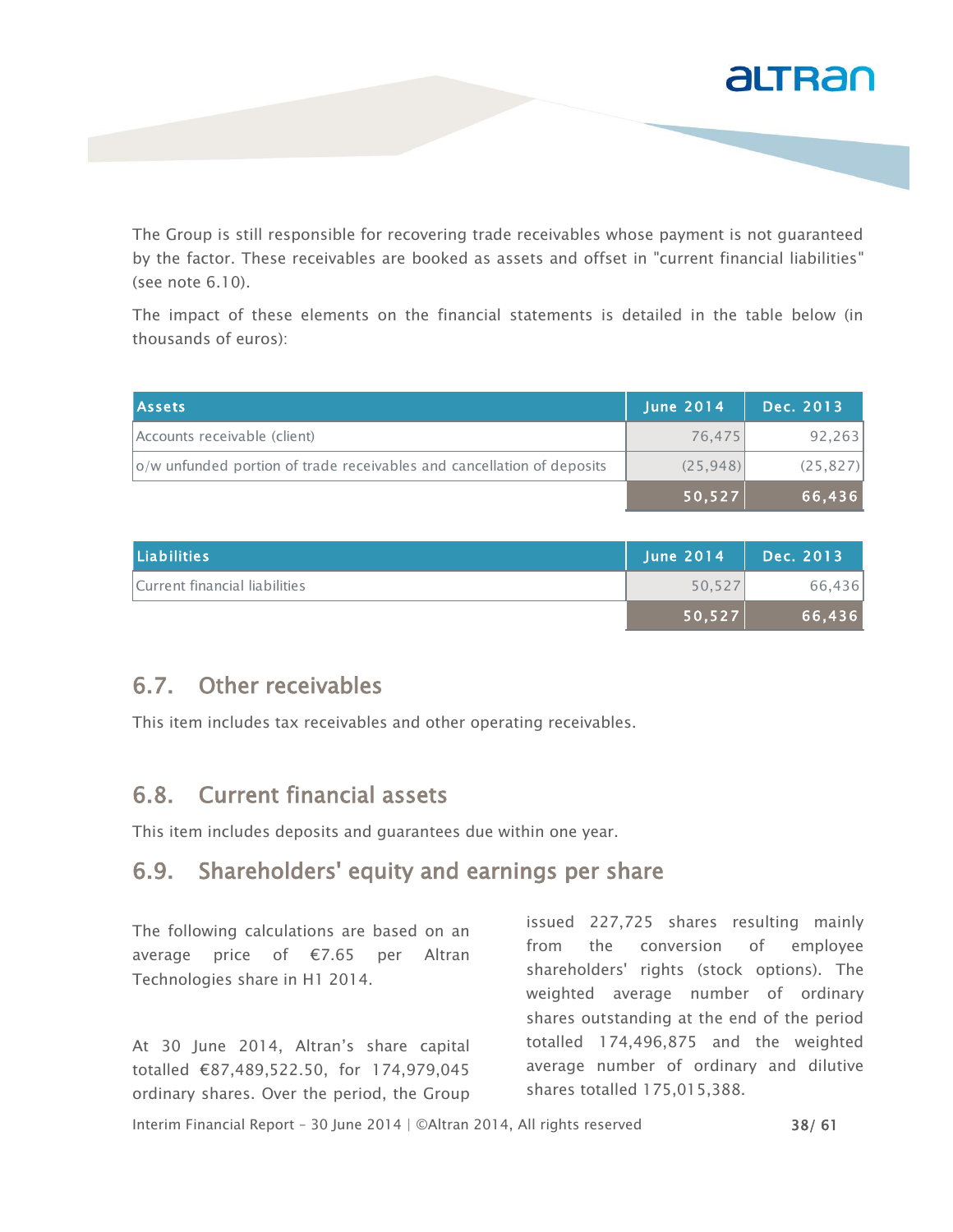| <b>Breakdown of equity capital</b>                                                      | <b>Number</b>    | <b>Nominal value</b> |
|-----------------------------------------------------------------------------------------|------------------|----------------------|
| Number of shares comprising the equity capital at opening                               | 174,751,320      | 0,50€                |
| Capital increase - recognition of OCEANE bond conversion                                |                  | 0,50€                |
| Capital increase - reserved for the employee shareholding plan                          | 227,725          | 0,50€                |
| Cancellation of treasury stock                                                          | (329, 560)       | 0,50€                |
| Number of shares comprising the equity capital at closing (excluding<br>treasury stock) | 174,649,485      | $0,50 \in$           |
| (in thousands of euros)                                                                 | <b>June 2014</b> | Dec. 2013            |
| Net income (Altran Technologies)                                                        | 29,107           | 65,798               |
| Impact of dilutive share-based payments                                                 | 291              | 341                  |
| Ordinary shares (weighted average number)                                               | 174,496,875      | 163,951,451          |
| Options granted with a dilutive impact                                                  | 518,513          | 491,071              |
| Earnings per share $(\epsilon)$                                                         | 0.17             | 0.40                 |
| Diluted earnings per share $(\epsilon)$                                                 | 0.17             | 0.40                 |

| (in thousands of euros)                                   | June 2014   | Dec. 2013   |
|-----------------------------------------------------------|-------------|-------------|
| Net income (Altran Technologies) on continuing activities | 29,107      | 65,798      |
| Impact of dilutive share-based payments                   | 291         | 3411        |
| Ordinary shares (weighted average number)                 | 174,496,875 | 163,951,451 |
| Options granted with a dilutive impact                    | 518,513     | 491,071     |
| Earnings per share $(\epsilon)$                           | 0.17        | 0.40        |
| Diluted earnings per share $(\epsilon)$                   | 0.17        | 0.40        |

Instruments with a strike price below the average H1 2014 share price and which are expected to have a dilutive impact concern:

- the January 2012 free share plans involving a maximum of 182,500 free shares for employees outside France. Exercise of this plan would result in the issue of 98,022 new shares for employees outside France.
- the December 2007 stock-option plan involving a maximum of 872,045 options, the conversion of which would have a dilutive impact equivalent to 420,491 Altran Technologies shares.

The characteristics of the Group's stockoption plans are described in note 7.4.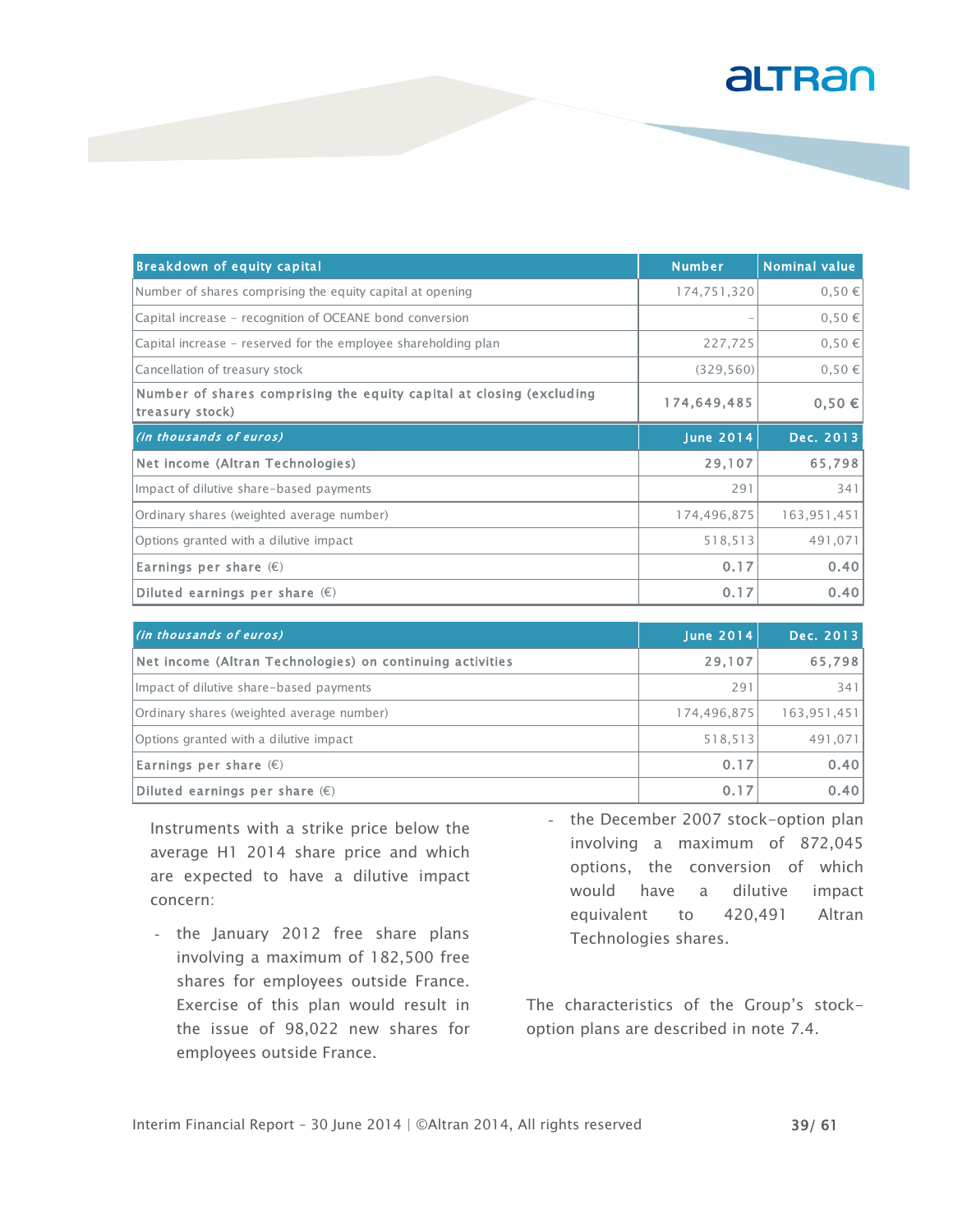### 6.10. Net financial debt

| (in thousands of euros)                            | <b>June 2014</b> | Dec. 2013 |
|----------------------------------------------------|------------------|-----------|
| Cash and cash equivalent                           | 233,174          | 322,999   |
| Cash liabilities                                   |                  |           |
| Net cash                                           | 233,174          | 322,999   |
| Bond loans $(>1$ year)                             | 134,441          | 134,371   |
| Credit establishment borrowings and debt (>1 year) | 139,139          | 121,997   |
| Other long-term financial liabilities              | 3,078            | 1,693     |
| Current bond loans                                 | 4,700            | 2,330     |
| Current borrowings                                 | 57,908           | 14,251    |
| Bank overdrafts (*)                                | 55,296           | 78,167    |
| Other short-term financial liabilities             | 178              | 470       |
| <b>Gross financial debt</b>                        | 394,740          | 353,278   |
| <b>NET FINANCIAL DEBT</b>                          | (161, 566)       | (30, 280) |

(\*): including factoring of €50.5m at 30 June 2014, vs. €66.4m at 31 December 2013 (for total lines of €306.3m at end-June 2014 and end-2013).

Net financial debt is the difference between total financial liabilities, and cash and cash equivalents.

Consolidated net financial debt at end-June 2014 increased €131,286k on end-2013 levels to €161,556k.

#### Cash equivalents

At 30 June 2014, the market value of cash equivalents totalled €178,888k and may be broken down as follows:

| (in thousands of euros)           | June $2014$      | Dec. $2013$ |
|-----------------------------------|------------------|-------------|
| Certificates of deposit and other | 178.169          | 190.106     |
| <b>SICAV</b> and mutual funds     | 719              | 23.873      |
| <b>TOTAL</b>                      | $\sqrt{178,888}$ | 213,979     |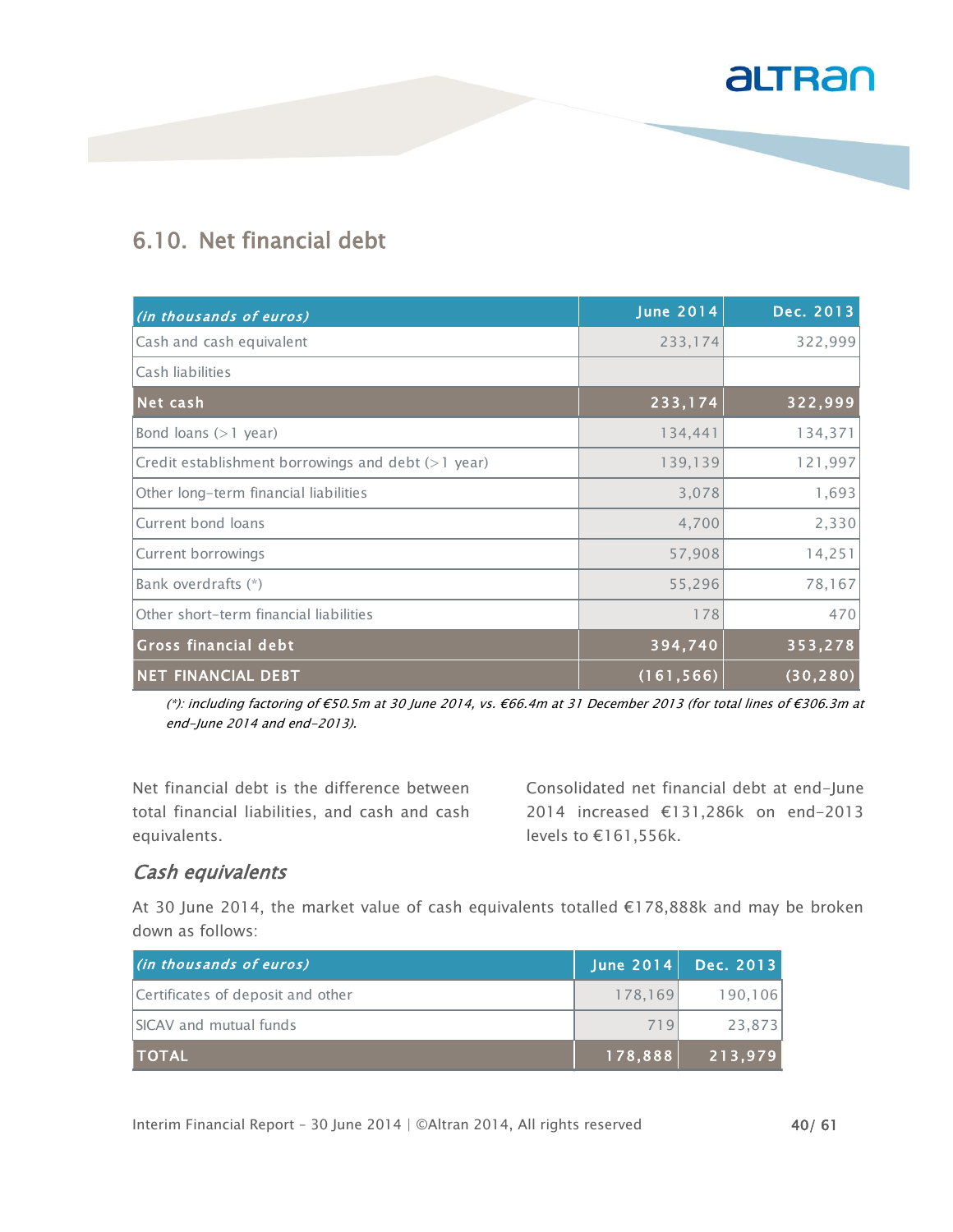#### Gross financial debt repayment schedule

The table below gives the breakdown of the Group's gross financial debt by type of debt and by maturity, including accrued interest and after taking into account the effect of hedging instruments:

| (in thousands of euros)                                 | $<$ 1 year | $1 - 2$ yrs | $2 - 3$ yrs              | $3 - 4$ yrs              | $4 - 5$ vrs | $> 5$ yrs |
|---------------------------------------------------------|------------|-------------|--------------------------|--------------------------|-------------|-----------|
| Bond loans $(>1$ year)                                  |            | (140)       | (140)                    | (140)                    | (139)       | 135,000   |
| $Credit$ establishment borrowings and debts $(>1$ year) |            | 36,450      | 66,231                   | 36,195                   | 263         |           |
| Other long-term financial liabilities                   |            | 449         | 1.015                    | 1.614                    |             |           |
| Non-current financial liabilities                       | -          | 36,759      | 67,106                   | 37,669                   | 124         | 135,000   |
| Current bond loans                                      | 4,700      |             |                          |                          |             |           |
| Current borrowings                                      | 57,908     |             |                          |                          |             |           |
| Bank overdrafts                                         | 55,296     |             |                          |                          |             |           |
| Other short-term financial liabilities                  | 178        |             |                          |                          |             |           |
| Current financial liabilities                           | 118,082    |             | $\overline{\phantom{a}}$ | $\overline{\phantom{0}}$ | $\sim$      |           |
| <b>TOTAL</b>                                            | 118,082    | 36,759      | 67,106                   | 37,669                   | $124$       | 135,000   |

The maturity of the Group's financial liabilities at 30 June 2014 may be broken down as follows:

- less than 1 year 29.91%
- $-$  due:  $1 5$  years 35.89%
- more than 5 years 34.20%

#### Main changes in credit lines

At 30 June 2014, all medium-term revolving credit lines had been drawn down.

Changes in the fair value of swap interestrate derivatives are booked as:

- Equity for the intrinsic value of negative equity: -€1,186k, of which -€1,809k in gross value terms less deferred taxes of  $+6623k$ .
- Financial income for the time value component of+€435k which generated a deferred tax charge of €150k.

All information relative to liquidity risk is given in note 4.2 of the 2013 Registration document.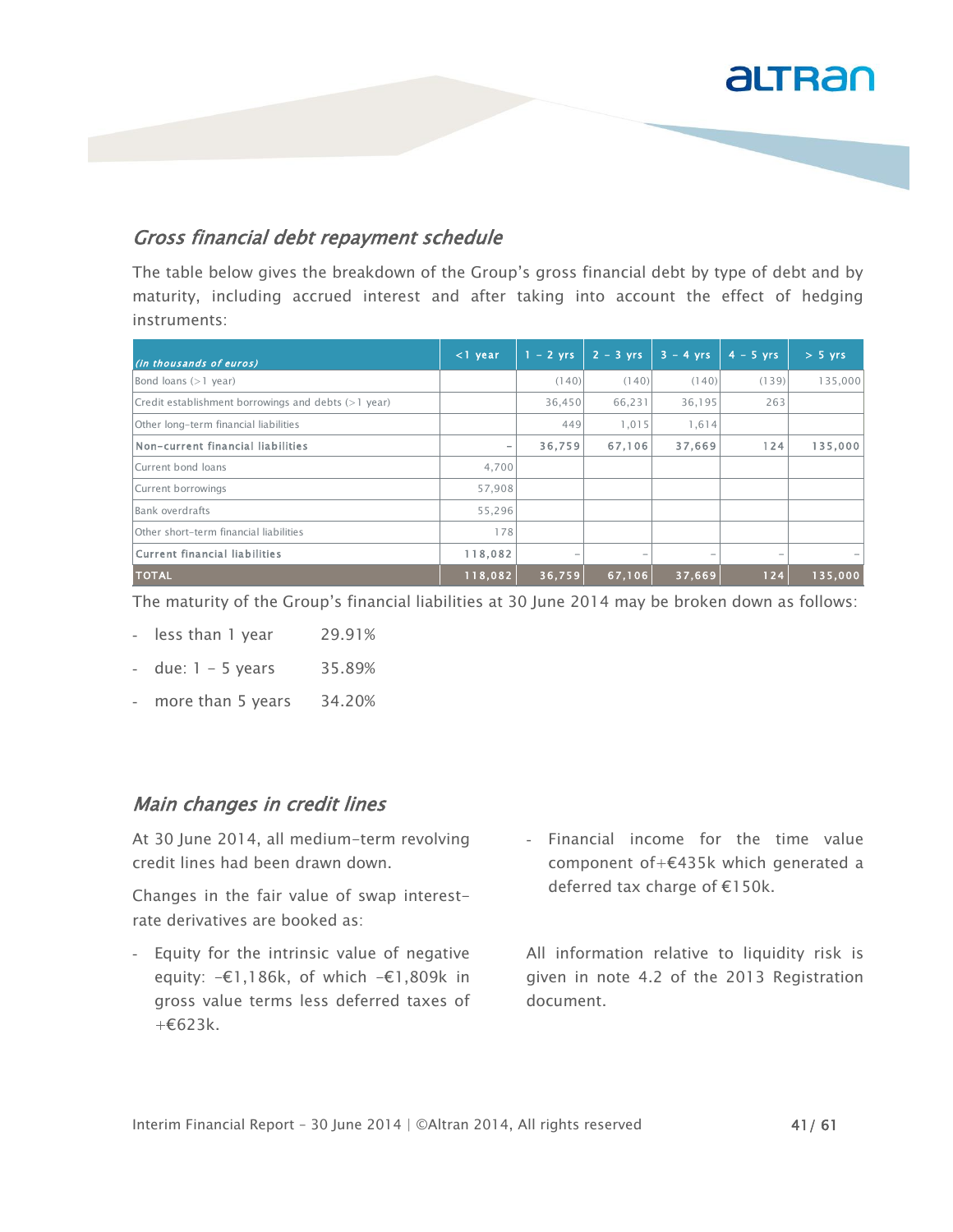

The amortisation schedule for the Group's medium-term credit lines is given in the table below:

| (in millions of<br>euros) | Junel<br>2013 | Dec.<br>2013 | Junel<br>2014 | Dec.<br>2014 | Junel<br>2015 | Dec.<br>2015 | <b>June</b><br>2016 | Dec.<br>72016 | June<br>2017 | Dec.<br>2017 | Junel<br>2018 | Dec.<br>2018 | <b>June</b><br>2019 | Dec.<br>2019 |
|---------------------------|---------------|--------------|---------------|--------------|---------------|--------------|---------------------|---------------|--------------|--------------|---------------|--------------|---------------------|--------------|
| Capex Loan                | 150.0         | 135.01       | 35.0          | 121.6        | 108.2         | 90.2         | 72.21               | 54.1          | 36.1         | 18.01        | 0.01          | 0.0          | 0.01                | 0.01         |
| Bond Loan                 | 0.0           | 135.01       | 35.0          | 135.0        | 135.0         | 135.0        | 135.0               | 35.0          | 135.0        | 135.01       | 135.0         | 135.0        | 135.0               | 0.01         |
| <b>Subtotal</b>           | 150.0         | 270.0        | 270.0         | 256.6        | 243.2         | 225.2        | 207.2               | 189.1         | 171.1        | 153.0        | 135.0         | 135.0        | 135.0               | 0.0          |
| Credit revolving          | 0.0           | 30.0         | 30.0          | 30.0         | 30.0          | 30.0         | 30.01               | 0.0           | 0.0          | 0.0          | 0.01          | 0.0          | 0.0                 | 0.01         |
| <b>TOTAL</b>              | 150.0         | 300.OL       | 300.0         | 286.6        | 273.2         | 255.2        | 237.2               | 189.1         | 171.1        | 153.0        | 135.0         | 135.0        | 135.0               | 0.0          |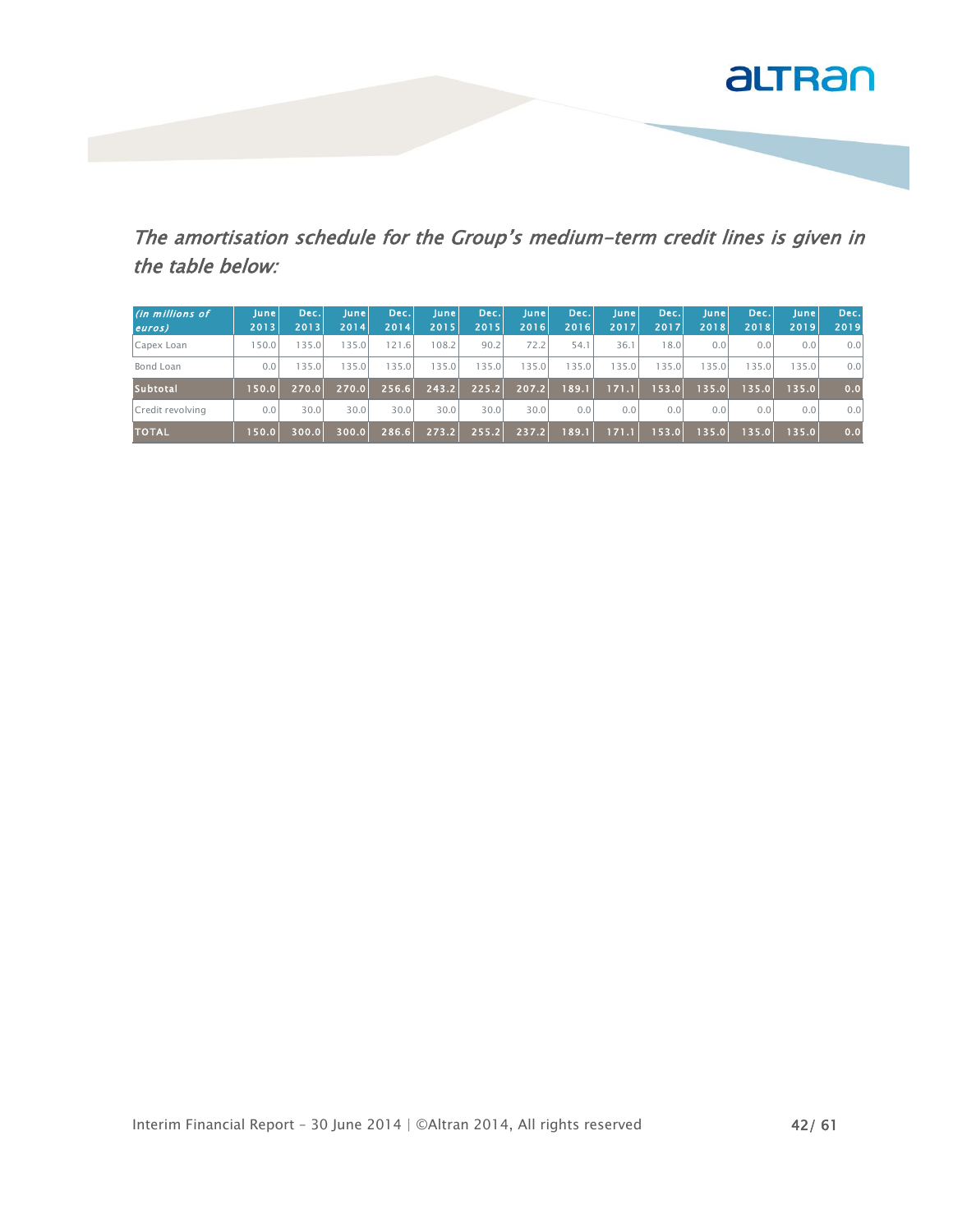

### 6.11. Provisions for liabilities and charges

Trends in provisions for short and long-term liabilities and charges over the period are given in the table below:

| (in thousands of euros)                                                  | Dec. 2013 | <b>Provisions</b><br>booked<br>over the<br>period | Write-<br><b>backs</b><br>(used) | Write-<br>backs (not | <b>Exchange</b><br>rate<br>used) differences on changes | Scope of<br>consolidati | Other<br>changes | <b>June 2014</b> |
|--------------------------------------------------------------------------|-----------|---------------------------------------------------|----------------------------------|----------------------|---------------------------------------------------------|-------------------------|------------------|------------------|
| Provisions for labour disputes                                           | 3.387     | 322                                               | (834)                            | (1,744)              |                                                         |                         |                  | 1,131            |
| Provision for other disputes                                             | 1,550     |                                                   |                                  | (1,000)              |                                                         |                         |                  | 550              |
| Provision for other risks $> 1$ year                                     | 26.661    | 842                                               | (20)                             | (556)                |                                                         |                         | 141              | 27,068           |
| Provision for restructuring                                              | 949       | 86                                                | (121)                            |                      |                                                         |                         |                  | 914              |
| <b>TOTAL PROVISIONS FOR LONG-TERM</b><br><b>LIABILITIES AND CHARGES</b>  | 32,547    | 1,250                                             | (975)                            | (3,300)              |                                                         |                         | 141              | 29,663           |
| Provisions for labour disputes                                           | 4.703     | 1,206                                             | (592)                            | (240)                |                                                         |                         | 125              | 5,202            |
| Provision for other disputes                                             | 3.993     | 25                                                | (3,830)                          | (60)                 |                                                         |                         |                  | 128              |
| Provisions for warranties                                                |           |                                                   |                                  |                      |                                                         | $\mathcal{Q}$           |                  | 9                |
| Provision for legal disputes and tax penalties                           | 865       |                                                   | (12)                             |                      |                                                         |                         |                  | 854              |
| Provision for losses on completion                                       |           | 248                                               |                                  |                      |                                                         |                         | 142              | 390              |
| Provision for other risks                                                | 1.933     | 823                                               | (40)                             | (452)                |                                                         | 241                     | (233)            | 2,274            |
| Provision for restructuring                                              | 4,850     | 433                                               | (682)                            | (38)                 | 3                                                       |                         |                  | 4,566            |
| Provisions for other charges                                             | 28        |                                                   | (28)                             |                      |                                                         |                         |                  |                  |
| <b>TOTAL PROVISIONS FOR SHORT-TERM</b><br><b>LIABILITIES AND CHARGES</b> | 16, 372   | 2,736                                             | (5, 184)                         | (790)                | 6                                                       | 250                     | 34               | 13,424           |

#### Provisions for restructuring

Trends in the Group's main restructuring provisions are set out in the table below:

| <b>Restructuring Plans</b><br>(in thousands of euros) |       | <b>Provisions</b><br>the period | Dec. 2013 booked over Write-backs | Exchange<br>rate  <br>differences | Scope of<br>consolidation<br>changes | <b>June 2014</b> |
|-------------------------------------------------------|-------|---------------------------------|-----------------------------------|-----------------------------------|--------------------------------------|------------------|
| Payroll charges                                       | 5.457 | 518                             | (785)                             |                                   |                                      | 5,193            |
| Property lease rationalisation                        | 190   |                                 | (57)                              |                                   |                                      | 133              |
| <b>l</b> Other                                        | 152   |                                 |                                   |                                   |                                      | 153              |
| <b>TOTAL</b>                                          | 5,799 | 519                             | (842)                             |                                   | $\sim$                               | 5,479            |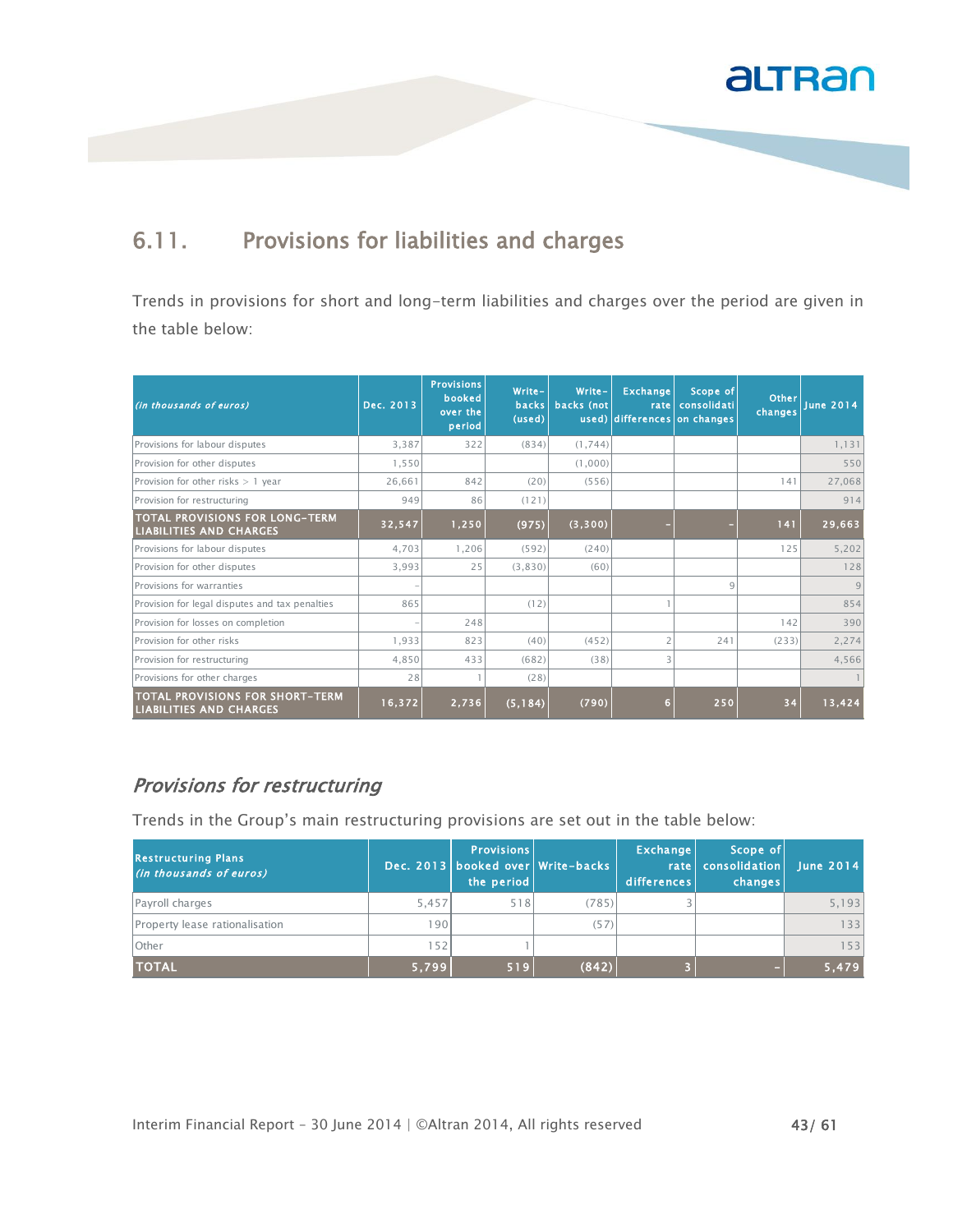#### 6.12. Employee benefits

Liabilities arising from employee benefits and social security charges are detailed in the table below:

| (in thousands of euros)               | <b>June 2014</b> | Dec. 2013 | Change |
|---------------------------------------|------------------|-----------|--------|
| Personnel and social security charges | 184,061          | 165,018   | 19,043 |
|                                       | 184,061          | 165,018   | 19,043 |
| Non-current employee benefits         | 25,618           | 23,248    | 2,370  |
|                                       | 25,618           | 23,248    | 2,370  |
| <b>TOTAL</b>                          | 209,679          | 188,266   | 21,413 |

The bulk of the Group's total commitments regarding retirement plans and postemployment benefits, booked as "noncurrent employee benefits», concern France, Italy, Germany, Belgium, India and Switzerland.

Hedging assets are essentially located in Switzerland. These mainly comprise mutual funds, insurance assets and securities.

#### 6.13. Trade payables

Trade payables totalled €78,330k at 30 June 2014, compared with €72,483k at 31 December 2013.

|                         | <b>lune 2014</b> |        |                  |              | Dec. 2013     |            |
|-------------------------|------------------|--------|------------------|--------------|---------------|------------|
| (in thousands of euros) | Total            |        | Echues Nonéchues | <b>Total</b> | <b>Echues</b> | Non échues |
| Accounts payable        | 78.330           | 18.226 | 60.104           | 72.483       | 1.750         | 60.733     |

Trade and other payables which are overdue are listed in the following table:

| (in thousands of euros)       |        | June 2014 Dec. 2013 |
|-------------------------------|--------|---------------------|
| Expiring in less than 1 month | 11,268 | 4,974               |
| $\left $ Expiring 1-3 months  | 4.004  | 2,255               |
| Due in more than 3 months     | 2,954  | 4,521               |
| ITOTAL MATURED                | 18,226 | 11,750              |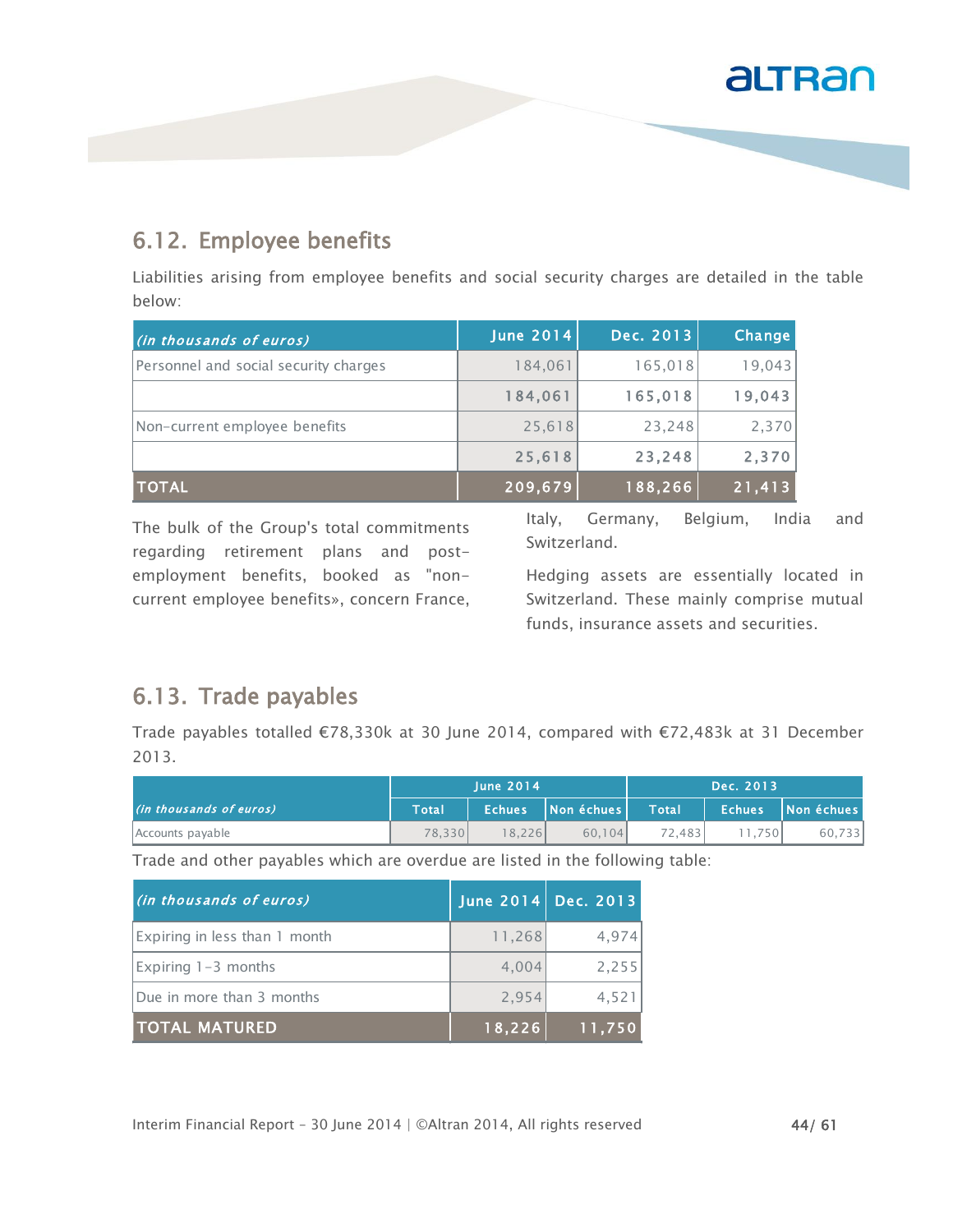

#### 6.14. Other current liabilities

This item mainly comprises advance billing for products and services contributing to revenue.

#### 6.15. Securities debt

This item comprises outstanding earn-out commitments.

### 6.16. Fair value

|                                         |                            |                   | <b>June 2014</b> |                                                                          |       | Dec. 2013                                                          |                   |           |                                                                |                            |                                                             |
|-----------------------------------------|----------------------------|-------------------|------------------|--------------------------------------------------------------------------|-------|--------------------------------------------------------------------|-------------------|-----------|----------------------------------------------------------------|----------------------------|-------------------------------------------------------------|
| (In thousands of euros)                 | <b>Fair value</b><br>level | Amortised<br>cost | statement        | Fair value Fair value in Accounting<br>in income shareholders'<br>equity | value | <b>Fair value of</b><br>elements<br>booked at<br>amortised<br>cost | Amortised<br>cost | statement | Fair value Fair value in<br>in income shareholders<br>' equity | <b>Accounting</b><br>value | Fair value of<br>elements<br>booked at<br>amortised<br>cost |
|                                         |                            |                   |                  |                                                                          |       |                                                                    |                   |           |                                                                |                            |                                                             |
| Assets                                  |                            |                   |                  |                                                                          |       |                                                                    |                   |           |                                                                |                            |                                                             |
| Shares in non-consolidated subsidiaries | Level 3                    |                   | 1,120            | 5,591                                                                    |       |                                                                    |                   | 1,126     | 3,968                                                          |                            |                                                             |
| Loans and receivables                   | Level 2                    | 10,308            | 11,642           |                                                                          |       | 10,308                                                             | 9,840             | 10,251    |                                                                |                            | 9,840                                                       |
| Cash equivalents                        | Level 1 & 2                |                   | 178,888          |                                                                          |       |                                                                    |                   | 213,979   |                                                                |                            |                                                             |
| <b>Total Assets</b>                     |                            | 10,308            | 191,650          | 5,591                                                                    |       | 10,308                                                             | 9,840             | 225,356   | 3,968                                                          | $\bullet$                  | 9,840                                                       |
| Liabilities                             |                            |                   |                  |                                                                          |       |                                                                    |                   |           |                                                                |                            |                                                             |
| Bond loans                              | Level                      | 135,000           |                  |                                                                          |       | 143,705                                                            | 135,000           |           |                                                                |                            | 138,776                                                     |
| Derivative instruments                  | Level 2                    |                   | 410              | 1,614                                                                    |       |                                                                    |                   | 301       | 349                                                            |                            |                                                             |
| <b>Total Liabilities</b>                |                            | 135,000           | 410              | 1,614                                                                    |       | 143,705                                                            | 135,000           | 301       | 349                                                            |                            | 138,776                                                     |

Fair value of other financial assets and liabilities measured at amortised cost is close to their book value.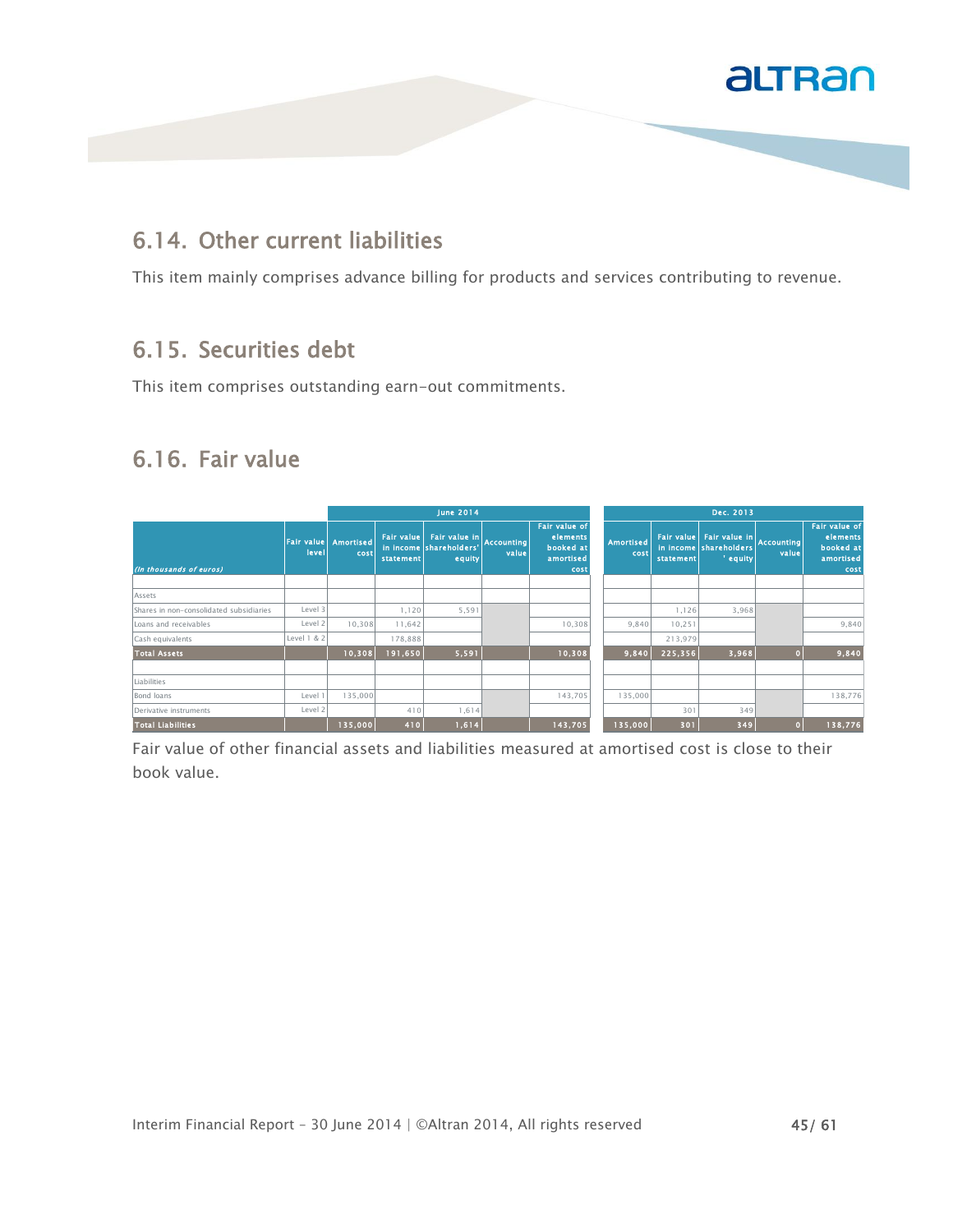

### Note 7 Notes to the income statement

#### 7.1. Segment reporting at 30 June 2014

In accordance with IFRS 8 "Operating segments", Altran is required to present its financial segment reporting on the basis of internal reports that are regularly reviewed by the Group's chief operating manager in order to assess the performance of each operating segment and allocate resources.

In compliance with this standard, Altran's operating segments at end-June 2014 included:

| Northern zone            |                           | Germany, Austria, the |  |
|--------------------------|---------------------------|-----------------------|--|
|                          | Benelux countries,        |                       |  |
|                          | Romania, the UK, the      |                       |  |
|                          | Scandinavian countries    |                       |  |
|                          | and Switzerland;          |                       |  |
| Southern zone:           | Spain, Italy and Portugal |                       |  |
| Rest of the World (RoW): |                           | North America,        |  |
|                          | Asia, Morocco, the        |                       |  |
|                          | Middle East and Tunisia.  |                       |  |

#### Segment reporting

| At 30/06/2014<br>(in millions of euros)        | <b>France</b> | Nort hern<br>zone | <b>Southern</b><br>zone | <b>ROW zone</b> | $Inter-$<br>segment<br>eliminations | <b>Total</b> |
|------------------------------------------------|---------------|-------------------|-------------------------|-----------------|-------------------------------------|--------------|
| Revenues                                       |               |                   |                         |                 |                                     |              |
| <b>IExternal</b>                               | 373           | 276               | 170                     | 43              |                                     | 862          |
| Inter-segment eliminations                     | 19            | 6                 | 6                       |                 | (32)                                |              |
| <b>Total Revenues</b>                          | 392           | 282               | 176                     | 44              | (32)                                | 862          |
| Total operating income                         | 406           | 286               | 178                     | 41              | (32)                                | 879          |
| Total operating expenses                       | (379)         | (271)             | (161)                   | (40)            | 32                                  | (819)        |
| Operating income on ordinary activities        | 27            | 15                | 17                      |                 | $\Omega$                            | 60           |
| Operating income on ordinary<br>activities (%) | 7.0%          | 5.4%              | 9.1%                    | 3.0%            |                                     | 7.0%         |
| Assets by region                               | 1,254         | 413               | 136                     | 115             | (336)                               | 1,582        |
| <b>TOTAL ASSETS</b>                            | 1,254         | 413               | 136                     | 115             | (336)                               | 1,582        |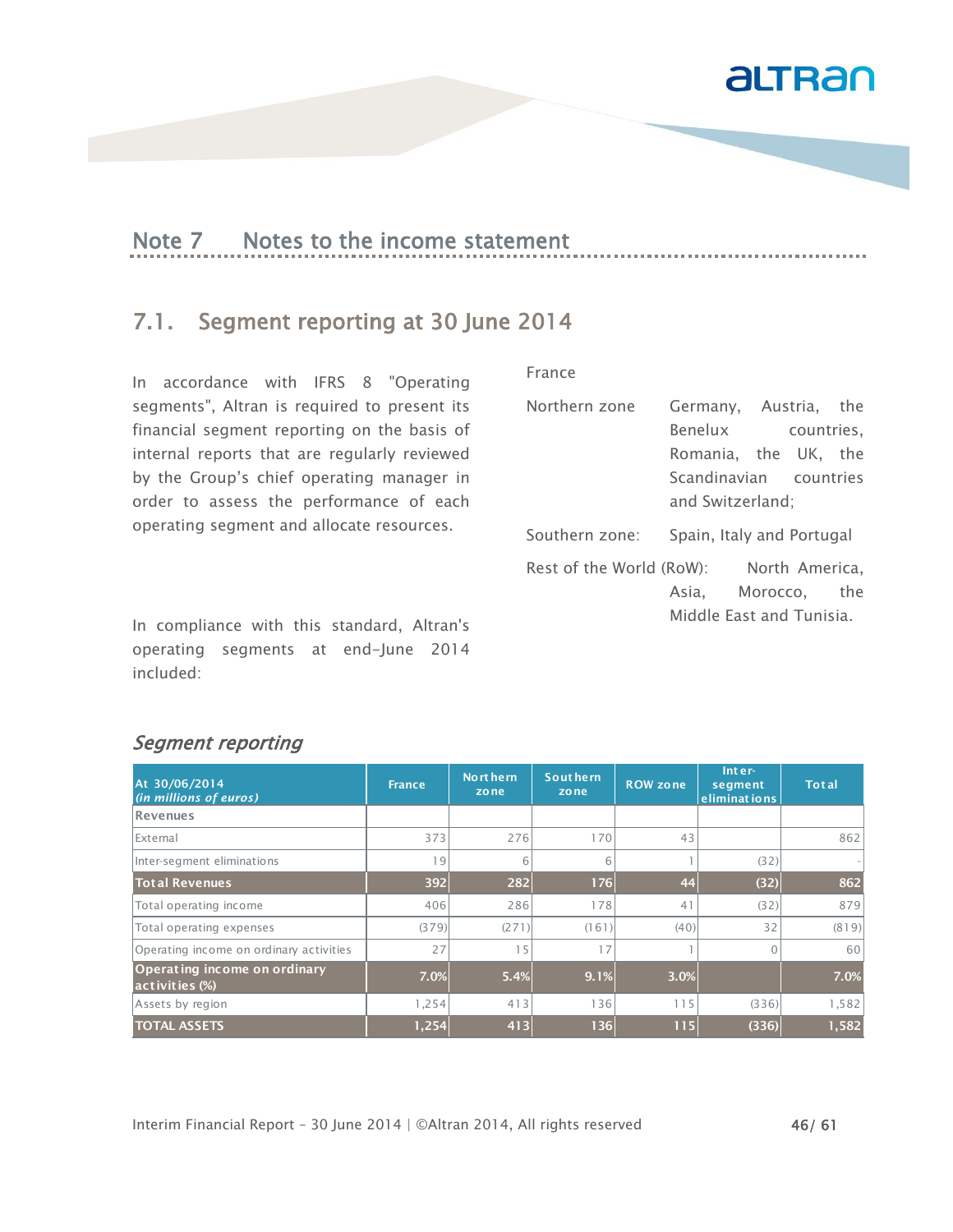| At 30/06/2013<br>(in millions of euros)        | <b>France</b> | Nort hern<br>zone | <b>Southern</b><br>zone | <b>ROW zone</b> | Inter-<br>segment<br>eliminations | <b>Total</b> |
|------------------------------------------------|---------------|-------------------|-------------------------|-----------------|-----------------------------------|--------------|
| Revenues                                       |               |                   |                         |                 |                                   |              |
| <b>IExternal</b>                               | 370           | 259               | 156                     | 24              |                                   | 809          |
| Inter-segment eliminations                     | 18            | 6                 | 4                       | $\overline{2}$  | (30)                              |              |
| <b>Total Revenues</b>                          | 388           | 265               | 160                     | 26              | (30)                              | 809          |
| Total operating income                         | 400           | 266               | 162                     | 26              | (30)                              | 824          |
| Total operating expenses                       | (380)         | (248)             | (150)                   | (26)            | 30                                | (774)        |
| Operating income on ordinary activities        | 20            | 18                | 12                      | $\Omega$        |                                   | 50           |
| Operating income on ordinary<br>activities (%) | 5.1%          | 7.0%              | 7.2%                    | 0.5%            |                                   | 6.2%         |
| Assets by region                               | 1,120         | 311               | 135                     | 21              | (206)                             | 1,381        |
| <b>TOTAL ASSETS</b>                            | 1,120         | 311               | 135                     | $\overline{21}$ | (206)                             | 1,381        |

The French zone includes operating subsidiaries, as well as Group holding activities (head office and cross-functional services).

Altran turned in a solid H1 2014 performance with interim revenues of €861.8m, up 6.5% on the year-earlier level of €809.2m. This performance factors in the

positive effect of changes in the scope of consolidation (4.5%) and the unfavourable number of working days and forex impacts of -0.6% and 0.1% respectively.

As such, Group profitability widened 80 basis points to reach €60.0m, equivalent to 7.0 % of revenues.

#### 7.2. Revenues

| The breakdown of Group revenues is given in the table below: |           |                  |          |  |  |
|--------------------------------------------------------------|-----------|------------------|----------|--|--|
| (in thousands of euros)                                      | June 2014 | <b>June 2013</b> | Change   |  |  |
| Sales of goods                                               | 4.791     | 6,569            | $-27.1%$ |  |  |
| Sales of services                                            | 856,753   | 802,416          | $+ 6.8%$ |  |  |
| Royalties                                                    | 299       | 212              | $+41.0%$ |  |  |
| <b>TOTAL</b>                                                 | 861,843   | 809,197          | $+ 6.5%$ |  |  |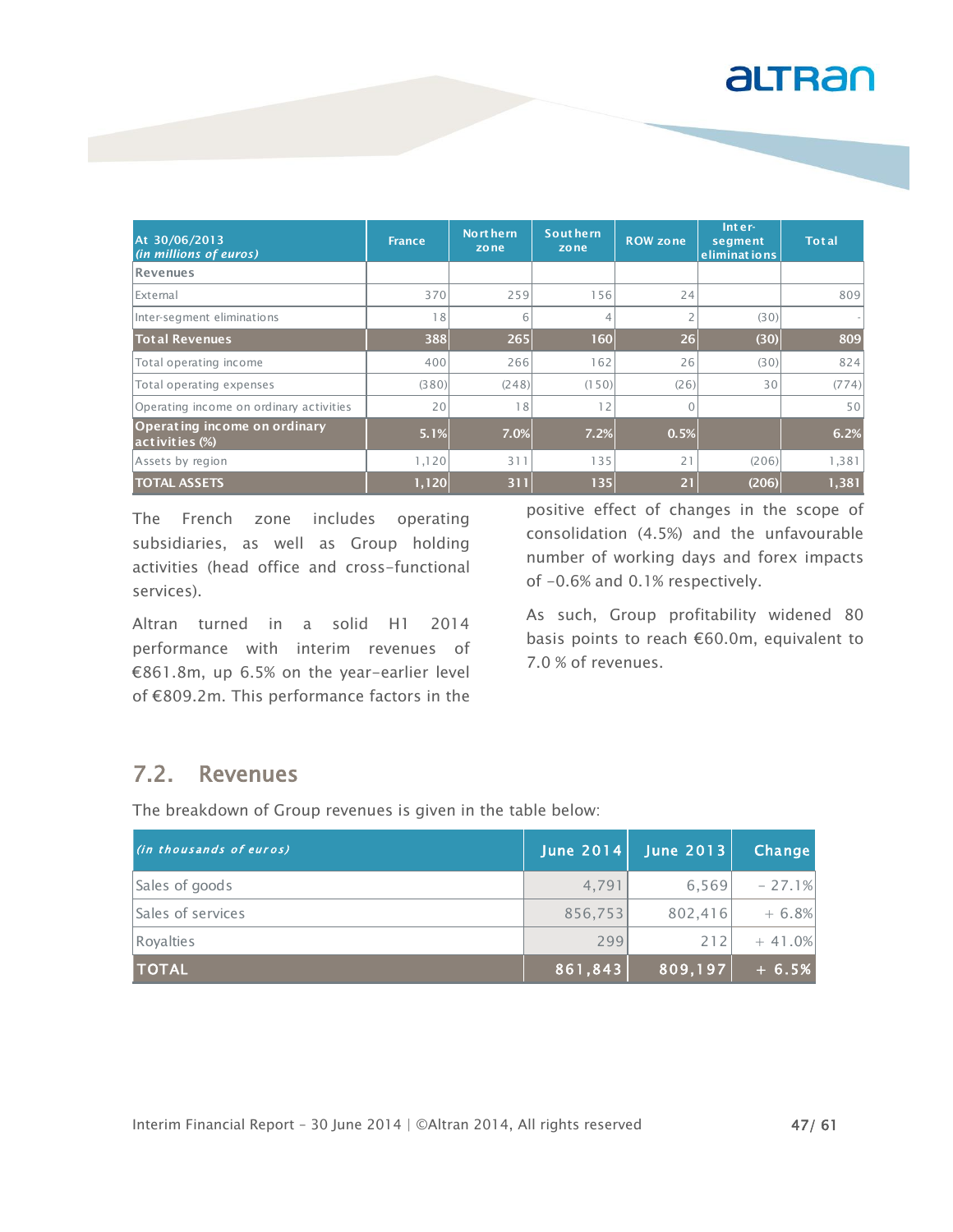#### 7.3. External expenses

The breakdown of Altran's external expenses at 30 June 2014 is given in the following table:

| (in thousands of euros)                 | <b>June 2014</b> | <b>June 2013</b> | Change   |
|-----------------------------------------|------------------|------------------|----------|
| <b>Outsourcing</b>                      | 58,230           | 57,663           | $+1.0%$  |
| Operating lease and related expenses    | 26,009           | 23,049           | $+12.8%$ |
| Training                                | 4,610            | 5,017            | $-8.1%$  |
| Professional fees and external services | 13,705           | 12,735           | $+7.6%$  |
| Transport and travel expenses           | 30,131           | 31,357           | $-3.9%$  |
| Other purchases and external services   | 26,445           | 26,030           | $+1.6%$  |
| Total                                   | 159,130          | 155,851          | $+2.1%$  |

Trends in the Group's external expenses are detailed in note 2 "Group performances" of the Interim Financial Report, under "Current operating expenses".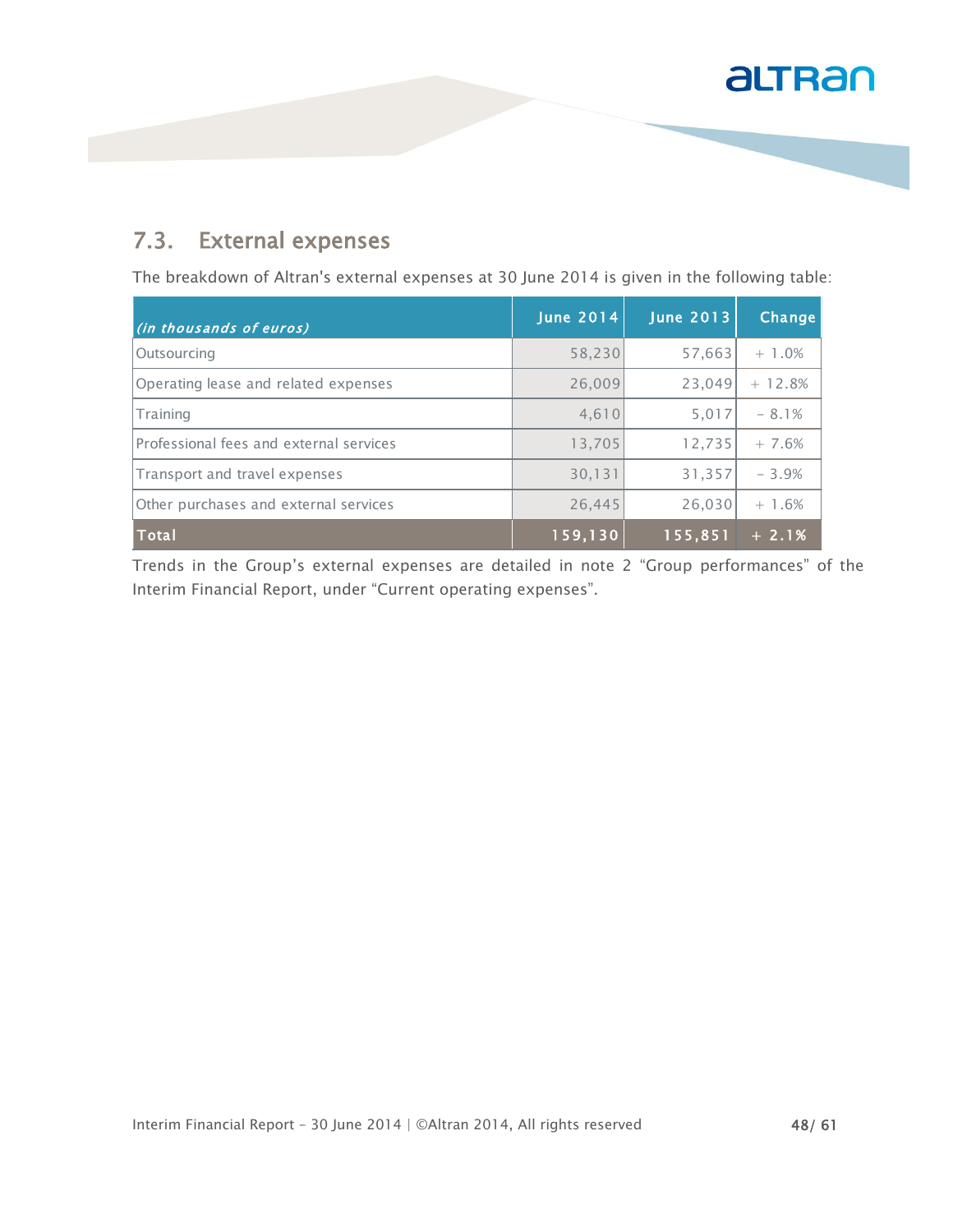#### 7.4. Personnel costs

Personnel costs at 30 June 2014, including the CICE (Crédit d'Impôt pour la Compétitivité et l'Emploi) tax credit, break down as follows:

| (in thousands of euros)                  | <b>June 2014</b> | June 2013 | Change    |
|------------------------------------------|------------------|-----------|-----------|
| Salaries & payroll taxes                 | 636,232          | 596,350   | $+6.7%$   |
| Employee profit sharing                  |                  | 309       | $-100.0%$ |
|                                          | 636.232          | 596 041   | $+ 6.7%$  |
| Expenses related to share-based payments | 291              | 299       | $-2.7%$   |
| Long-term employee benefits              | 1,166            | 2,539     | $-54.1%$  |
| <b>TOTAL</b>                             | 637,689          | 598,879   | 6.5%      |

#### Share-based payments

Total share-based payments amounted to €291k in H1 2014 (compared with €299k at end-June 2013), all of which related to the 31 January 2012 free-share plan (subject to achieving performance objectives in terms of margins and trade-receivable recovery).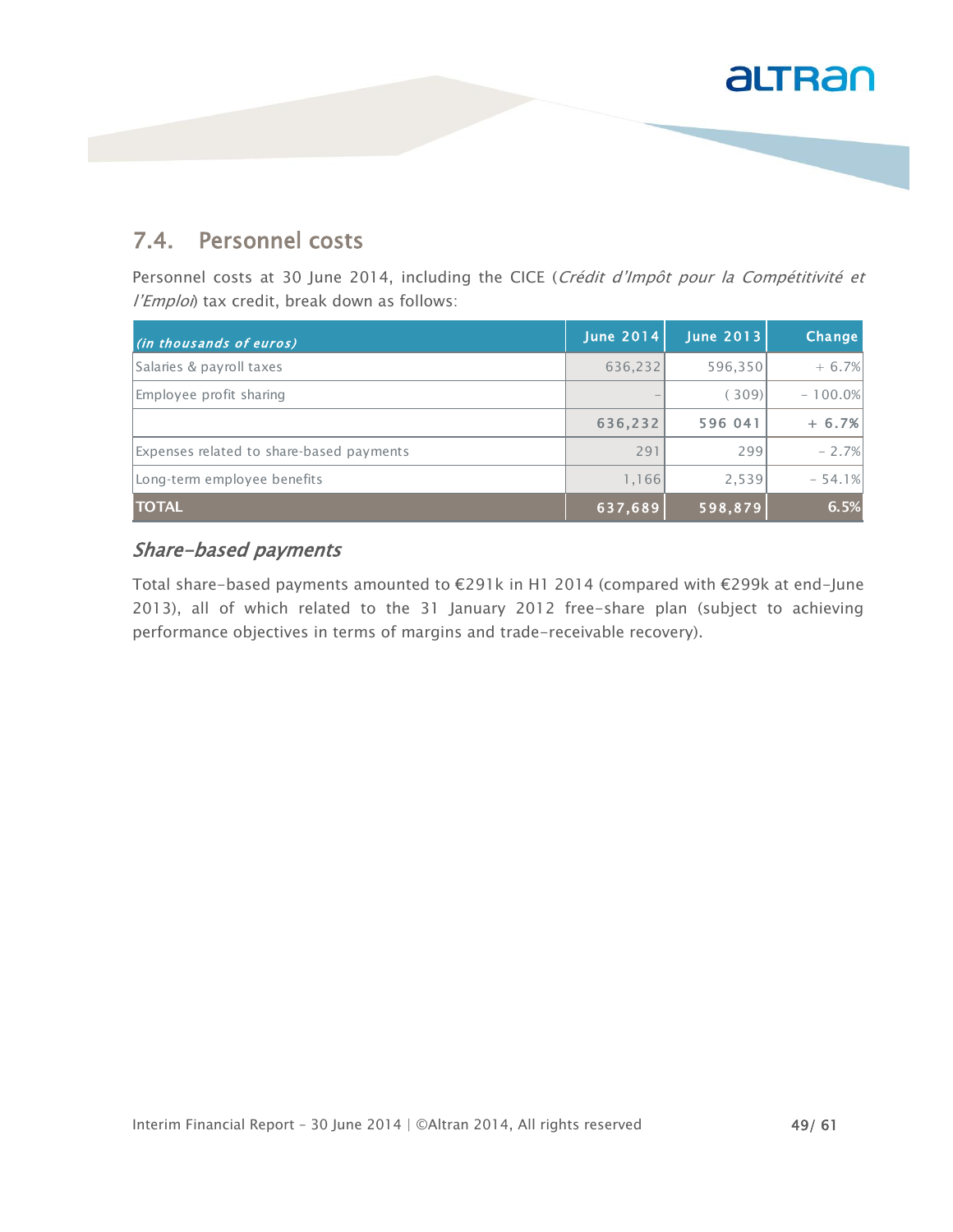

The main characteristics of the Group's stock-option and free-share plans are outlined in the tables below:<br> **Stock antions**<br> **Stock below**:<br> **Stock below**: tables below:

| tables below:                                                                                    |                         |                                |                                  |
|--------------------------------------------------------------------------------------------------|-------------------------|--------------------------------|----------------------------------|
|                                                                                                  | <b>Stock</b><br>options | 2012<br><b>Free Share Plan</b> |                                  |
|                                                                                                  | 2007<br>(a)(b)(c)       | <b>France</b>                  | <b>Out side</b><br><b>France</b> |
| Date of General Meeting                                                                          | 29/06/2005              | 10/06/2011                     | 10/06/2011                       |
| Date of Board of Directors meeting                                                               | 20/12/2007              | 31/01/2012                     | 31/01/2012                       |
| Total number of shares available for<br>subscription or allocation on the date of<br>attribution | 2,589,830               | 390,000                        | 232,500                          |
| o/w available to corporate officers                                                              | 100,000                 | $\Omega$                       | $\mathcal{O}$                    |
| o/w available to 10 highest paid employees                                                       | 340,000                 | 130,000                        | $\mathcal O$                     |
| Balance at 30 June 2014                                                                          | 204,821                 | 130,000                        | $\mathcal O$                     |
| Vesting date                                                                                     | 21/12/2011              |                                |                                  |
| Deadline for granting free shares                                                                |                         | 12/03/2014                     | 31/01/2016                       |
| Maturity                                                                                         | 20/12/2015              |                                |                                  |
| End of lock-in period for free shares                                                            |                         | 12/03/2016                     | 31/01/2016                       |
| Subscription price of options/reference share<br>price $(\epsilon)$                              | 3.96 €                  | $3.54 \in$                     | 3.54€                            |
| Valuation method used                                                                            | Hull&White              | Binomial                       | Binomial                         |
| Number of shares available for subscription<br>or allocation at 31/12/2013                       | 1,033,031               | 310,000                        | 182,500                          |
| Rights created in 2014                                                                           | 35,417                  |                                |                                  |
| Rights forfeited in 2014                                                                         |                         | 33,750                         |                                  |
| Rights exercised in 2014                                                                         | 196,403                 | 276,250                        |                                  |
| Number of shares available for subscription<br>or allocation at 30/06/2014                       | 872,045                 | $\overline{0}$                 | 182,500                          |

(a) Following the 29 July 2008 capital increase in cash with preferential subscription rights maintained, the strike prices and the number of shares of each subscription plan were adjusted to take into account the issue of 24,900,364 new shares.

(B) Following the 16 July 2013 payout of €0.09 per share, financed from funds held in the share-premium account, the strike prices and number of shares of each subscription plan were adjusted accordingly.

(c) Following the 23 June 2014 payout of €0.11 per share, financed from funds held in the share-premium account, the strike prices and number of shares of each subscription plan were adjusted accordingly.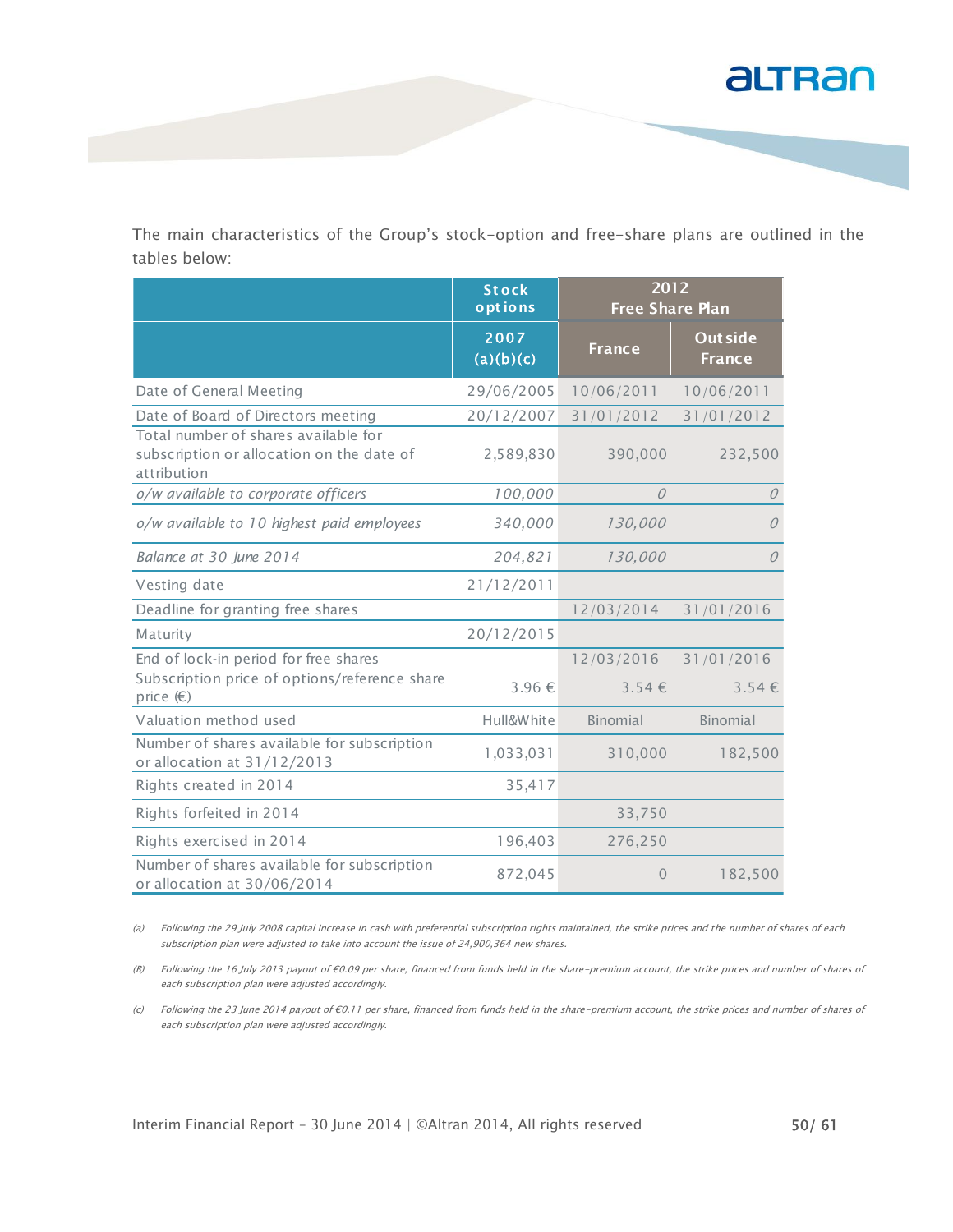### 7.5. Depreciation and net provisions

| (in thousands of euros)                     | June $2014$ | June 2013 | Change    |
|---------------------------------------------|-------------|-----------|-----------|
| Depreciation of intangible and fixed assets | (8,370)     | (7,892)   | $+6.1%$   |
| Provisions for current assets               | 467         | (170)     | $-374.7%$ |
| Provisions for risks and charges            | (215)       | 4.206     | $-105.1%$ |
| <b>TOTAL</b>                                | (8, 118)    | (3, 856)  | $+110.5%$ |

#### 7.6. Other non-recurring operating income and expenses

| (in thousands of euros)                                                                | <b>June 2014</b> | Dec. 2013 |
|----------------------------------------------------------------------------------------|------------------|-----------|
| Net proceeds from fixed and intangible asset disposals                                 | 35               | (4)       |
| Net proceeds from divestment & liquidation of holdings in<br>consolidated subsidiaries | 152              | (766)     |
| Provisions net of write-backs for risks and legal disputes                             | 850              | (37)      |
| Asset disposals                                                                        | (76)             | (49)      |
| Acquisition costs                                                                      | (1, 310)         | (1, 357)  |
| Merger costs                                                                           | (34)             | (65)      |
| Trade-disputes                                                                         | (1, 193)         | (5,400)   |
| Restructuring costs                                                                    | (13, 130)        | (15, 777) |
| Provisions net of write-backs for restructuring                                        | 323              | 349       |
| Other                                                                                  | 3                |           |
| Total                                                                                  | (14,380          | (23.      |

A non-recurring operating loss of €14,380k includes:

- Litigation provision write-backs; €850k
- Acquisition costs: €1,310k;
- Commercial litigation provisions: €1,193k;
- A net impact of -€12,807k for the restructuring plans detailed below: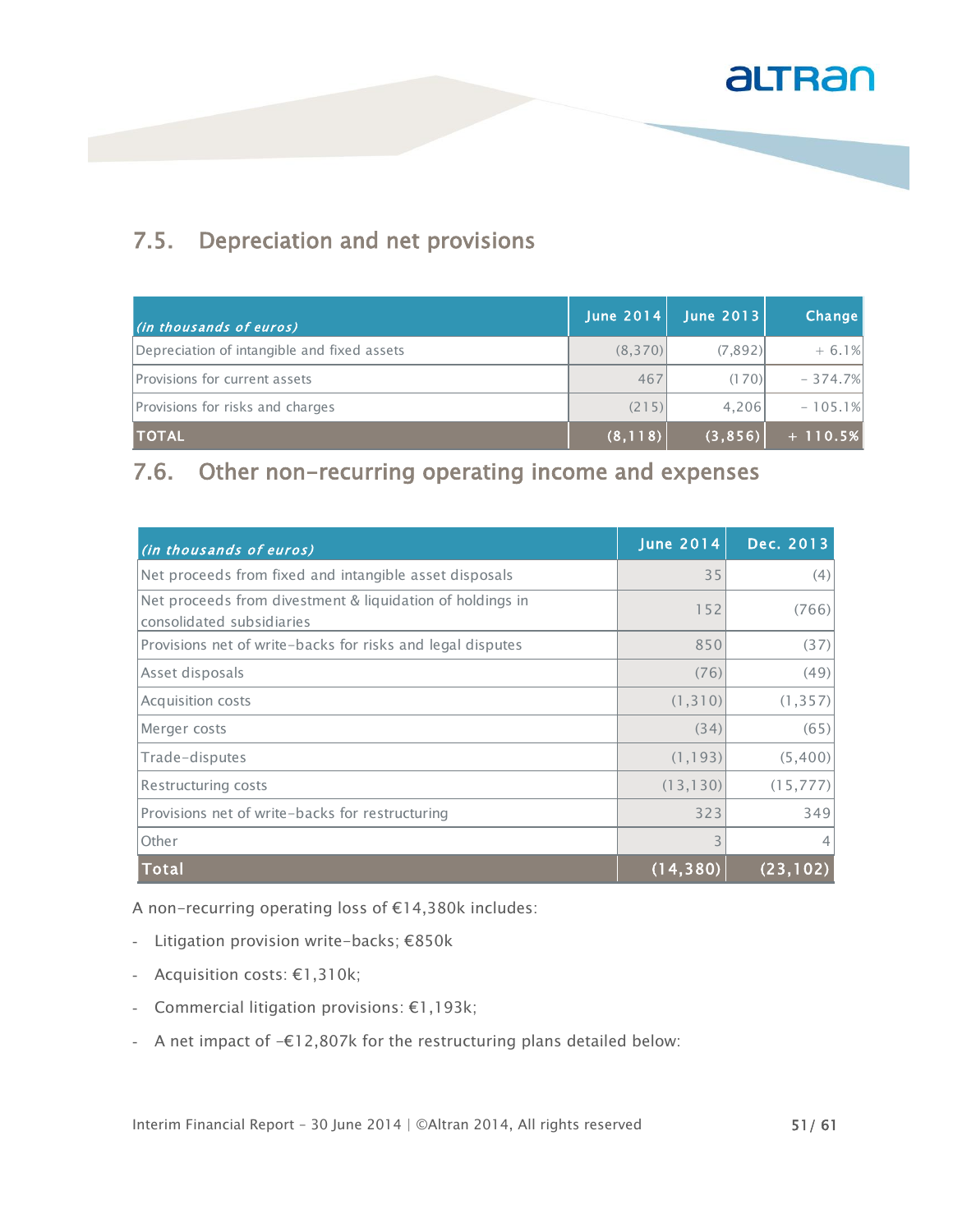

#### Restructuring costs

#### Breakdown of net costs

| (in thousands of euros)                                      | June 2014 | Dec. 2013 |
|--------------------------------------------------------------|-----------|-----------|
| <b>Salaries</b>                                              | (12, 276) | (14, 561) |
| $ Property $ lease rationalisation $+$ furnishing write-offs | (250)     | (753)     |
| <b>lOther</b>                                                | (281)     | (114)     |
| <b>TOTAL</b>                                                 | (12, 807) | (15, 428) |

### 7.7. Cost of net financial debt

| (in thousands of euros)                         | June $2014$ | <b>June 2013</b> |
|-------------------------------------------------|-------------|------------------|
| Gains on cash and cash equivalents              |             |                  |
| Income from cash and cash equivalents           | 2,319       | 1,394            |
| Proceeds from disposal of cash equivalents      | 49          | 83               |
|                                                 | 2,368       | 1,477            |
| Cost of gross financial debt                    |             |                  |
| Interest expenses on bond loans                 | (2, 580)    | (292)            |
| Interest expenses on other financing operations | (3,674)     | (5, 389)         |
|                                                 | (6, 254)    | (5,681)          |
| <b>COST OF NET FINANCIAL DEBT</b>               | (3,886)     | (4.204)          |

At end-June2014, the cost of net financial debt (at -€3,886k) includes interest paid on 1/ the convertible bond loan for -€2,580k and 2/overdrafts and medium-term borrowings for  $-63,674k$ .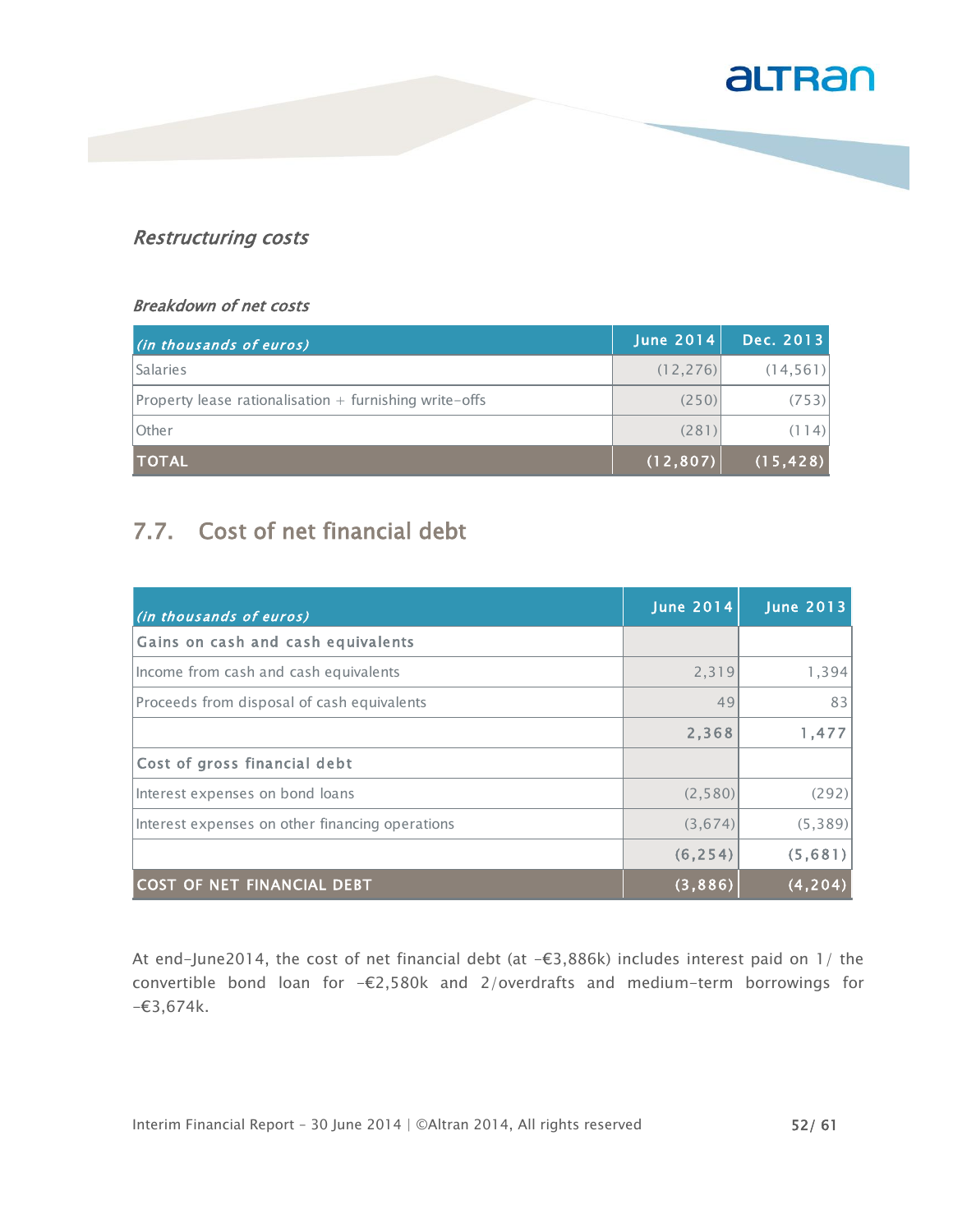

### 7.8. Other financial income and expenses

| (in thousands of euros)                                                                           | <b>June 2014</b> | <b>June 2013</b> |
|---------------------------------------------------------------------------------------------------|------------------|------------------|
| <b>Financial revenue</b>                                                                          |                  |                  |
| Financial gains from conversion to present value                                                  | 227              | 208              |
| Income on cancellation of debt loan waiver                                                        | 213              |                  |
| Forex gains                                                                                       | 1,308            | 1,556            |
| Write-backs of provisions for non -consolidated assets and other non-<br>current financial assets |                  | 12               |
| Gains on financial instruments                                                                    | (69)             |                  |
| Other financial income                                                                            | 38               | 43               |
|                                                                                                   | 1,717            | 1,819            |
| <b>Financial expenses</b>                                                                         |                  |                  |
| Employee benefit provisions                                                                       | (380)            | (677)            |
| Forex losses                                                                                      | (699)            | (591)            |
| Financial charges on conversion to present value                                                  | (279)            | (353)            |
| Loss on financial instruments                                                                     |                  | (31)             |
| Loss on trading derivatives                                                                       |                  | (44)             |
| Other financial expenses                                                                          | (19)             | (37)             |
|                                                                                                   | (1, 377)         | (1, 733)         |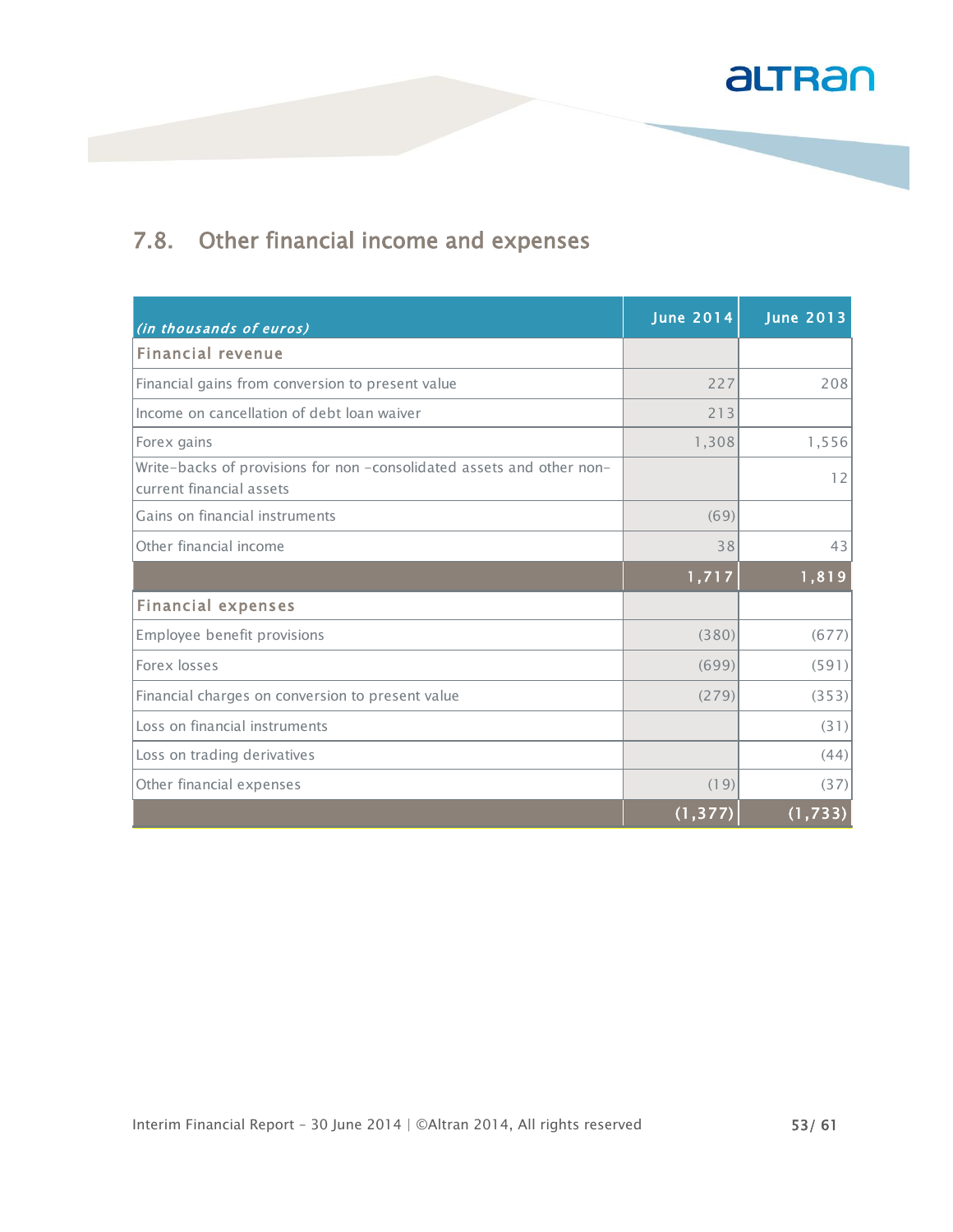#### 7.9. Tax

The differences between the company's actual tax on earnings and the theoretical tax obtained by applying the French tax rate are outlined in the table below:

| (in thousands of euros)                                        | <b>June 2014</b> | <b>June 2013</b> |
|----------------------------------------------------------------|------------------|------------------|
| Net income attributable th the Group                           | 29,107           | 15,134           |
| Minority interests                                             | 112              | (1)              |
| Net income on discontinued operations                          |                  |                  |
| Tax expenses/income                                            | (11, 869)        | (7, 722)         |
| Goodwill impairment losses                                     |                  |                  |
| Pre-tax profit before goodwill impairment losses               | 40,864           | 22,857           |
| Theoretical tax charge at rate applied to parent company (35%) | (13, 621)        | (7, 618)         |
| - other tax on earnings                                        | (10, 620)        | (7, 435)         |
| - change in amortisation of deferred tax assets                | 1,711            | 1,594            |
| - difference in tax rates in foreign countries                 | 5,191            | 2,826            |
| - other permanent differences                                  | 5,470            | 2,911            |
| <b>Effective tax paid</b>                                      | (11, 869)        | (7, 722)         |
| EFFECTIVE TAX RATE                                             | 29%              | 34%              |

Other taxes on income mainly comprise secondary taxes in France (€7.3m) and Italy (€3.0m).

#### 7.10. Net income of discontinued operations

In accordance with IFRS 5, the elements of Arthur D. Little's income statement, after elimination of intra-group sales, are reported separately on a dedicated line, "Net income on discontinued operations", in the 2014 and 2013 consolidated income statements.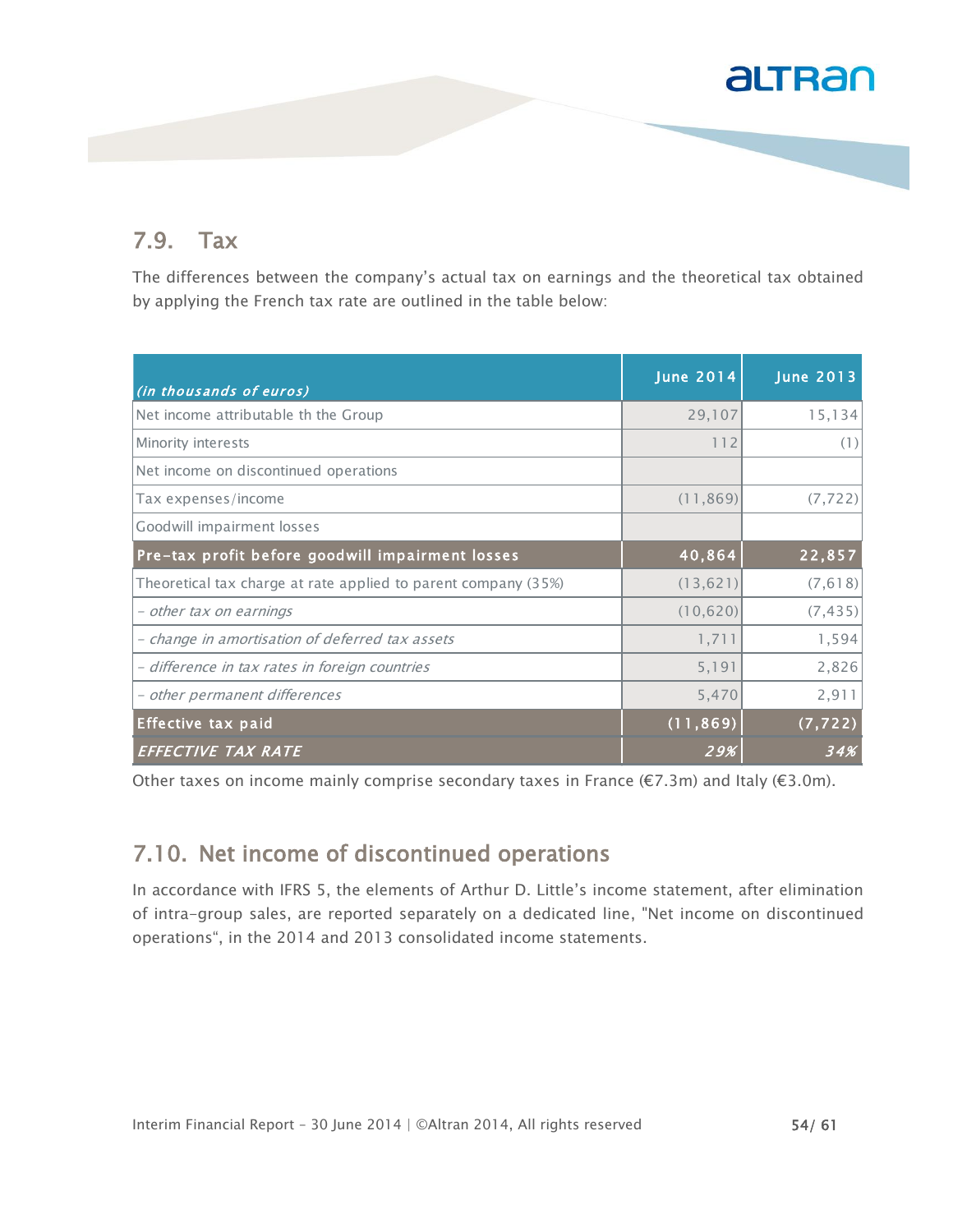

#### Movements in cash flow of discontinued operations are outlined in the table below:

| (in millions of euros)                                      | <b>June 2014</b> | Dec. 2013 | <b>June 2013</b> |
|-------------------------------------------------------------|------------------|-----------|------------------|
| Operating income                                            |                  |           |                  |
| Cash flow before net interest expenses and taxes            |                  |           |                  |
| Change in working capital requirement                       |                  |           |                  |
| Net operating cash flows from discontinued operations (A)   |                  |           |                  |
| Cash flow from investments from discontinued operations (B) | 0.3              | 0.7       | 0.7              |
| Net financing cash flow from discontinued operations (C)    |                  |           |                  |
| <b>TOTAL</b> (A) + (B) + (C)                                | 0.3              | 0.7       | 0.7              |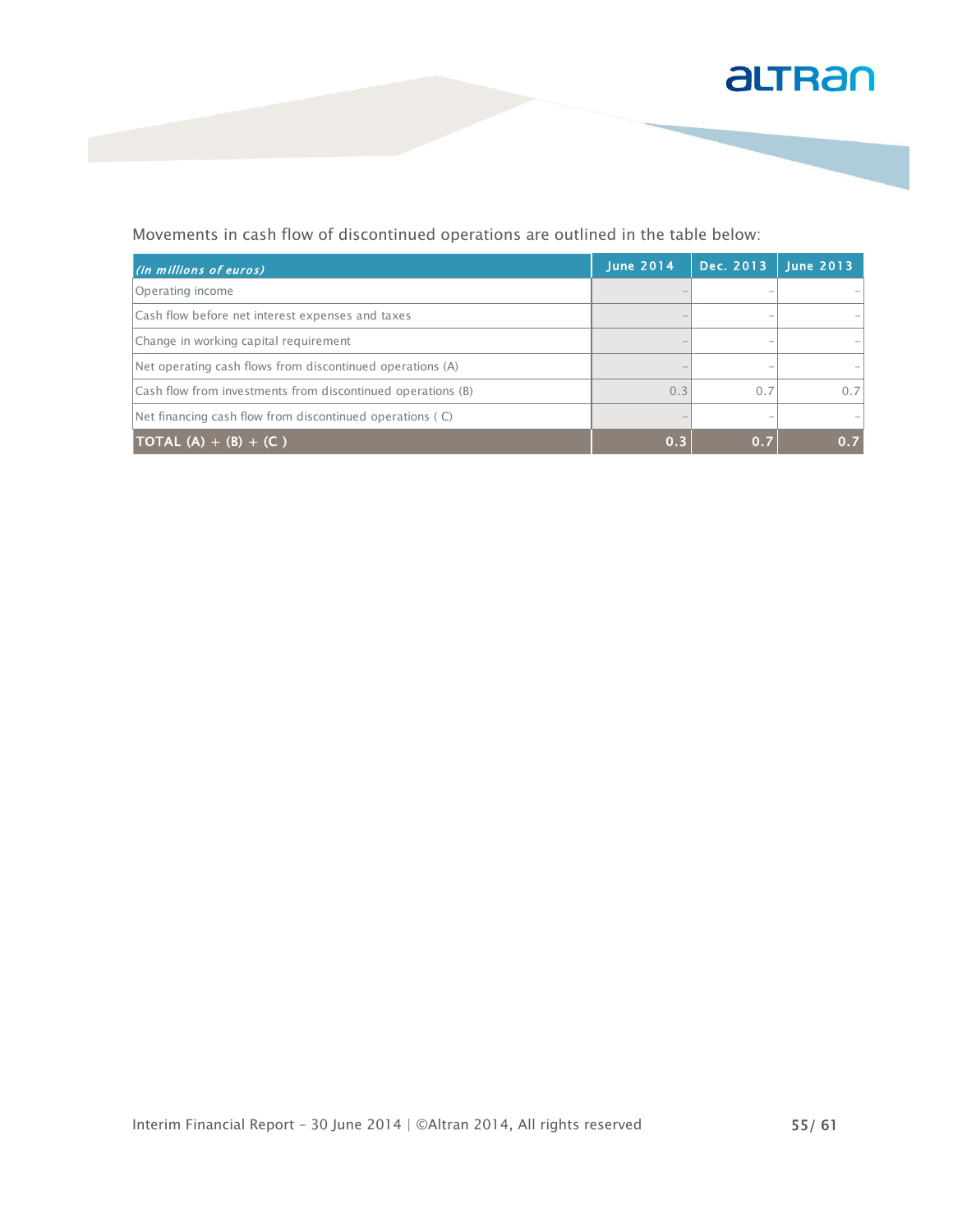

#### Note 8 Major litigation issues and liabilities

At the close of H1 2014, the only significant changes made with respect to the major litigation and contingent liabilities brought to the shareholders' attention when Altran's 2013 financial statements were approved (see pages 18, 142 and 143 of the 2013 registration document) concerned:

- The commercial dispute related to arbitration proceedings brought against one of the Group's' foreign subsidiaries. The court ruled against Altran.
- The complaints filed by Altran against person(s) unknown related to events that took place in 2001 and 2002. By decision passed down on 4 June 2014 the court sent the affair back to the Public Prosecutor with a view to appointing a new magistrate, given the deficiencies and irregularities in the order for referral.

### Note 9 Off balance sheet commitments

Trends in off-balance sheet commitments are given in the table below:

| (in thousands of euros)                                 | <b>June 2014</b> | $\leq 1$ yr | $1 - 5$ yrs              | $> 5$ yrs | <b>December</b><br>2013 |
|---------------------------------------------------------|------------------|-------------|--------------------------|-----------|-------------------------|
| Commitments granted :                                   |                  |             |                          |           |                         |
| Pledges, security deposits and guarantees               |                  |             |                          |           |                         |
| - on current operations                                 | 33,202           | 16,041      | 10, 512                  | 6,649     | 32,632                  |
| - on financing operations                               | 27,716           |             | 15,000                   | 12,716    | 25,767                  |
| Operating lease (property, fittings)                    |                  |             |                          |           |                         |
| - Minimum future payments (see note 7.3)                | 206,767          | 38,125      | 106,084                  | 62,558    | 183,812                 |
| Non-competition clause concerning former<br>employees : | 911              | 911         | $\overline{\phantom{a}}$ |           | 802                     |
| - gross amount                                          | 620              | 620         |                          |           | 546                     |
| - social security contributions                         | 291              | 291         |                          |           | 256                     |
| Commitments received :                                  |                  |             |                          |           |                         |
| Pledges, security deposits and guarantees               |                  |             |                          |           |                         |
| - pledges, security deposits and guarantees             | 20,512           | 2,045       | 13,084                   | 5,383     | 4,225                   |
| - on financing operations                               | 15,000           |             | 15,000                   |           | 15,000                  |

Interim Financial Report – 30 June 2014 | ©Altran 2014, All rights reserved  $56/ 61$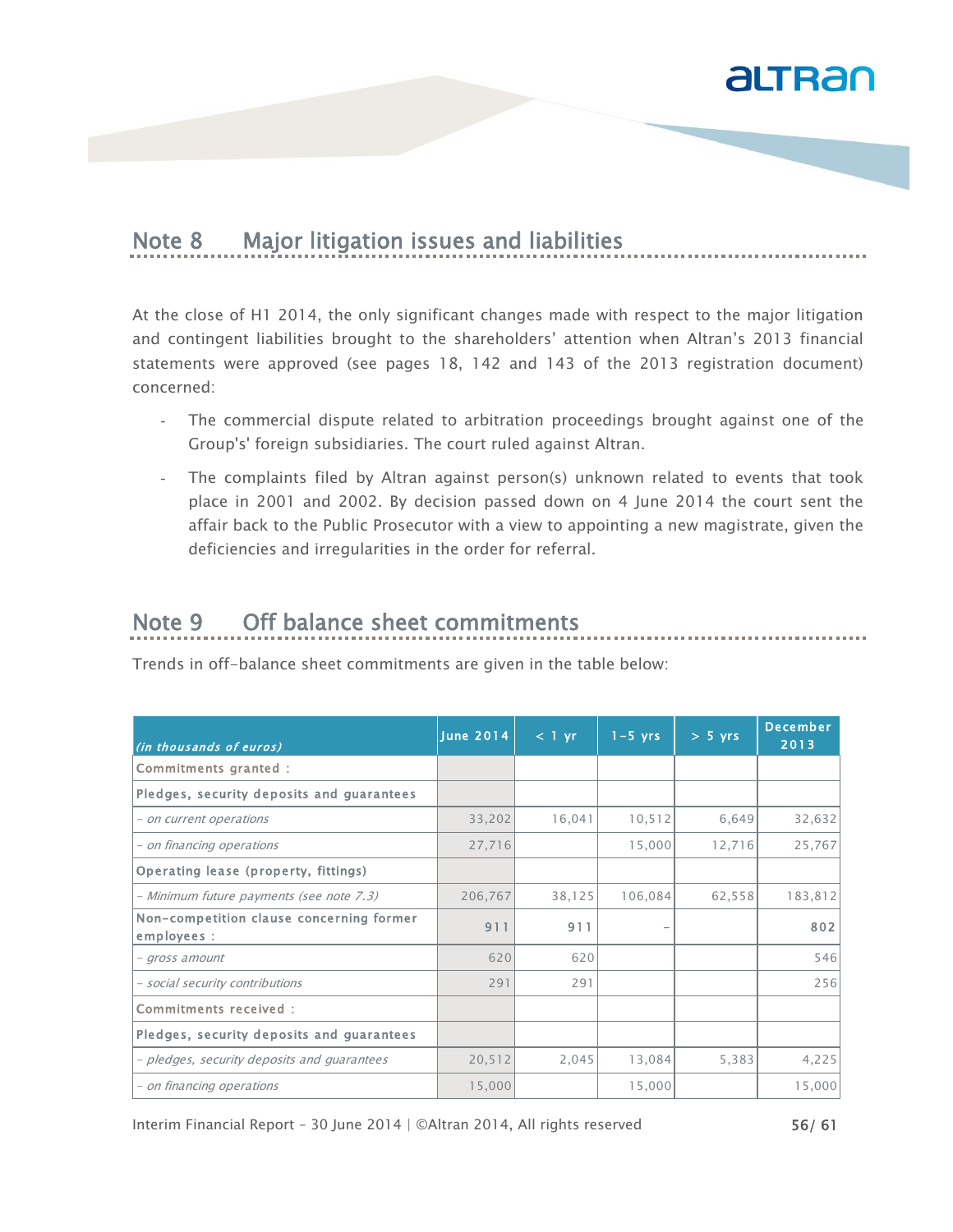

#### Note 10 Information relative to related-party transactions

None.

### Note 11 Post-closure events

On 17 July and 1 August 2014, the Group raised €115m via a bond issue, placed with a group of institutional investors. The bond comprises 2 tranches: the first for €10m, maturing in 6 years and bearing a coupon of 2.81%, and the second for €105m, maturing in 7 years with a coupon of 3.00%. The funds raised from this issue will enable the Group to diversify its funding sources under favourable borrowing conditions and extend the average maturity of its debt.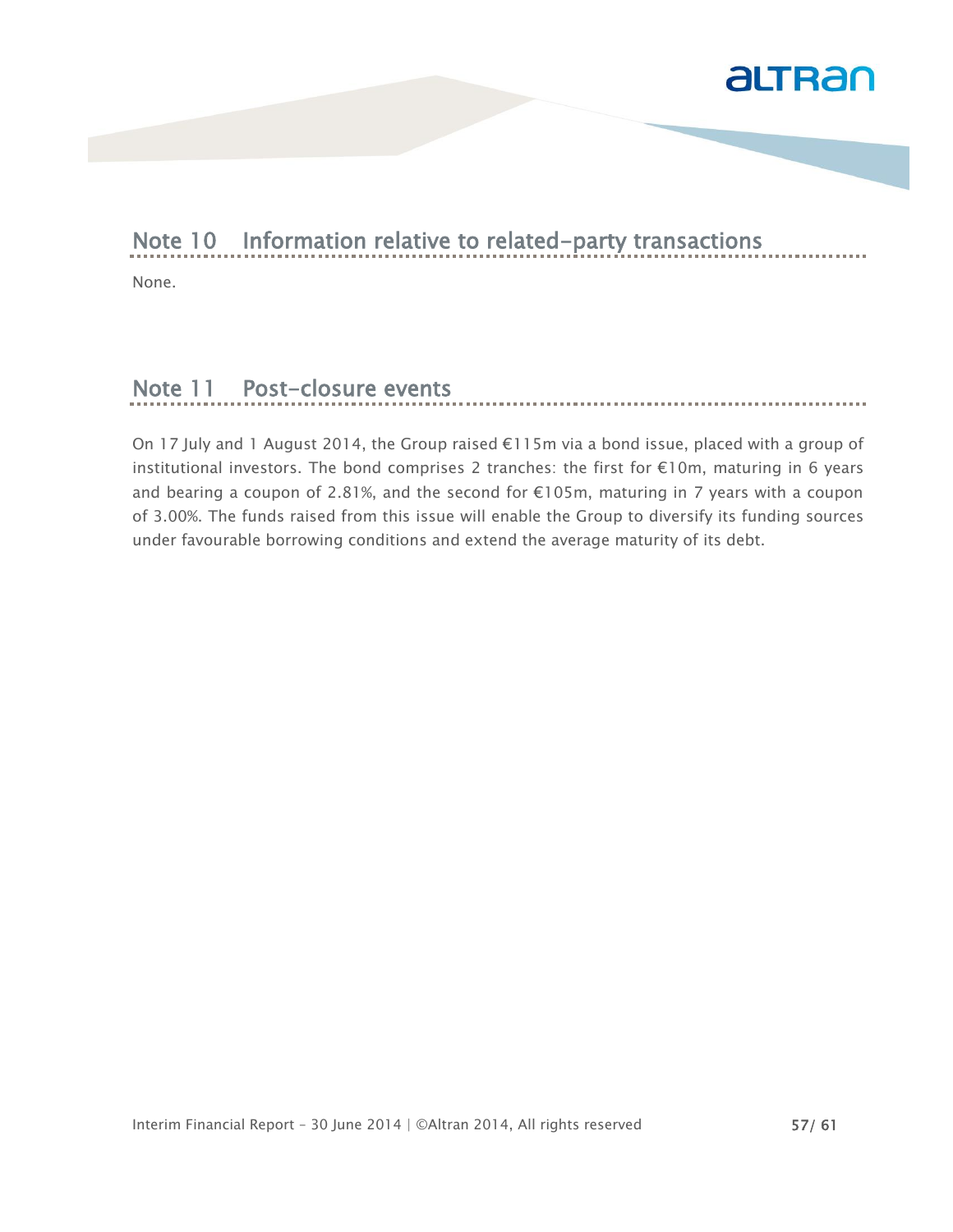### C. Statutory auditors' report

Mazars Tour Exaltis 61, rue Henri Regnault 92075 La Défense Cedex

French limited company with a capital of €8,320,000 Statutory Auditors Member of the Versailles Regional Statutory Auditors Commission (Compagnie Régionale de Versailles)

Deloitte & Associés 185, avenue Charles de Gaulle B.P. 136 92524 Neuilly-sur-Seine Cedex

French limited company with a capital of €1,723,040 Statutory Auditors Member of the Versailles Regional Statutory Auditors Commission (Compagnie Régionale de Versailles)

#### ALTRAN TECHNOLOGIES

French limited company 54-56, avenue Hoche 75008 Paris

## Statutory Auditors' Report on the interim financial information 1 January to 30 June 2014

To the Shareholders,

In compliance with the assignment entrusted to us by your Shareholders' meeting and in accordance with the requirements of article L.451-1-2 III of the French monetary and financial code, we hereby report to you on:

- the review of the accompanying condensed interim consolidated financial statements of Altran Technologies for the period from 1 January to 30 June , 2014, and;

Interim Financial Report – 30 June 2014 | ©Altran 2014, All rights reserved 58/61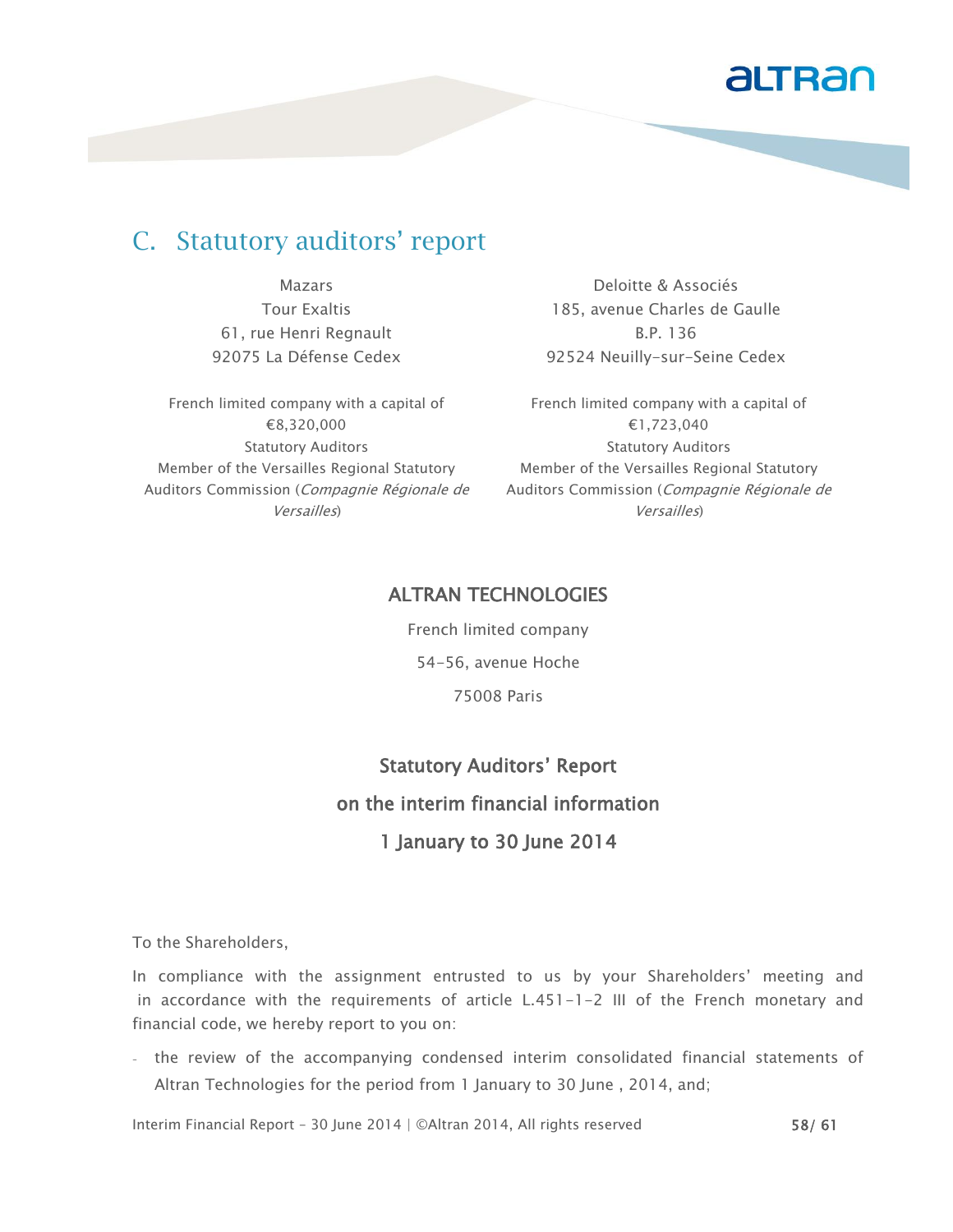

- the verification of the information contained in the interim management report.

These condensed interim consolidated financial statements are the responsibility of the Board of Directors. Our role is to express a conclusion on these financial statements based on our review.

#### 1. Conclusion on the financial statements

We conducted our review in accordance with professional standards applicable in France. A review of interim financial information involves making inquiries with the persons responsible for financial and accounting matters, and applying analytical and other review procedures. A review is substantially more limited in scope than an audit conducted in accordance with professional standards applicable in France. Consequently, a review does not guarantee that the financial statements taken as a whole reflect all significant matters that might be identified in an audit.

Based on our review, nothing has come to our attention that causes us to believe that these condensed interim consolidated financial statements have not been prepared in accordance with IFRS standard, IAS 34, as adopted by the European Union applicable to interim financial information.

#### 2. Specific verification

We have also verified the information presented in the interim management report on the condensed consolidated interim financial statements subject to our review.

We have no matters to report as to its fair presentation and its consistency with the condensed consolidated interim financial statements.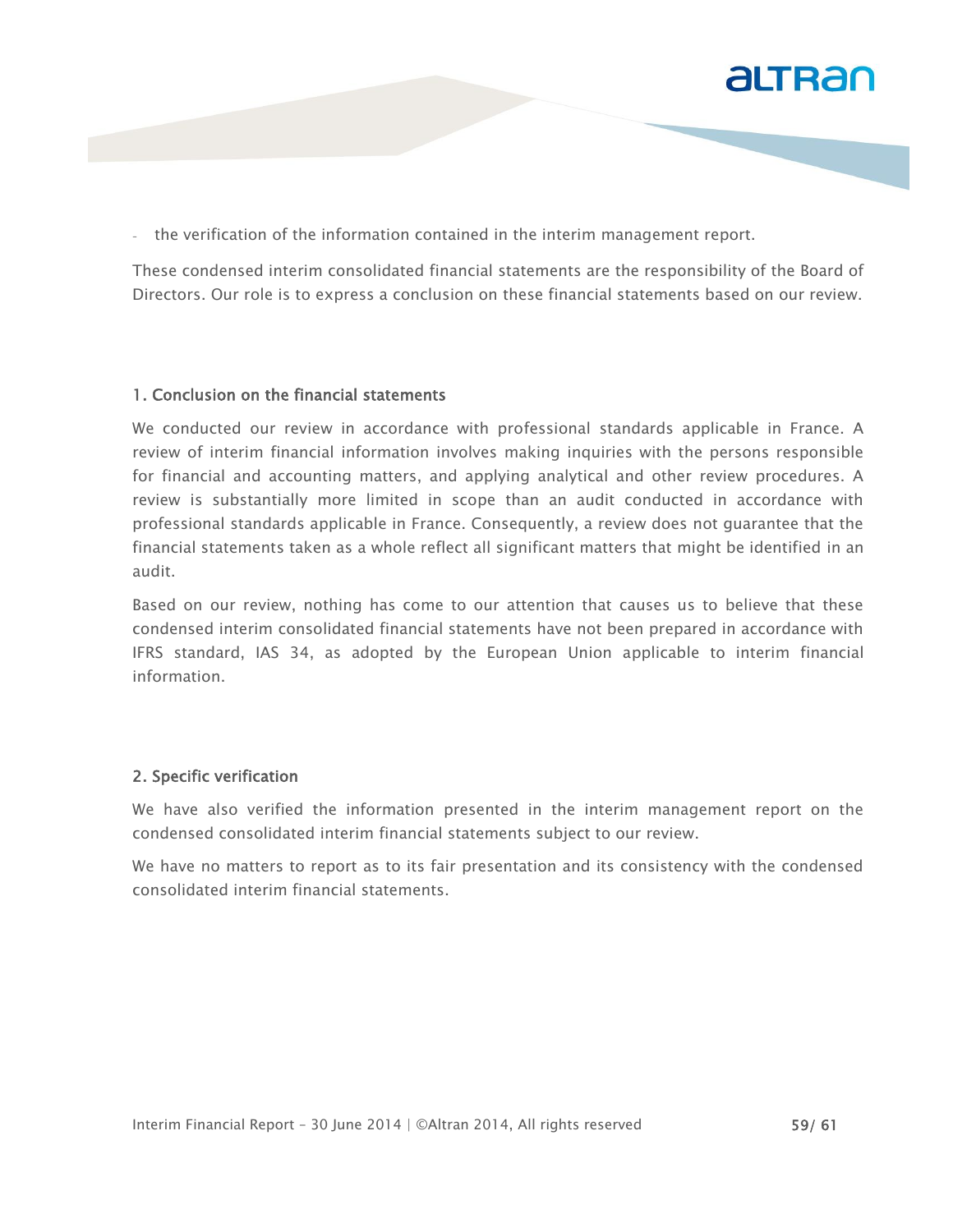

La Défense and Neuilly-sur-Seine, 4 September, 2014 The Statutory Auditors

Mazars **Deloitte & Associés** 

Jean-Luc BARLET **Philippe BATTISTI**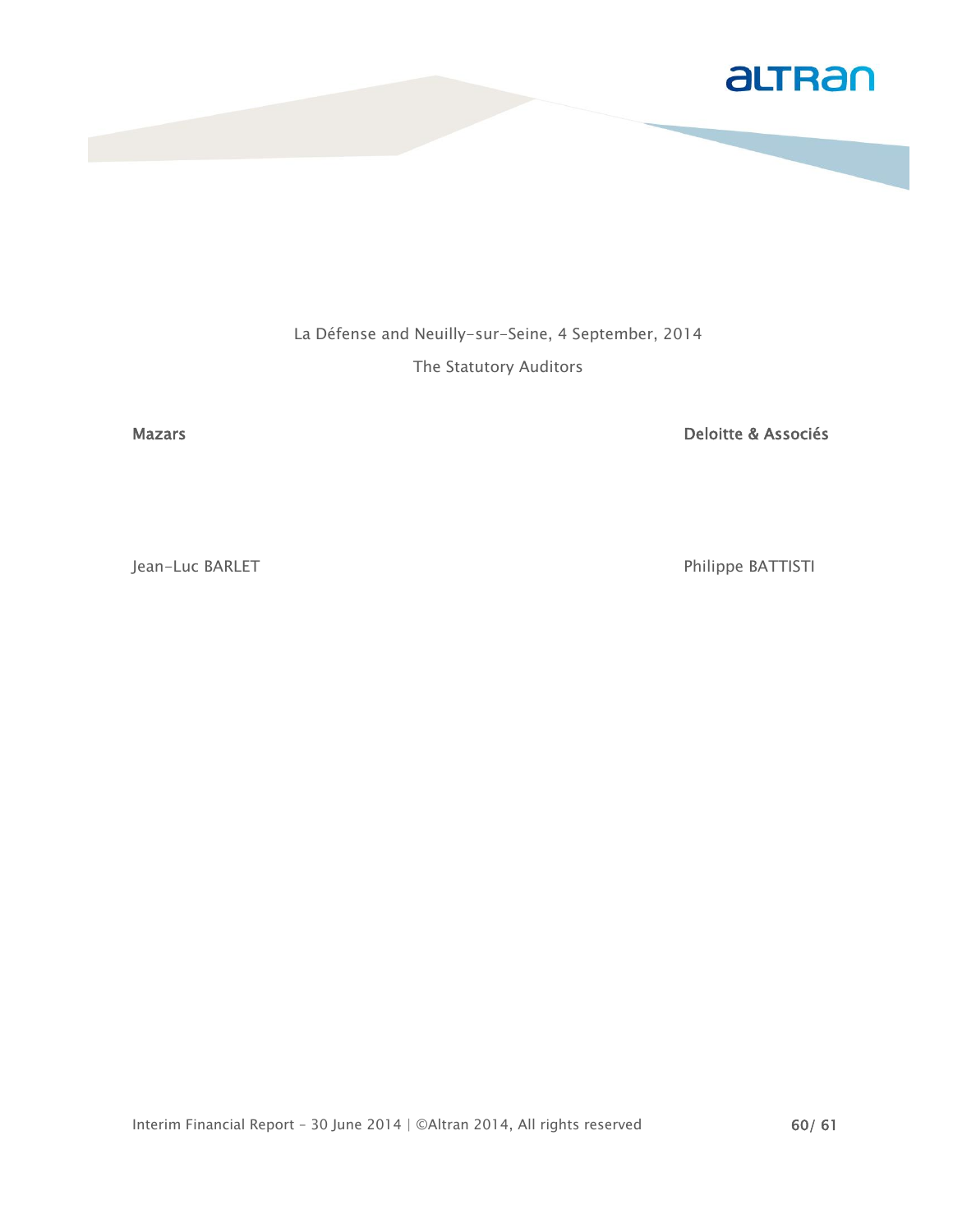

### D. Statement by the person responsible for the interim report

I declare that, to the best of my knowledge, the consolidated interim financial statements for H1 2014 were prepared according to generally accepted accounting principles and give a true and fair view of the assets and liabilities, the financial position and the results of the company and all entities in its scope of consolidation, and that the interim report presents a faithful summary of the key events occurring during the first six months of the year and their impact on the interim financial statements, as well as the main related-party transactions over the period, and the major risks and uncertainties for the remaining six months of the year.

Philippe SALLE Chairman of the Board of Directors and Chief Executive Officer